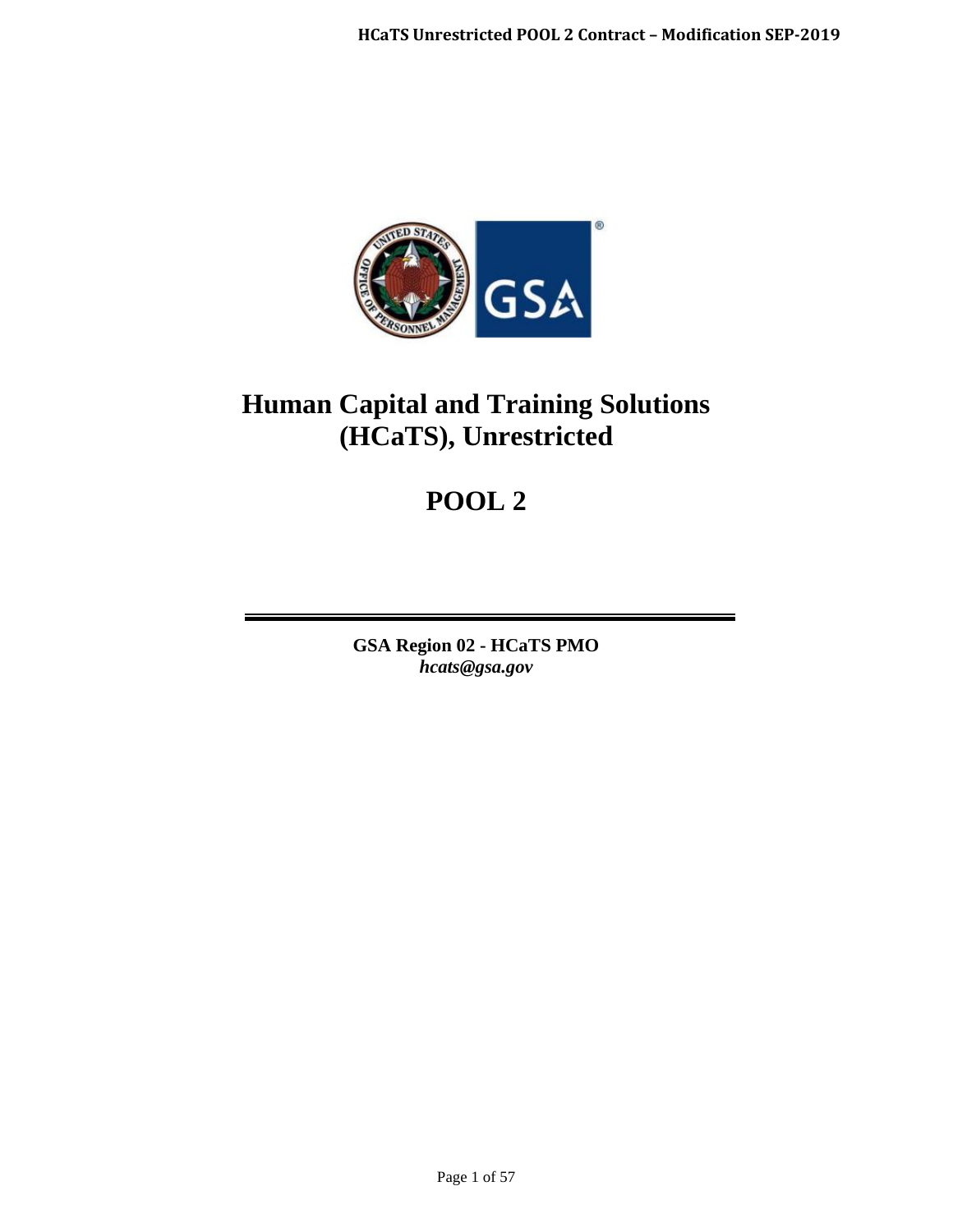# **Table of Content**

| B.1          |                                                                   |  |
|--------------|-------------------------------------------------------------------|--|
| B.1.1        |                                                                   |  |
| B.1.2        |                                                                   |  |
| B.1.3        |                                                                   |  |
| <b>B.1.4</b> |                                                                   |  |
| <b>B.1.5</b> |                                                                   |  |
| <b>B.1.6</b> |                                                                   |  |
| <b>B.1.7</b> |                                                                   |  |
| <b>B.1.8</b> |                                                                   |  |
| B.2          |                                                                   |  |
| B.2.1        | LABOR CATEGORIES AND STANDARD OCCUPATIONAL CLASSIFICATIONS  8     |  |
| B.2.2        |                                                                   |  |
| <b>B.2.3</b> |                                                                   |  |
| <b>B.2.4</b> |                                                                   |  |
| B.2.5        | TIME-AND-MATERIALS (T&M) AND LABOR-HOUR (L-H) TASK ORDERS  9      |  |
| B.2.5.1      | CEILING RATES FOR TIME-AND-MATERIALS (T&M) AND LABOR-HOUR (L-H) 9 |  |
| B.3          |                                                                   |  |
| <b>B.3.1</b> |                                                                   |  |
| <b>B.3.2</b> |                                                                   |  |
| <b>B.3.3</b> | LABOR OUTSIDE THE CONTINENTAL UNITED STATES (OCONUS)11            |  |
| <b>B.3.4</b> |                                                                   |  |
| <b>B.3.5</b> |                                                                   |  |
| <b>B.3.6</b> |                                                                   |  |
| C.1          |                                                                   |  |
| C.1.1        |                                                                   |  |
| C.2          |                                                                   |  |
| C.3          |                                                                   |  |
| C.3.1        |                                                                   |  |
| C.3.1.1      | KSA 1 (CUSTOMIZED TRAINING AND DEVELOPMENT SERVICES)  15          |  |
| C.3.1.2      | KSA 2 (CUSTOMIZED HUMAN CAPITAL STRATEGY SERVICES)  16            |  |
| C.3.1.3      | KSA 3 (CUSTOMIZED ORGANIZATIONAL PERFORMANCE IMPROVEMENT)  17     |  |
| C.3.2        | ANCILLARY SUPPORT SERVICES AND OTHER DIRECT COSTS 18              |  |
| C.3.3        | INFORMATION TECHNOLOGY (IT) AND NON-INFORMATION TECHNOLOGY        |  |
| C.3.4        |                                                                   |  |
| C.3.5        |                                                                   |  |
| D.1          |                                                                   |  |
| E.1          |                                                                   |  |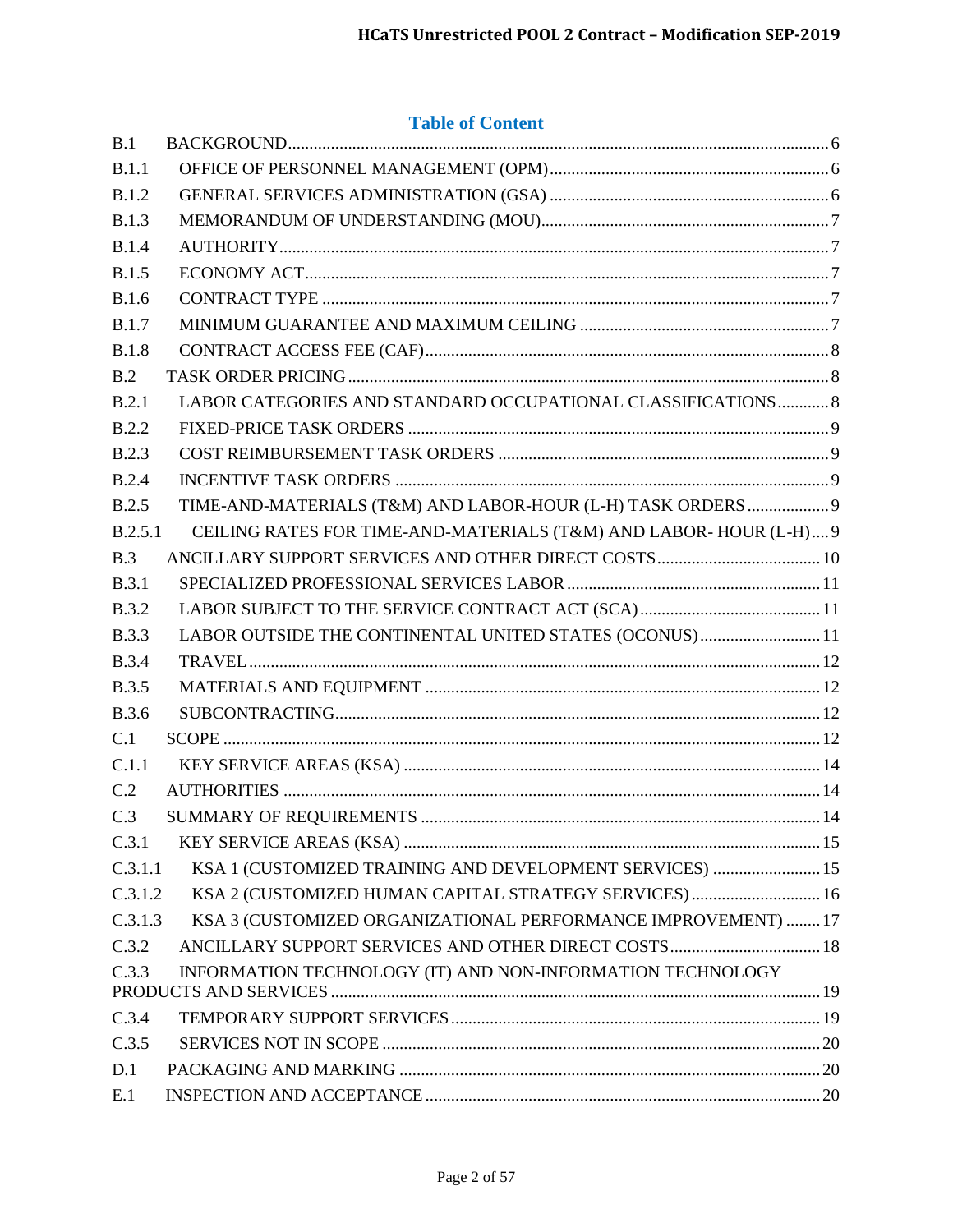| F.1             |                                                                   |  |
|-----------------|-------------------------------------------------------------------|--|
| F <sub>.2</sub> |                                                                   |  |
| F <sub>.3</sub> |                                                                   |  |
| F.4             |                                                                   |  |
| F.4.1           |                                                                   |  |
| F.5             |                                                                   |  |
| F.5.1           |                                                                   |  |
| F.5.2           |                                                                   |  |
| G.1             |                                                                   |  |
| G.2             |                                                                   |  |
| G.2.1           |                                                                   |  |
| G.2.2           |                                                                   |  |
| G.2.3           |                                                                   |  |
| G.2.4           |                                                                   |  |
| G.2.5           |                                                                   |  |
| G.2.6           |                                                                   |  |
| G.2.6.1         |                                                                   |  |
| G.2.6.2         |                                                                   |  |
| G.3             |                                                                   |  |
| G.3.1           |                                                                   |  |
| G.3.2           |                                                                   |  |
| G.3.2.1         |                                                                   |  |
| G.3.2.1.1       |                                                                   |  |
| G.3.2.1.2       |                                                                   |  |
| G.3.2.1.3       | TIME-AND-MATERIALS (T&M) AND LABOR-HOUR (L-H) AWARD DATA30        |  |
| G.3.2.2         |                                                                   |  |
| G.3.2.3         |                                                                   |  |
| G.3.2.4         |                                                                   |  |
| G.3.2.5         |                                                                   |  |
| G.3.3           |                                                                   |  |
| G.3.4           | CONTRACTOR PERFORMANCE ASSESSMENT REPORTING SYSTEM (CPARS)  33    |  |
| G.3.4.1         |                                                                   |  |
| G.3.4.2         |                                                                   |  |
| G.3.5           |                                                                   |  |
| G.3.6           | MERGERS, ACQUISITIONS, NOVATIONS AND CHANGE-OF-NAME AGREEMENTS 34 |  |
| G.3.7           | RESPONSIBILITY AND FEDERAL AWARDEE PERFORMANCE AND INTEGRITY      |  |
|                 |                                                                   |  |
| G.3.8           |                                                                   |  |
| G.3.9           |                                                                   |  |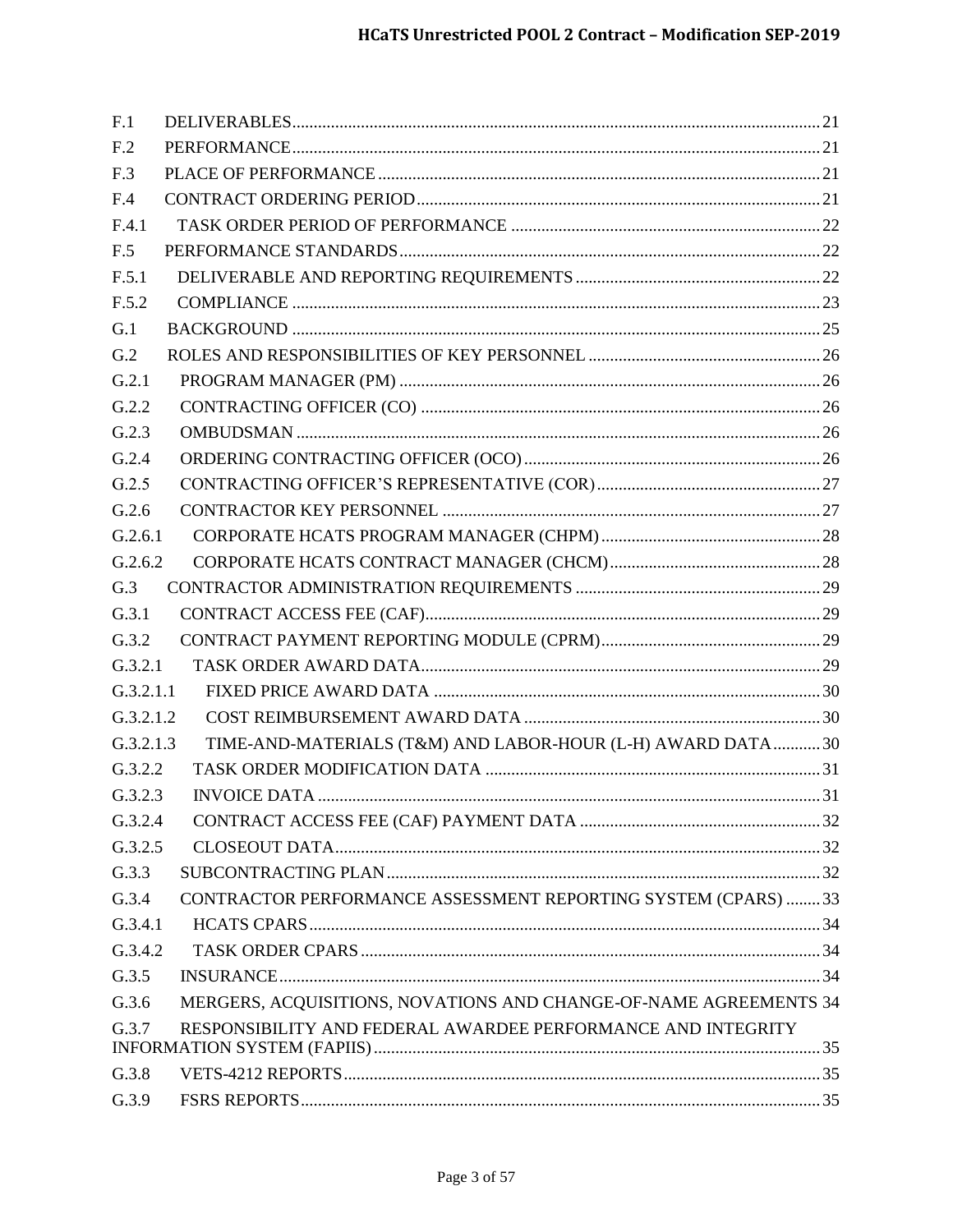| G.3.10          | POST AWARD SMALL BUSINESS PROGRAM RE-REPRESENTATION35               |  |
|-----------------|---------------------------------------------------------------------|--|
| G.4             |                                                                     |  |
| G.5             |                                                                     |  |
| H.1             |                                                                     |  |
| H <sub>.2</sub> |                                                                     |  |
| H.3             |                                                                     |  |
| H.4             |                                                                     |  |
| H.4.1           |                                                                     |  |
| H.4.2           |                                                                     |  |
| H.5             |                                                                     |  |
| H.6             |                                                                     |  |
| H.6.1           |                                                                     |  |
| H.6.2           |                                                                     |  |
| H.6.3           |                                                                     |  |
| H.6.4           | FORWARD PRICING RATE AGREEMENTS (FPRA), FORWARD PRICING RATE        |  |
|                 |                                                                     |  |
| H.6.5           |                                                                     |  |
| H.6.6           | INTERNATIONAL ORGANIZATION FOR STANDARDIZATION (ISO) 9001:2008/2015 |  |
| H.6.7           | INTERNATIONAL ORGANIZATION OF STANDARDIZATION/INTERNATIONAL         |  |
|                 |                                                                     |  |
| H.7             |                                                                     |  |
| H.8             | MEANINGFUL RELATIONSHIP COMMITMENT LETTERS (MRCL)  40               |  |
| H.9             |                                                                     |  |
| H.10            |                                                                     |  |
| H.11            |                                                                     |  |
| H.11.1          |                                                                     |  |
| H.11.2          |                                                                     |  |
| H.11.3          | HOMELAND SECURITY PRESIDENTIAL DIRECTIVE 12 (HSPD-12)  42           |  |
| H.12            |                                                                     |  |
| H.13            |                                                                     |  |
| H.14            |                                                                     |  |
| H.15            |                                                                     |  |
| H.16            |                                                                     |  |
| H.17            |                                                                     |  |
| H.18            |                                                                     |  |
| H.19            |                                                                     |  |
| H.20            |                                                                     |  |
| H.21            |                                                                     |  |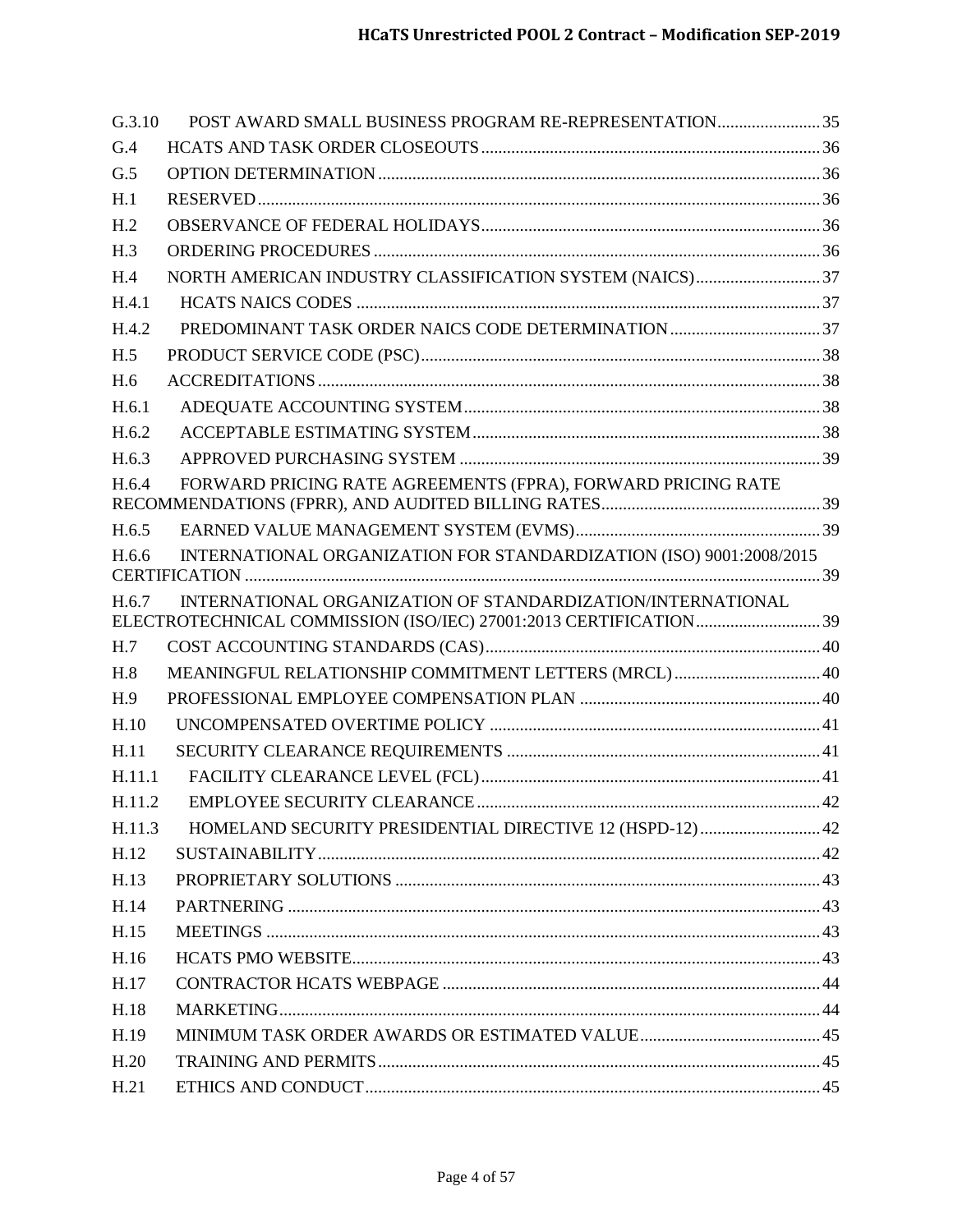| H.21.1           |                                                                                                                                |  |
|------------------|--------------------------------------------------------------------------------------------------------------------------------|--|
| H.21.2           |                                                                                                                                |  |
| H.21.3           |                                                                                                                                |  |
| H.21.4           | COOPERATION WITH OTHER CONTRACTORS ON GOVERNMENT SITES  47                                                                     |  |
| H.22             |                                                                                                                                |  |
| $H$ 22.1         |                                                                                                                                |  |
| H.22.2           |                                                                                                                                |  |
| H.22.3           |                                                                                                                                |  |
| H.23             |                                                                                                                                |  |
| H.24             |                                                                                                                                |  |
| H.25             |                                                                                                                                |  |
| I.1              |                                                                                                                                |  |
| I.2              |                                                                                                                                |  |
| I.2.1            |                                                                                                                                |  |
| I.2.2            |                                                                                                                                |  |
| I.2.3            |                                                                                                                                |  |
| I.2.3.1          |                                                                                                                                |  |
| I.2.3.2          |                                                                                                                                |  |
| I.2.3.3          |                                                                                                                                |  |
| I.2.3.4          |                                                                                                                                |  |
| I.2.3.5          | 52.217-9 OPTION TO EXTEND THE TERM OF THE CONTRACT (MAR 2000)  54                                                              |  |
| I.2.3.6<br>2019) | 52.204-25 PROHIBITION ON CONTRACTING FOR CERTAIN<br>TELECOMMUNICATIONS AND VIDEO SURVEILLANCE SERVICES OR EQUIPMENT (AUG<br>54 |  |
| I.2.3.7          | 552.204-70 REPRESENTATION REGARDING CERTAIN TELECOMMUNICATIONS                                                                 |  |
|                  |                                                                                                                                |  |
| J.1              |                                                                                                                                |  |
| J.2              |                                                                                                                                |  |
| J.3              |                                                                                                                                |  |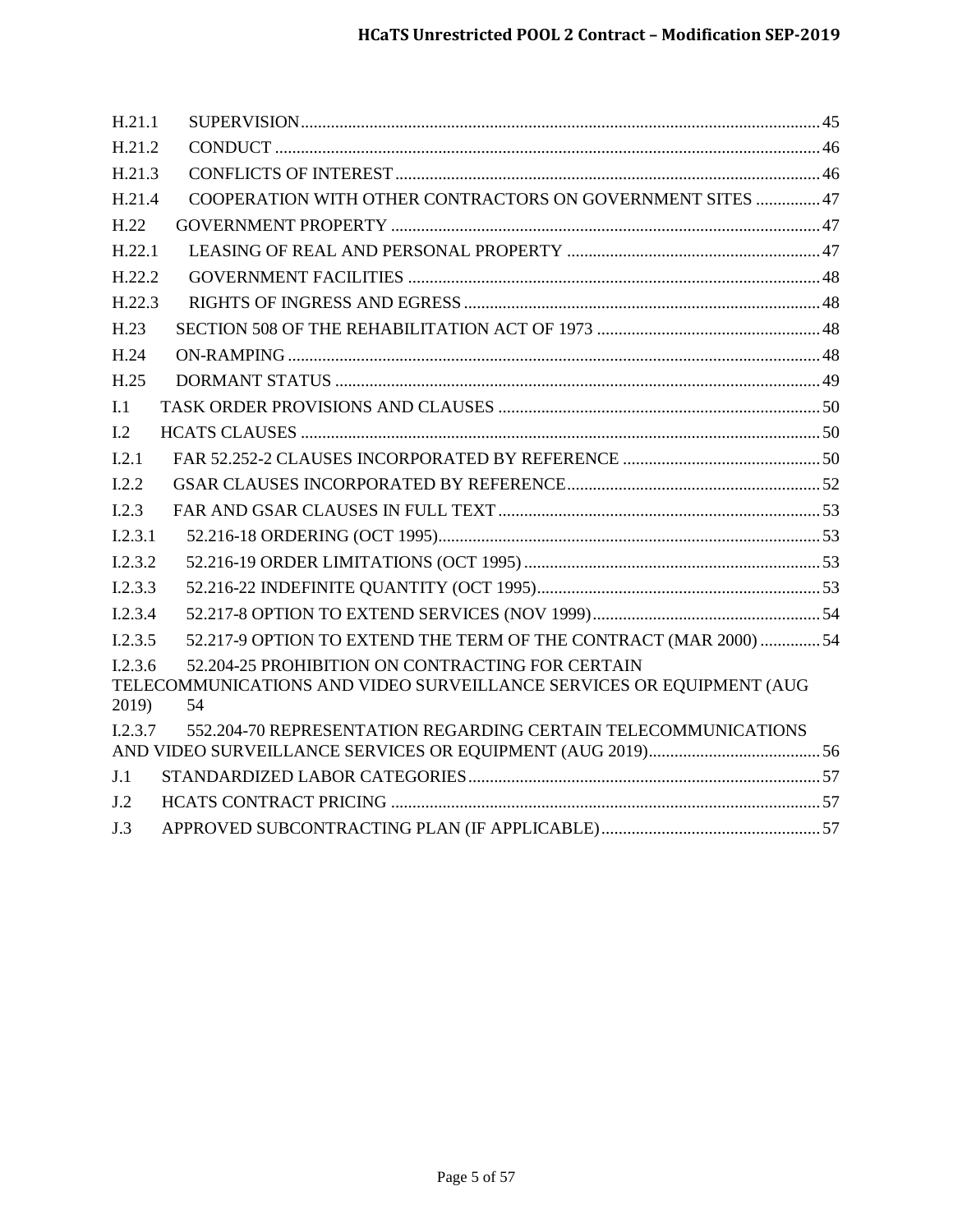#### **PART I: THE SCHEDULE SECTION B: SUPPLIES OR SERVICES AND PRICES/COSTS**

#### <span id="page-5-0"></span>**B.1 BACKGROUND**

#### <span id="page-5-1"></span>**B.1.1 OFFICE OF PERSONNEL MANAGEMENT (OPM)**

OPM provides human resources, leadership, and support to Federal agencies and the Federal workforce as they serve the American people. OPM has four primary areas of focus: policy and oversight, healthcare and insurance, retirement services, and services for agencies.

The Government Performance and Results (GPRA) Modernization Act of 2010 (GPRAMA), in part, mandates that the Office of Management and Budget (OMB) collaborate with agencies to develop a Federal Government Performance Plan for each agency. As part of this mandate, agencies are required to integrate human capital strategies into their agency strategic plans in order to assure full alignment of talent with agency mission and strategy. GPRAMA requires that an agency's performance plan include a description of how performance goals are to be achieved, including operation processes, training, skills and technology, and the human, capital, information, and other resources and strategies required to meet those performance goals.

OPM's Human Resources Solutions (HRS) enterprise is a reimbursable entity for which OPM receives no funding from Congress. HRS provides human resources products and services that assist the Federal government in implementing their performance goals. These products and services thus function to develop leaders, attract and build a high quality public sector workforce, and transform agencies into high performing organizations.

## <span id="page-5-2"></span>**B.1.2 GENERAL SERVICES ADMINISTRATION (GSA)**

GSA was established in 1949 by President Harry Truman as the Federal agency tasked with administering supplies and providing workplaces for Federal employees. Today, GSA makes federal agencies more effective at what they do by providing expertise, management and smart acquisition solutions.

GSA's acquisition solutions supply federal purchasers with cost-effective high-quality products and services from commercial vendors. Federal Acquisition Service (FAS) operates as America's buyer, leveraging the buying power and acquisition expertise of the Federal government to deliver new and existing services and high-quality products to taxpayers and Federal customers. Since its establishment, FAS has demonstrated unrivaled capability to deliver these across Federal government at the best value possible.

In 2014, GSA embarked on a three-year vision to make FAS into the Government Acquisition Marketplace, transforming the organization into a transparent, solution-neutral home for acquisition and subject matter expertise. According to the former FAS Commissioner, Thomas Sharpe, Jr, the goal is "to provide agencies across government with the tools and knowledge they need to make the right buying decisions, reduce the proliferation of duplicative contract vehicles, and deliver the best value possible to our customers and the American people."

To meet this goal, GSA reorganized FAS around the concept of category management, an acquisition strategy used by the most successful Fortune 500 companies. Category management looks at product and service categories and customizes purchase channels to better meet customer needs, leading to smarter purchasing decisions, better purchasing options, and saved dollars. Through their partnership, GSA and OPM can align the Human Capital and Training Solutions (HCaTS) with these strategic goals.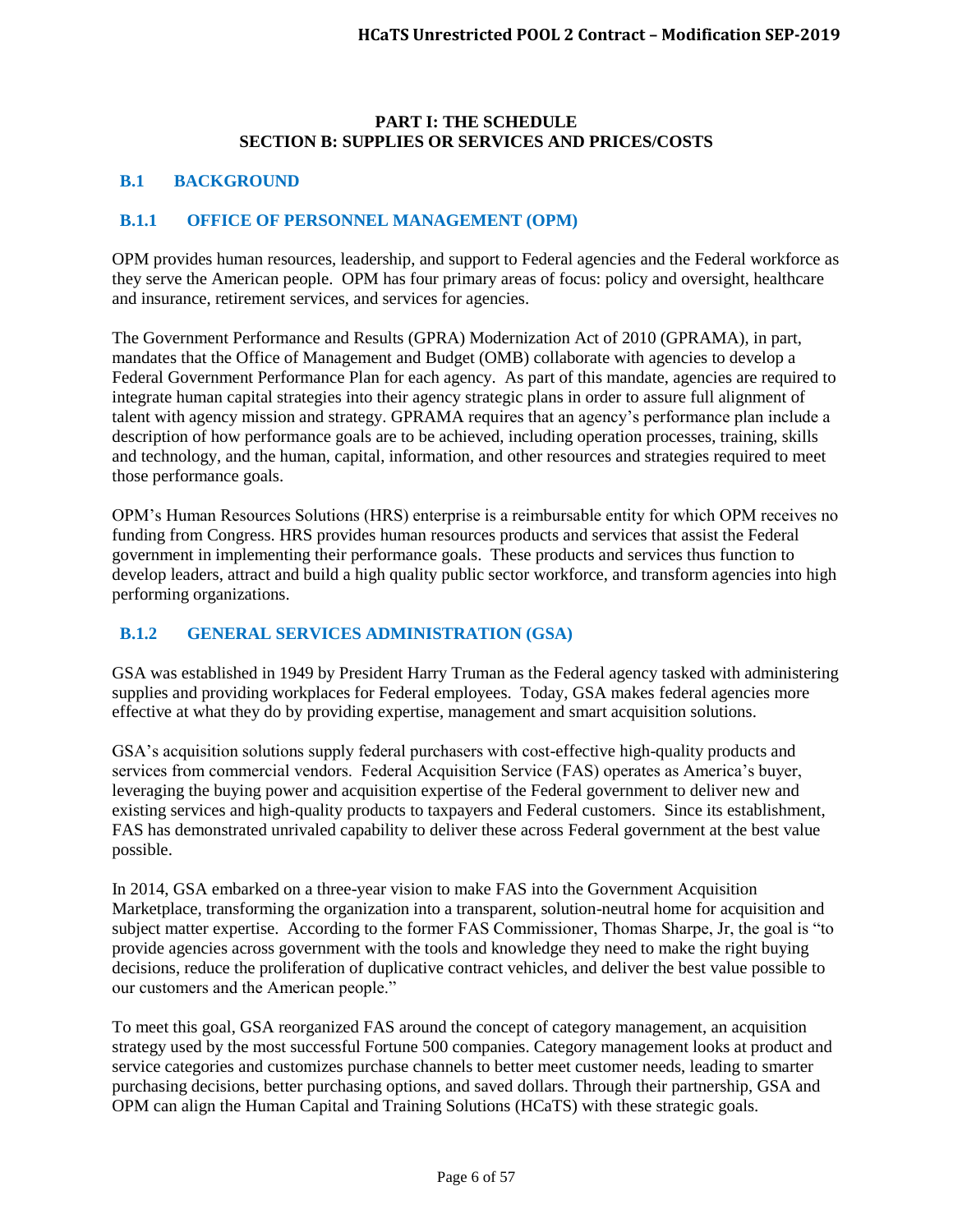# <span id="page-6-0"></span>**B.1.3 MEMORANDUM OF UNDERSTANDING (MOU)**

On April 28th, 2014, GSA and OPM signed a Memorandum of Understanding (MOU) forming a partnership to address the need of providing the Federal government with human resource training and development and human capital management services more efficiently and effectively using Industry best practices.

Under this agreement, GSA's acquisition capabilities, tools and strategic sourcing experience are merged with OPM's expertise in human resources, human capital, and training and development to form a more powerful Government solution.

This partnership acknowledges the changing Federal landscape. It recognizes GSA's and OPM's strategic goals, the current budgetary realities across Federal government and the need to better support the mission of the Federal agencies that GSA and OPM serve.

#### <span id="page-6-1"></span>**B.1.4 AUTHORITY**

The Administrator of GSA is specifically authorized to purchase supplies and nonpersonal services on behalf of other agencies under 40 U.S.C. 501.

The Director of OPM is specifically authorized to perform training and personnel management services on behalf of other agencies under 5 U.S.C. 1304.

The authority for the award and administration of the HCaTS contracts and the delegation of authority for the award and administration of task orders under the HCaTS contracts are defined in Section G.

Hereafter, the HCaTS Contracting Officer will be referred to as the HCaTS CO and the Ordering Contracting Officer at the task order level will be referred to as the OCO.

#### <span id="page-6-2"></span>**B.1.5 ECONOMY ACT**

In accordance with FAR Paragraph 17.502-2(b), the Economy Act does not apply to task orders awarded under the HCaTS contracts under the authorities of 5 U.S.C. 1304 and 40 U.S.C. 501.

#### <span id="page-6-3"></span>**B.1.6 CONTRACT TYPE**

HCaTS allows for all contract types at the task order level (e.g., Fixed-Price, Cost-Reimbursement, Timeand-Materials, and Labor-Hour). Task orders may also combine more than one contract type and include incentives, performance based measures, multi-year or option periods, and commercial or noncommercial items.

#### <span id="page-6-4"></span>**B.1.7 MINIMUM GUARANTEE AND MAXIMUM CEILING**

The minimum dollar guarantee is \$2,500.00 for each Contractor that does not obtain a task order award under their HCaTS contract. The minimum dollar guarantee applies to the contract as a whole and not each ordering period, if exercised.

The minimum dollar amount for an individual task order must exceed the micro-purchase threshold as defined in FAR Section 2.101, as amended. The maximum dollar amount for HCaTS, including all options, if exercised, is \$2.3 billion for Pool 2.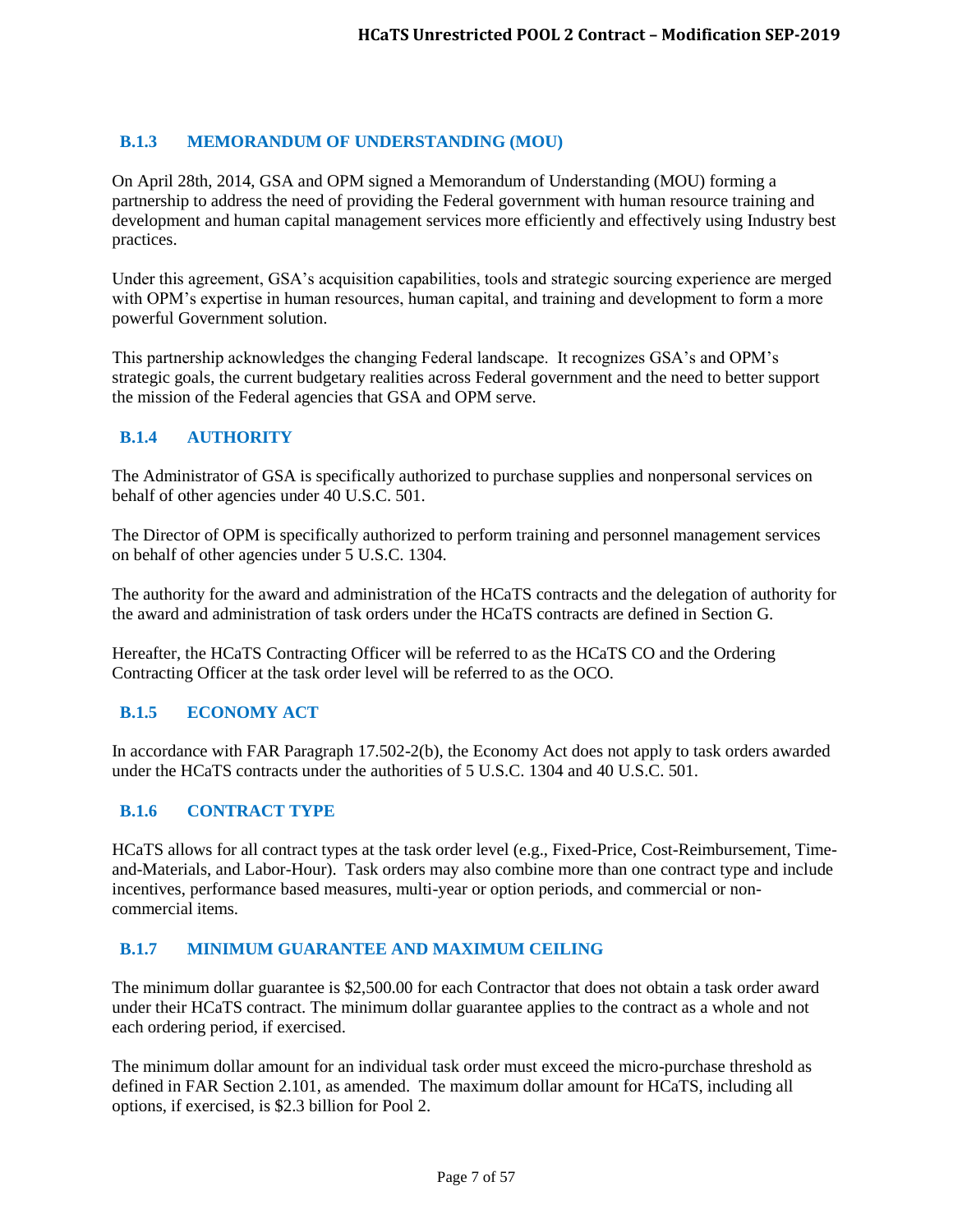# <span id="page-7-0"></span>**B.1.8 CONTRACT ACCESS FEE (CAF)**

GSA and OPM operating costs associated with the management and administration of HCaTS are recovered through a Contract Access Fee (CAF). The CAF is a percentage of the total task order amount invoiced and the CAF percentage is set at the discretion of the HCaTS PMO. The HCaTS PMO maintains the unilateral right to change the percentage at any time. See Section G.3.1 for more details regarding the CAF.

## <span id="page-7-1"></span>**B.2 TASK ORDER PRICING**

HCaTS provides all Federal agencies the flexibility to determine fair and reasonable pricing tailored to the ordering agency's requirement dependent upon level of competition, risk(s), uncertainty (ies), complexity, urgency and contract type(s). The OCO has the authority and responsibility to determine price, and if applicable, cost reasonableness for his agency's task order requirements. Adequate price competition at the task order level, in response to an individual requirement, establishes the most accurate, fair, and reasonable pricing for that requirement.

The OCO shall identify the applicable contract type for all Contract Line Items (CLINs) in each task order.

The Contractor shall propose and the OCO award all labor rates when performance is conducted at the Contractor's facility (ies) at the Contractor Site Rate(s), if applicable. The Contractor shall propose and the OCO award all labor rates at the Government Site Rate(s) when performance is conducted at the Government's facility (ies) or a site not owned or leased by the Contractor, if applicable.

## <span id="page-7-2"></span>**B.2.1 LABOR CATEGORIES AND STANDARD OCCUPATIONAL CLASSIFICATIONS**

HCaTS provides standardized labor categories that correspond to the Office of Management and Budget's (OMB) Standard Occupational Classification (SOC) system for which the Bureau of Labor Statistics (BLS) maintains compensation data.

In accordance with Attachment J.1 (Standardized Labor Categories), all of the HCaTS labor categories are either an individual labor category that is mapped to a single SOC and functional description or a labor category group that is mapped to multiple SOC Numbers and functional descriptions. The HCaTS labor category groups were established based upon BLS published data regarding similar direct labor compensation within a grouping of multiple SOC numbers and functional descriptions.

Except for ancillary labor as defined under Section B.3, when responding to task order solicitations, regardless of contract type, the Contractor shall identify both Prime and Subcontractor labor using the HCaTS labor categories. The Contractor may deviate from the Junior, Journeyman, Senior, and Subject Matter Expert (SME) definitions in Attachment J.1 (Standardized Labor Categories), as long as the Contractor clearly identifies the deviation in its proposals. Additionally, the following qualification substitution chart applies:

| <b>Experience Substitution</b><br><b>Degree</b> | <b>Experience and Degree Substitution</b> |
|-------------------------------------------------|-------------------------------------------|
|-------------------------------------------------|-------------------------------------------|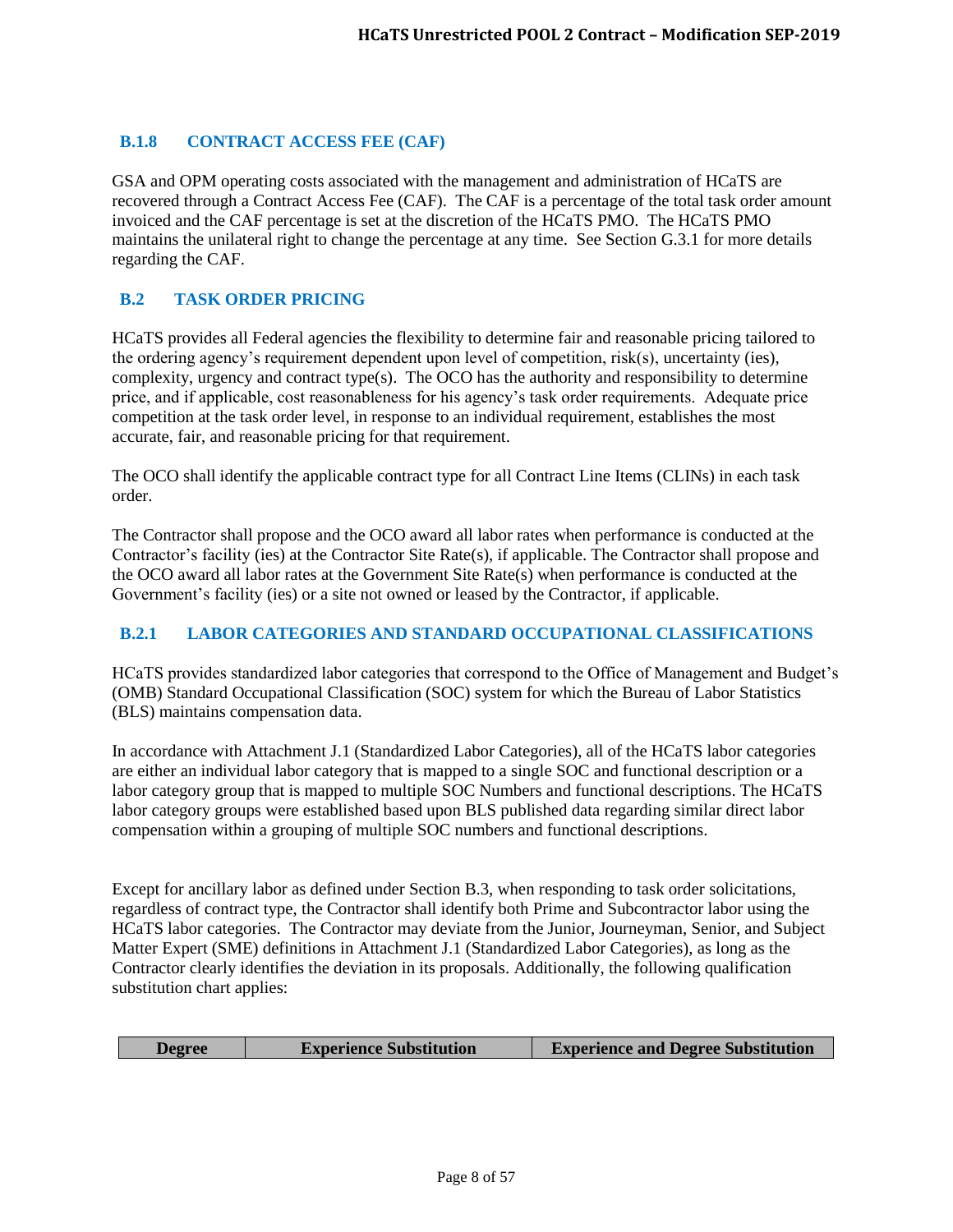| Bachelor's<br>Degree | Six years of relevant work experience<br>may be substituted for a Bachelor's<br>Degree | Associate's Degree plus four years of<br>relevant work experience may be<br>substituted for a Bachelor's Degree                                   |  |
|----------------------|----------------------------------------------------------------------------------------|---------------------------------------------------------------------------------------------------------------------------------------------------|--|
| Master's Degree      | 12 years of relevant work experience<br>may be substituted for a Master's Degree       | Bachelor's Degree plus eight years of<br>relevant work experience may be<br>substituted for a Master's Degree                                     |  |
| Doctorate Degree     | 20 years of relevant work experience<br>may be substituted for a Doctorate<br>Degree   | Bachelor's Degree plus 16 years or a<br>Master's Degree plus 12 years of relevant<br>work experience may be substituted for a<br>Doctorate Degree |  |

# <span id="page-8-0"></span>**B.2.2 FIXED-PRICE TASK ORDERS**

Fixed-Price contracts are defined under FAR Subpart 16.2 and other applicable agency-specific regulatory supplements.

# <span id="page-8-1"></span>**B.2.3 COST REIMBURSEMENT TASK ORDERS**

Cost reimbursement contracts are defined under FAR Subpart 16.3 and other applicable agency- specific regulatory supplements. FAR Parts 30 and 31 may apply to cost-reimbursement task orders.

To be considered for cost reimbursement task order awards, the Contractor shall have and maintain an adequate accounting system that will permit timely development of all necessary cost data in the form required by the proposed contract type.

# <span id="page-8-2"></span>**B.2.4 INCENTIVE TASK ORDERS**

Incentives are defined under FAR Subpart 16.4 and other applicable agency-specific regulatory supplements.

## <span id="page-8-3"></span>**B.2.5 TIME-AND-MATERIALS (T&M) AND LABOR-HOUR (L-H) TASK ORDERS**

T&M and L-H contracts are defined under FAR Sections 16.601 and 16.602, respectively, and other applicable agency-specific regulatory supplements.

The Contractor may provide separate and/or blended loaded hourly labor rates for Prime Contractor labor, each Subcontractor, and/or each Division, Subsidiary, or Affiliate in accordance with the provisions set forth in FAR 52.216-29, 52.216-30 and/or 52.216-31. The OCO shall identify which provision(s) is applicable in the task order solicitation and the Contractor shall comply with the provision(s).

T&M and L-H task orders require the HCaTS standardized labor categories and their associated rates to be identified in the task order award document.

Ancillary labor categories shall be paid in accordance with FAR 52.212-4 (Alternate I) (for commercial task order CLINs) and/or FAR 52.232-7 (for non-commercial task order CLINs).

#### <span id="page-8-4"></span>**B.2.5.1 CEILING RATES FOR TIME-AND-MATERIALS (T&M) AND LABOR- HOUR (L-H)**

When preparing solicitations for T&M and/or L-H task order CLINs, the OCO must select from the following provisions in the task order solicitation.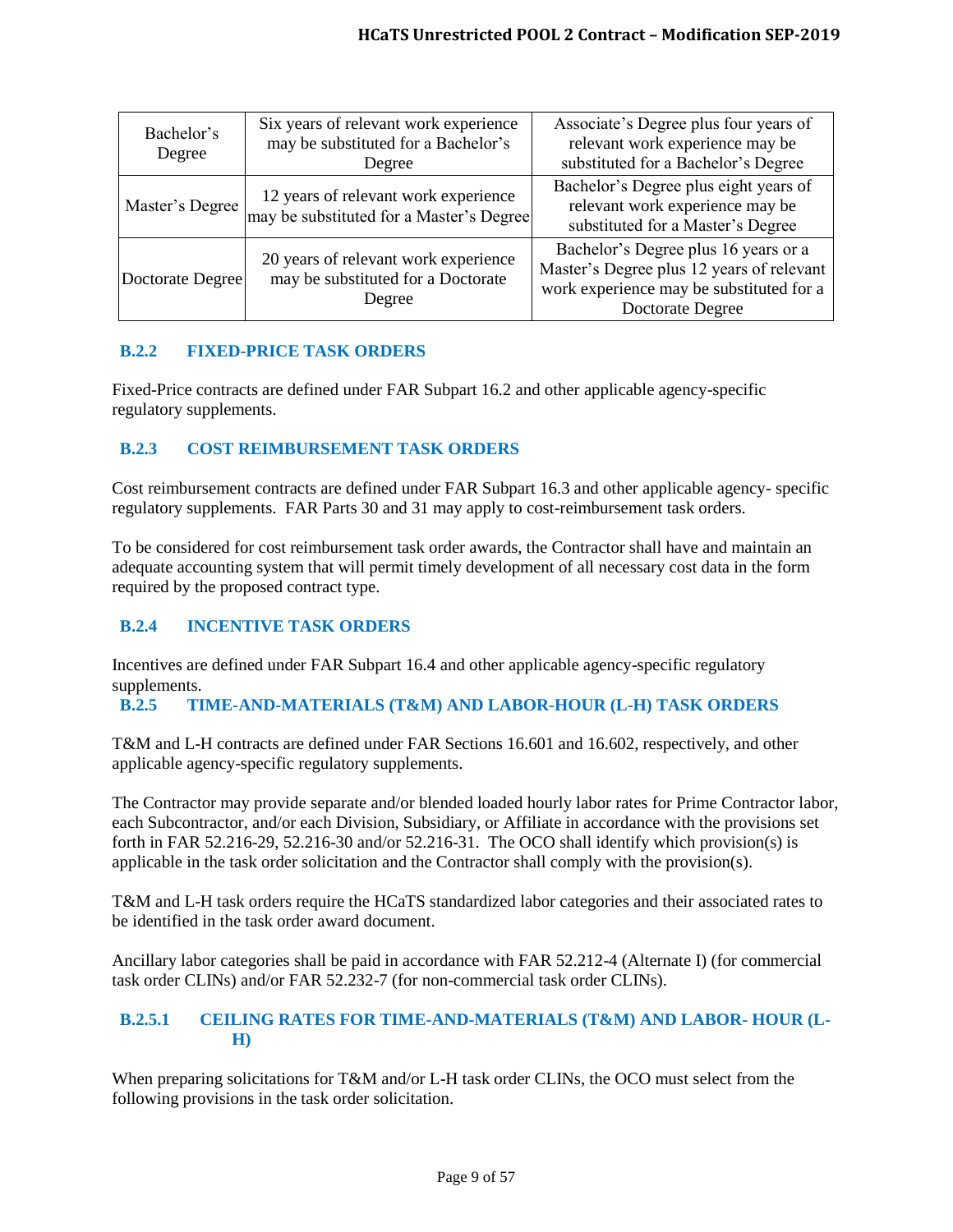- 1. FAR 52.216-29 Time-and-Materials/Labor-Hour Proposal Requirements—Non- Commercial Item Acquisition With Adequate Price Competition (Feb 2007)
- 2. FAR 52.216-30 Time-and-Materials/Labor-Hour Proposal Requirements—Non- Commercial Item Acquisition Without Adequate Price Competition (Feb 2007)
- 3. FAR 52.216-31 Time-and-Materials/Labor-Hour Proposal Requirements—Commercial Item Acquisition (Feb 2007)

For organizations within the Department of Defense (DoD), when selecting FAR 52.216-29 the OCO shall also select DFAR 252.216-7002, Alternate A.

When FAR 52.216-30 is selected or FAR 52.216-31 is selected and there is an exception to fair opportunity, HCaTS establishes maximum allowable labor rates in the form of fully burdened ceiling rates for all professional, non-ancillary, CONUS, T&M/L-H labor for both Government and Contractor Sites. Based on the specific task order requirements, the OCO is authorized to exceed the HCaTS fully burdened ceiling rates for those labor categories that include Secret/Top Secret/SCI labor and/or OCONUS locations, if necessary.

The fully burdened ceiling rates do not apply when FAR 52.216-29 is selected, or FAR 52.216-29 with DFAR 252.216-7002, Alternate A is selected, or FAR 52.216-31 is selected and there is not an exception to fair opportunity.

The fully burdened ceiling rates awarded at initial contract award shall serve as the basis for all future year pricing for those fully burdened ceiling rates. In order to determine future year fully burdened ceiling rate pricing, the originally awarded rates will have an escalation factor applied. This escalation factor will be the average annual BLS ECI for the previous three years. In Year 5 of HCaTS, if the average annual ECI for the previous three years is higher than at time of HCaTS award, the fully burdened ceiling rates for Years 6 through 16 will be adjusted by the difference of percentage increase. For example, if the BLS ECI index was 2.23% at time of proposal submission and the BLS ECI index is 3.16% in Year 5 of HCaTS, the fully burdened ceiling rates for Years 6 through 16 will be adjusted by 0.93% per year on a cumulative basis. If the BLS ECI index in Year 5 of HCaTS is equal to or below the BLS ECI index at time of award, the fully burdened ceiling rates will remain unchanged. In Year 10 of HCaTS, if the previous three year average annual BLS ECI index for the previous three years is higher than Year 5 of HCaTS, the fully burdened ceiling rates for Years 11 through 16 will be adjusted by the difference of percentage increase in accordance with the example above. If the average index in Year 10 is equal to or below the average index in Year 5, the fully burdened ceiling rates will remain unchanged.

The HCaTS fully burdened ceiling rates that are in effect at the time a task order is awarded shall remain with the task order award during the entire term of the task order, including task orders with option periods.

See Section F.4 for HCaTS contracts and task orders awarded under HCaTS contracts.

## <span id="page-9-0"></span>**B.3 ANCILLARY SUPPORT SERVICES AND OTHER DIRECT COSTS**

Other ancillary support services, integral and necessary as part of a total integrated solution within the scope of HCaTS for which there is not a labor category specified in HCaTS, necessary to obtain a total, customized, and integrated solution, are allowable costs and may be included within an individual task order under an HCaTS contract. Ancillary support services may include, but are not limited to, other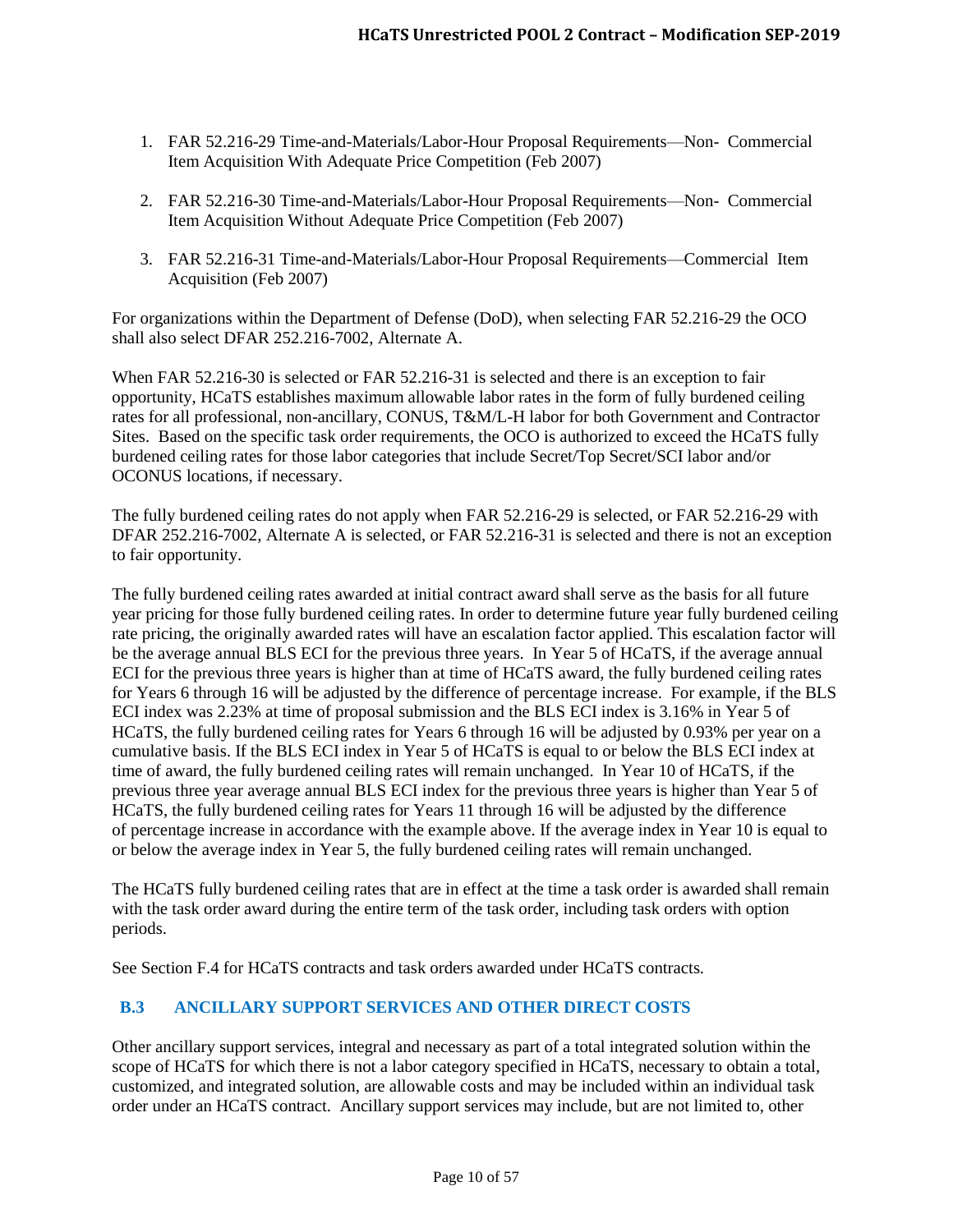professional and/or non-professional services; commercial and/or non-commercial items; IT services and/or components, administrative support; data entry; and, subject matter expertise. Other direct costs (ODCs) may include expenses such as travel, materials, equipment and/or Subcontractors. The Contractor shall propose and identify each ancillary support service or ODCs separately and the OCO shall identify each ancillary support service or ODCs by a separate CLIN on the task order award.

The Contractor shall report in the Contract Payment Reporting Module (CPRM) all ancillary labor in accordance with Section G.3.2.

# <span id="page-10-0"></span>**B.3.1 SPECIALIZED PROFESSIONAL SERVICES LABOR**

Specialized professional services labor is defined as bona fide executive, administrative, or professional skills for which the expertise required or duties performed are within the scope of HCaTS, but are so specialized that they are not explicitly defined in any labor category description in Attachment J.1 (Standardized Labor Categories). The Contractor may propose specialized professional services labor when proposing ancillary support; however, the OCO will determine whether circumstances merit the use of specialized professional skills. Whenever possible, this specialized professional labor should be mapped to the BLS SOC.

If the use of specialized professional services labor becomes frequent, additional labor categories and their associated fully burdened ceiling rates may be added by bilateral modification to an HCaTS contract.

## <span id="page-10-1"></span>**B.3.2 LABOR SUBJECT TO THE SERVICE CONTRACT ACT (SCA)**

HCaTS labor categories, identified in Attachment J.1 (Standardized Labor Categories), are considered bona fide executive, administrative, and professional labor that are exempt from the Service Contract Act (SCA).

To the extent that any ancillary labor for services are within the scope of HCaTS and subject to the SCA in accordance with FAR Subpart 22.10 and other applicable agency-specific regulatory supplements, the OCO shall identify such work in the task order solicitation and make a determination as to whether SCA wage determinations are to be applied or not. The OCO shall incorporate the appropriate provisions and clauses in each task order solicitation and subsequent award when the SCA applies.

## <span id="page-10-2"></span>**B.3.3 LABOR OUTSIDE THE CONTINENTAL UNITED STATES (OCONUS)**

Outside the Continental United States (OCONUS) is defined as other than the 48 contiguous states plus the District of Columbia. It is anticipated that there may be task orders for work OCONUS.

The U.S. Department of State's Bureau of Administration, Office of Allowances, publishes quarterly report indexes of living costs abroad, per-diem rate maximums, quarter's allowances, hardship differentials, and danger pay allowances.

The Department of State Standardized Regulations (DSSR) is the controlling regulations for allowances and benefits available to all U.S. Government civilians assigned to foreign areas. For task orders issued under HCaTS contracts, Contractor personnel assigned to foreign areas shall not receive allowances and benefits in excess of those identified in the DSSR.

For OCONUS task orders where costs are not specifically addressed in the DSSR, the Government will reimburse the Contractor for all reasonable, allowable, and allocable costs in accordance with FAR Part 31 and other applicable agency-specific regulatory supplements.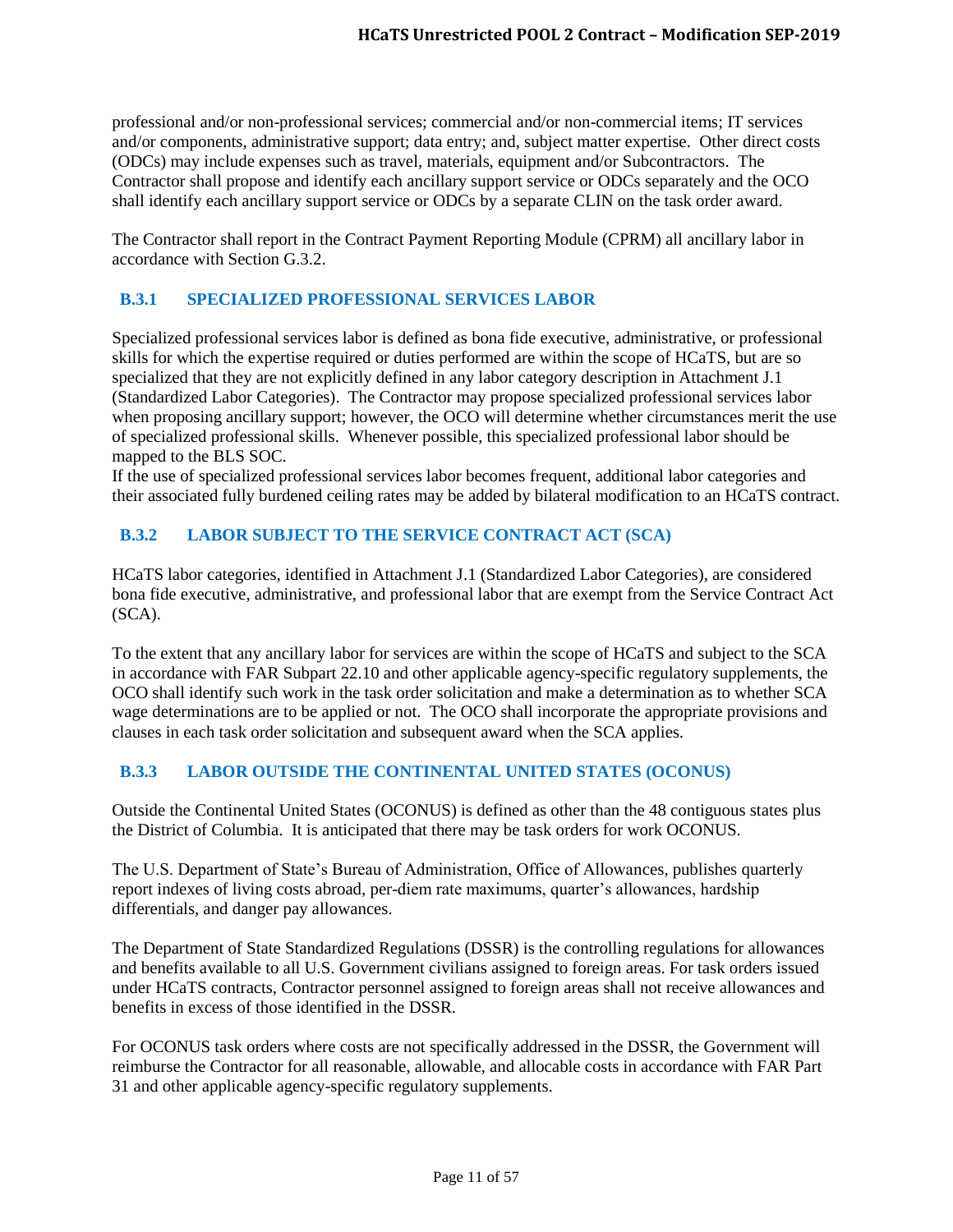#### <span id="page-11-0"></span>**B.3.4 TRAVEL**

Travel costs may be firm-fixed price or reimbursed at actual cost in accordance with the limitations set forth in FAR Subsection 31.205-46 and other applicable agency-specific regulatory supplements. Unless otherwise directed by task order terms and conditions, the Contractor may apply indirect costs to travel consistent with the Contractor's standard accounting practices.

### <span id="page-11-1"></span>**B.3.5 MATERIALS AND EQUIPMENT**

Material and equipment, as defined in FAR Part 45.101, shall be priced in accordance with the terms of the task order solicitation, contract type, and applicable FAR and agency-specific regulatory supplements. Unless otherwise directed by task order terms and conditions, the Contractor may apply indirect costs to material and equipment consistent with the Contractor's standard accounting practices.

#### <span id="page-11-2"></span>**B.3.6 SUBCONTRACTING**

For non-commercial items, subcontracting shall follow the procedures set forth in FAR Part 44 and other applicable agency-specific regulatory supplements.

For commercial items, subcontracting shall follow the procedures set forth in FAR Part 12 and FAR Subpart 44.4, and other applicable agency-specific regulatory supplements.

#### **(END OF SECTION B) PART I: THE SCHEDULE SECTION C: DESCRIPTION/SPECIFICATIONS/STATEMENT OF WORK**

#### <span id="page-11-3"></span>**C.1 SCOPE**

The Office of Personnel Management (OPM) and the General Services Administration (GSA) formed a new partnership to jointly award and administer a new strategically sourced contract vehicle providing customized training and development services, customized human capital strategy services, and customized organizational performance improvement services to all Federal agencies. The goals of this partnership are grounded in law, in OPM's mission, and in Government-wide principles of human capital management. OPM will continue to offer high quality products while taking advantage of GSA's ability to provide government-wide cost savings and efficiencies through its federal strategic sourcing expertise.

Through this partnership, GSA will be principally responsible for contract administration, while OPM will be responsible for policy oversight and customer assistance. Together, through delegated procurement authority, both Federal agencies provide optional assisted acquisition services for HCaTS customers.

Human Capital and Training Solutions (HCaTS), through delegated procurement authority and OPM assisted acquisition services, will provide Federal agencies with both direct access and assisted acquisition access to customized training and development services, customized human capital strategy services, and customized organizational performance improvement services HCaTS will also address:

1. the goals of strategic sourcing, which include reducing contract duplication and administrative costs, improving the quality of solutions while managing demand, increasing transparency, and ensuring the Government obtains the best value at the best overall price, and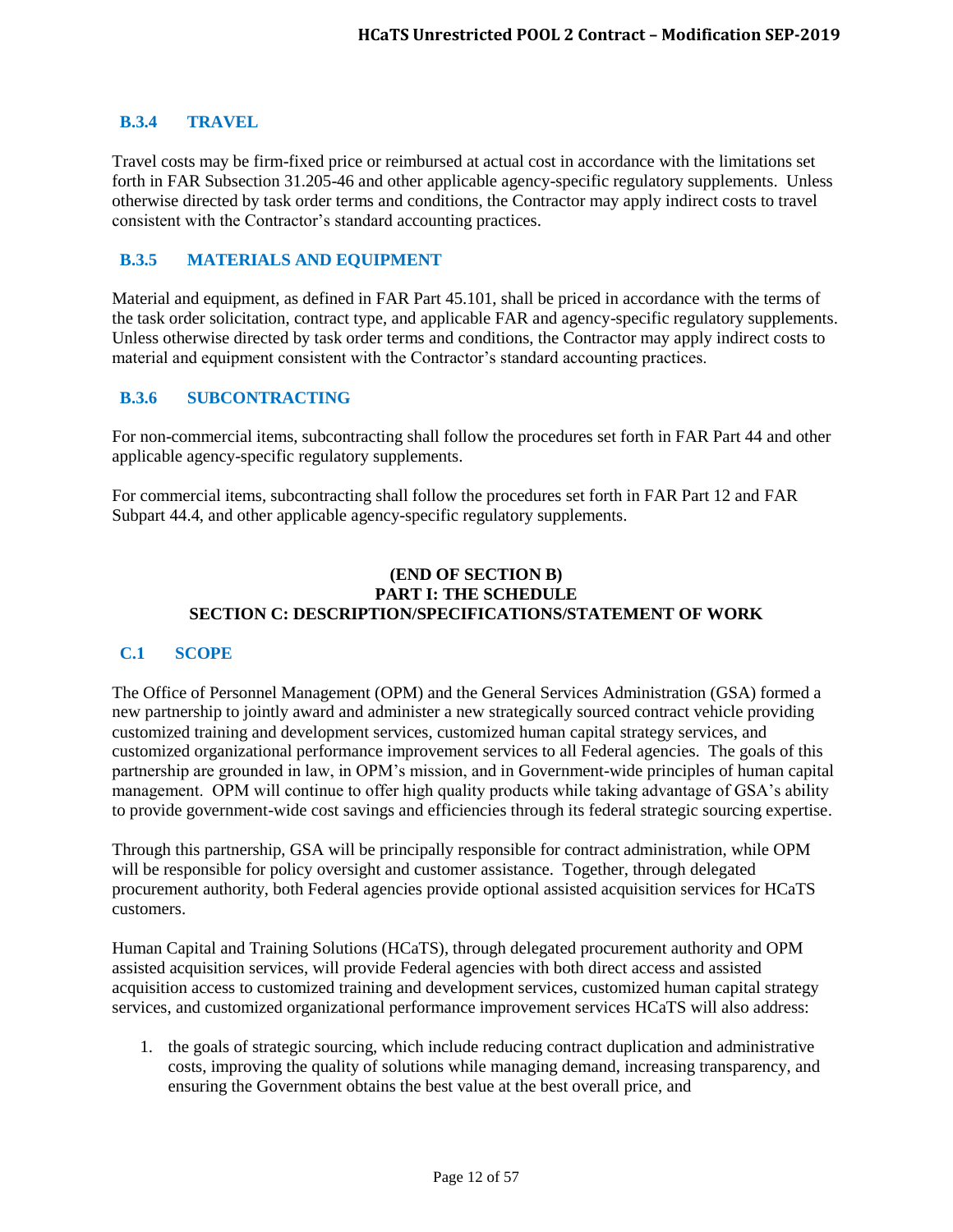2. the requirements of 5 CFR 250, which provides authority for personnel actions in Subpart A and authority for strategic human capital management in Subpart B.

In accordance with the requirements prescribed in 5 CFR 250, HCaTS is also designed to assist Federal agencies in carrying out their roles in managing human capital according to the following principles:

- 1. A Federal agency's human capital management strategies, plans, and practices should:
	- a. Integrate strategic plans, annual performance plans and goals, and other relevant budget, finance, and acquisition plans, and
	- b. Contain measurable and observable performance targets, and
	- c. Communicate in an open and transparent manner to facilitate cross-agency collaboration to achieve mission objectives.
- 2. A Federal agency's talent management system should enable a Federal agency to:
	- a. Plan for and manage current and future workforce needs, and
	- b. Design, develop, and implement proven strategies and techniques and practices to attract, hire, develop, and retain talent, and
	- c. Make meaningful progress toward closing knowledge, skill, and competency gaps in all occupations within the Federal agency.
- 3. A Federal agency's approach to performance management should include:
	- a. Strategies and processes to foster a culture of engagement and collaboration, and
	- b. A diverse, results-oriented, high-performing workforce, and
	- c. A performance management system that differentiates levels of performance of staff, provides regular feedback, and links individual performance to organizational goals.
- 4. A Federal agency's use of evaluation should contribute to agency performance by monitoring and evaluating outcomes of its human capital management strategies, policies, programs, and activities, checking both for merit system compliance and for success in identifying, implementing, and monitoring process improvements.

These four principles are consistent with the information prescribed within 5 CFR 250 and in OPM's current Human Capital Assessment and Accountability Framework (HCAAF), as referenced in 5 CFR 250. The HCAAF is a living approach to human capital management that is expected to evolve over time as a guide for defining scope at the task order level.

HCaTS seeks to acquire multiple qualified Contractors to provide customized training and development services, customized human capital strategy services, and customized organizational performance improvement services to meet the Federal government's workforce needs while conforming to the above stated principles, Federal agency-specific and OPM policies, procedures, rules, regulations, and other governing doctrines. At the same time, Federal agencies will continue looking for ways to achieve their goals in as cost-efficient a manner as possible. HCaTS has been designed to meet such challenges.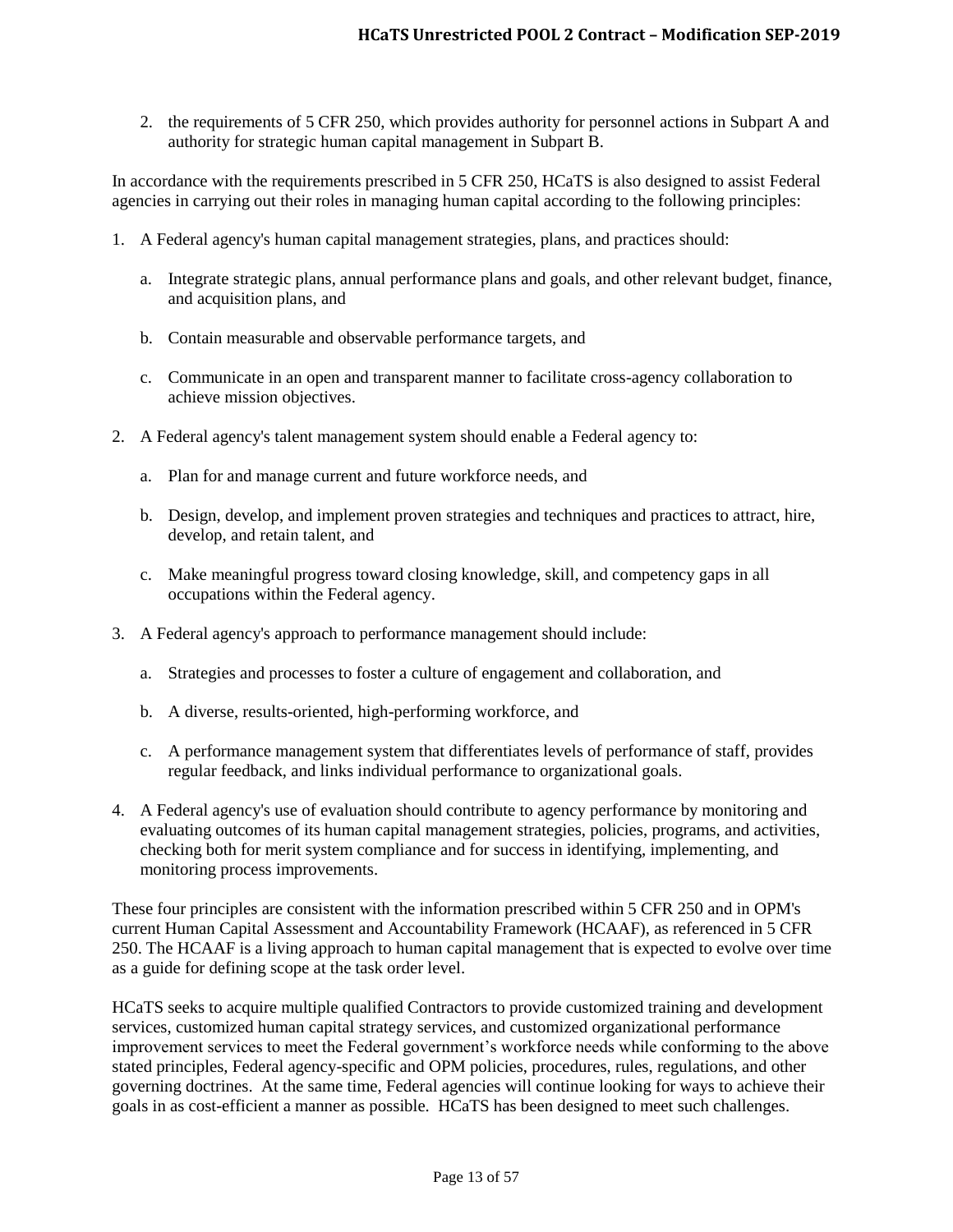# <span id="page-13-0"></span>**C.1.1 KEY SERVICE AREAS (KSA)**

OPM's experience is that customers have requirements that require solutions drawing from many different disciplines of study and areas of expertise. As a result, HCaTS consists of three KSAs: Customized Training and Development Services, 2) Customized Human Capital Strategy Services, and 3) Customized Organizational Performance Improvement. Through the development and deployment of customized solutions defined in the KSAs below, HCaTS will be able to assist Federal agencies in accomplishing the following six objectives:

- 1. Improving the management of human capital in accordance with the HCAAF and OPM governing doctrines and accomplishing their assigned critical missions, and
- 2. Increasing the effectiveness and efficiency of critical business processes, and
- 3. Providing optimal professional development opportunities to the Federal workforce, and
- 4. Undertaking effective change management initiatives, and
- 5. Developing effective metrics to assess progress in carrying out human capital strategies, and
- 6. Maximizing the return on investment in training and development, human capital, and organizational performance improvements.

These three KSAs will enable HCaTS to provide Federal agencies with a full range of customized solutions for training and development, human capital strategy, and organizational performance improvement requirements across the Federal government.

## <span id="page-13-1"></span>**C.2 AUTHORITIES**

The following list of authorities may be applicable at the task order level:

- Chief Human Capital Officers Act of 2002
- Executive Order 13111, Using Technology to Improve Training Opportunities for Federal Government Employees
- Section 508 of the Rehabilitation Act
- Department of Defense Shareable Courseware Object Reference Model (SCORM)
- $-5$  CFR 250
- Government Performance and Results (GPRA) Modernization Act of 2010 (GPRAMA)
- Office of Management and Budget (OMB) Memorandum M-10-27
- Office of Management and Budget (OMB) Circular A-11, Section 220

# <span id="page-13-2"></span>**C.3 SUMMARY OF REQUIREMENTS**

The objective of HCaTS is to provide Federal agencies with a total integrated and customized solution for training and development services, human capital strategy services, and organizational performance improvement services at all levels (e.g., enterprise, unit, individual). Ultimately, solutions at the task order level should align with the principles of sound human capital management. Federal agencies have the flexibility to award task orders that encompass any and all KSAs for any portion of their workforce at any organizational level. The KSAs identify general lifecycles and specific disciplines, however, these are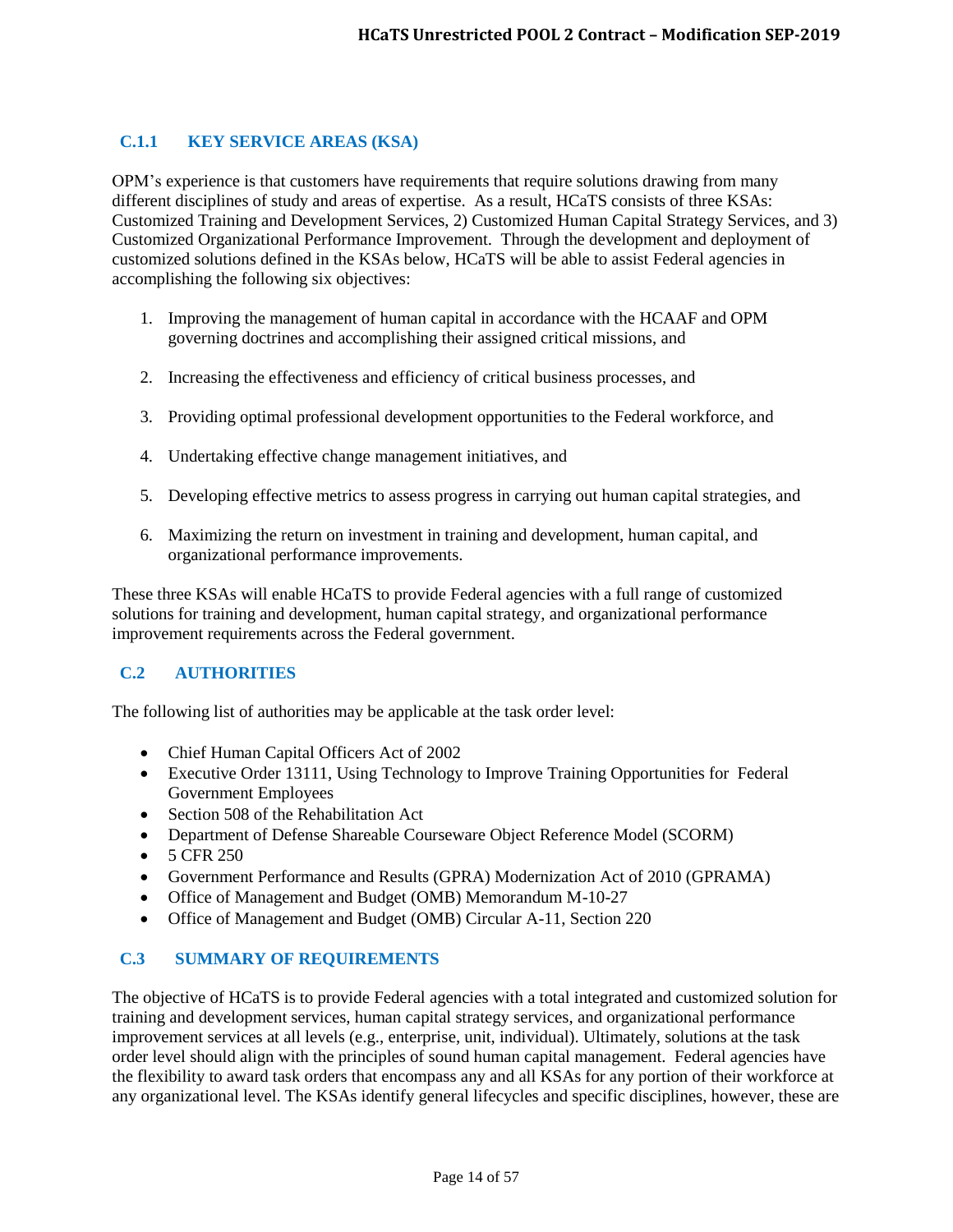not meant to be all inclusive and OCOs have the authority to define requirements and award task orders that meet their specific needs so long as the preponderance of the scope falls under the definition of one or more KSA(s).

# <span id="page-14-0"></span>**C.3.1 KEY SERVICE AREAS (KSA)**

## <span id="page-14-1"></span>**C.3.1.1 KSA 1 (CUSTOMIZED TRAINING AND DEVELOPMENT SERVICES)**

This KSA covers many types of customized training and development requirements and their respective lifecycles, which can be performed at any level (e.g., enterprise, unit, individual). The level of customization may vary dependent upon an ordering activity's requirements. While training and development requirements that are not customized are generally, by definition, considered to be outside the scope of this KSA, the HCaTS CO reserves the right to permit consideration of limited customization efforts dependent upon the total solution required to meet a Federal agency's needs. An OCO is highly encouraged to request a guidance on scope from the HCaTS PMO prior to task order solicitation/award to ensure a contemplated requirement is sufficient in its degree of customization to meet the requirements set forth herein and/or is appropriate for competition under HCaTS.

NOTE: Whether rendered during pre-award or during an HCaTS PMO audit after award of a task order, the HCaTS CO's within scope determination is final. All requirements that are determined to be outside the scope of the HCaTS Contract shall not be included in a resultant task order. If the scope determination states that this KSA is not present, then the OCO shall not include it in the resulting task order or the Contractor in its reporting in CPRM. If the task order was already awarded, the OCO shall take all necessary corrective actions to comply with the HCaTS CO's determination.

The scope of KSA 1 falls into two domains:

- 1. Customized Training Services: Includes, but is not limited to, training that is developed and/or delivered to any Federal employee to enhance knowledge, skills and abilities related to a specific title, series and/or function on any subject matter, or general knowledge, skills and abilities. Customized training services may also include, as part of training management support, such support services as course or instructional program administration. Customized training services may also include training that is developed and/or delivered to a Federal agency's constituency(ies) as a means of enabling the agency to carry out its mission, and
- 2. Customized Employee Development Services: Includes, but is not limited to, services provided to any Federal employee to develop and/or enhance their general, mission- specific, management and/or leadership knowledge, skills and abilities. A service that is provided to any Federal employee to coach them throughout their transition(s) in the Federal government.

Training and development services can be provided at any level for any discipline and subject matter in any format and mode. As a part of an integrated and total solution, temporary services as defined by FAR Section 37.112 and information technology products and services are allowable provided they are ancillary and incidental to the in-scope work to be performed. The below model illustrates the overall scope of KSA 1: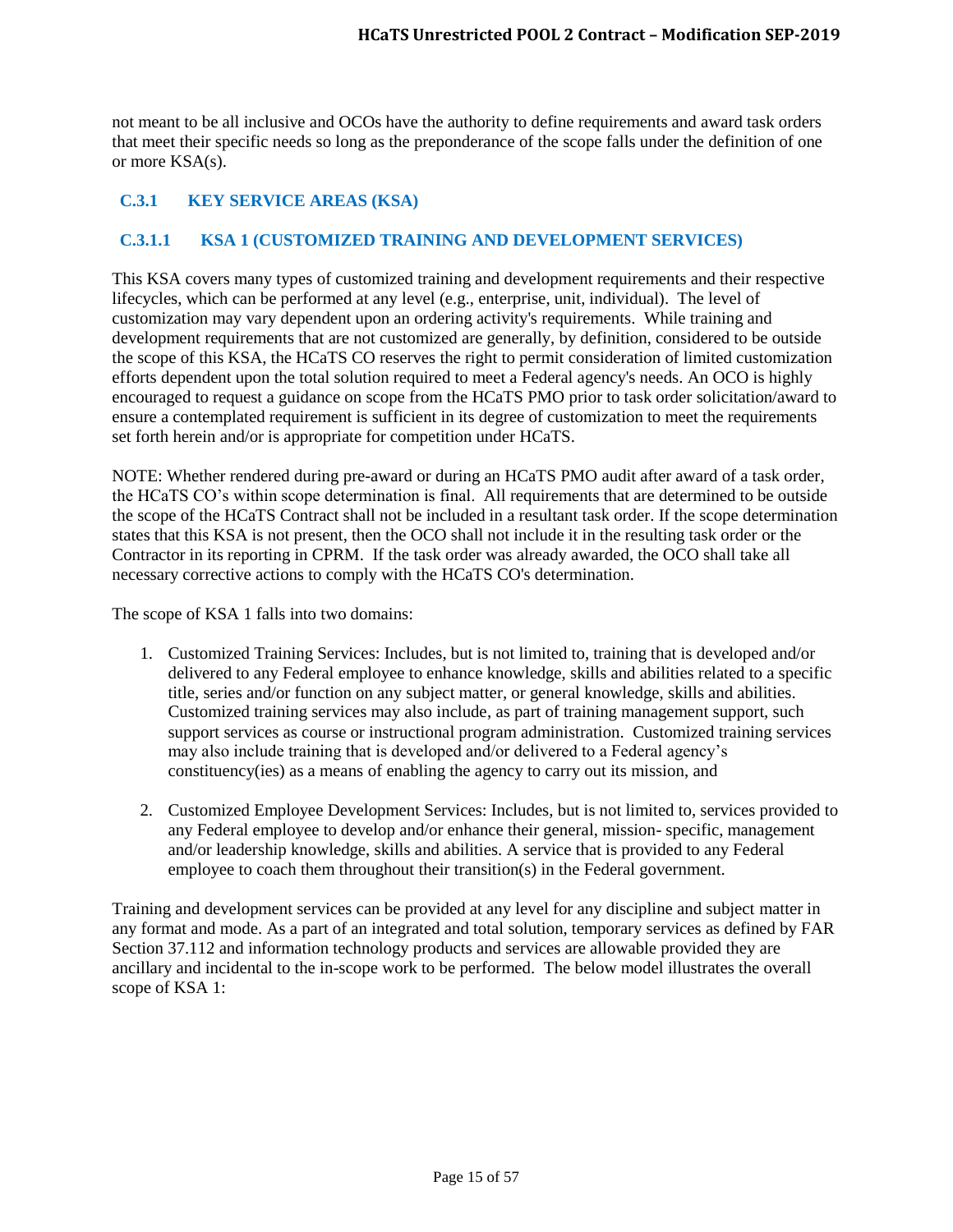

# <span id="page-15-0"></span>**C.3.1.2 KSA 2 (CUSTOMIZED HUMAN CAPITAL STRATEGY SERVICES)**

This KSA covers many types of customized human capital strategy services and their respective lifecycles, which can be performed at any level (e.g., enterprise, unit, individual). The level of customization may vary dependent upon an ordering activity's requirements. While human capital strategy services that are not customized are generally, by definition, considered to be outside the scope of this KSA, the HCaTS CO reserves the right to permit consideration of limited customization efforts dependent upon the total solution required to meet a Federal agency's needs. An OCO is highly encouraged to request a guidance on scope from the HCaTS PMO prior to task order solicitation/award to ensure a contemplated requirement is sufficient in its degree of customization to meet the requirements set forth herein and/or is appropriate for competition under HCaTS.

NOTE: Whether rendered during pre-award or during an HCaTS PMO audit after award of a task order, the HCaTS CO's within scope determination is final. All requirements that are determined to be outside the scope of the HCaTS Contract shall not be included in a resultant task order. If the scope determination states that this KSA is not present, then the OCO shall not include it in the resulting task order or the Contractor in its reporting in CPRM. If the task order was already awarded, the OCO shall take all necessary corrective actions to comply with the HCaTS CO's determination. The scope of KSA 2 is inclusive of, but not limited to, a broad range of human capital and human resources services. These services may include, as a part of talent management and human capital management, the following:

- HR strategy
- Organizational and position management
- Staff acquisition
- Performance management
- Compensation management (excluding payroll)
- HR Development
- Employee relations
- Labor relations
- Separation management

The scope of KSA 2 excludes payroll processing, benefits management, and personnel action processing,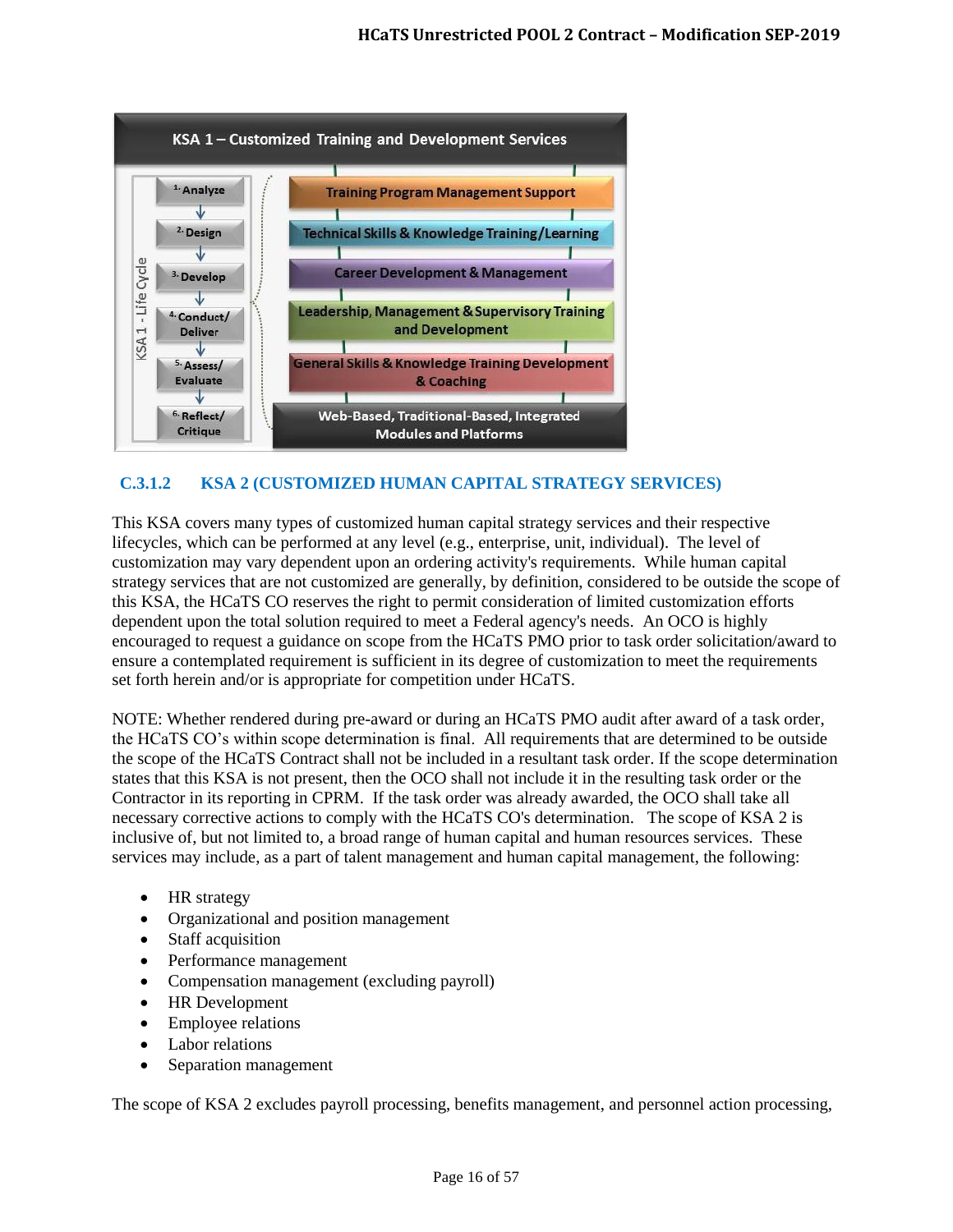which are provided through Public and Private Shared Service Centers (SSCs).

Human capital strategy services can be provided at any level for any discipline and subject matter in any format and mode. As a part of an integrated and total solution, temporary services as defined by FAR Section 37.112 and information technology products and services are allowable provided they are ancillary and incidental to the in-scope work to be performed.



The below model illustrates the overall scope of KSA 2:

## <span id="page-16-0"></span>**C.3.1.3 KSA 3 (CUSTOMIZED ORGANIZATIONAL PERFORMANCE IMPROVEMENT)**

This KSA covers many types of customized organizational performance improvement services and their respective lifecycles, which can be performed at any level (e.g., enterprise, unit, individual). The level of customization may vary dependent upon an ordering activity's requirements. While organizational performance improvement services that are not customized are generally, by definition, considered to be outside the scope of this KSA, the HCaTS CO reserves the right to permit consideration of limited customization efforts dependent upon the total solution required to meet a Federal agency's needs. An OCO is highly encouraged to request guidance on scope from the HCaTS PMO prior to task order solicitation/award to ensure a contemplated requirement is sufficient in its degree of customization to meet the requirements set forth herein and/or is appropriate for competition under HCaTS.

NOTE: Whether rendered during pre-award or during an HCaTS PMO audit after award of a task order, the HCaTS CO's within scope determination is final. All requirements that are determined to be outside the scope of the HCaTS Contract shall not be included in a resultant task order. If the scope determination states that this KSA is not present, then the OCO shall not include it in the resulting task order or the Contractor in its reporting in CPRM. If the task order was already awarded, the OCO shall take all necessary corrective actions to comply with the HCaTS CO's determination.

The scope of KSA 3 is inclusive of, but not limited to, improved performance requiring changes in how people are organized around business processes, changes to the processes themselves and the tools created to support those processes, as well as changes in management practices.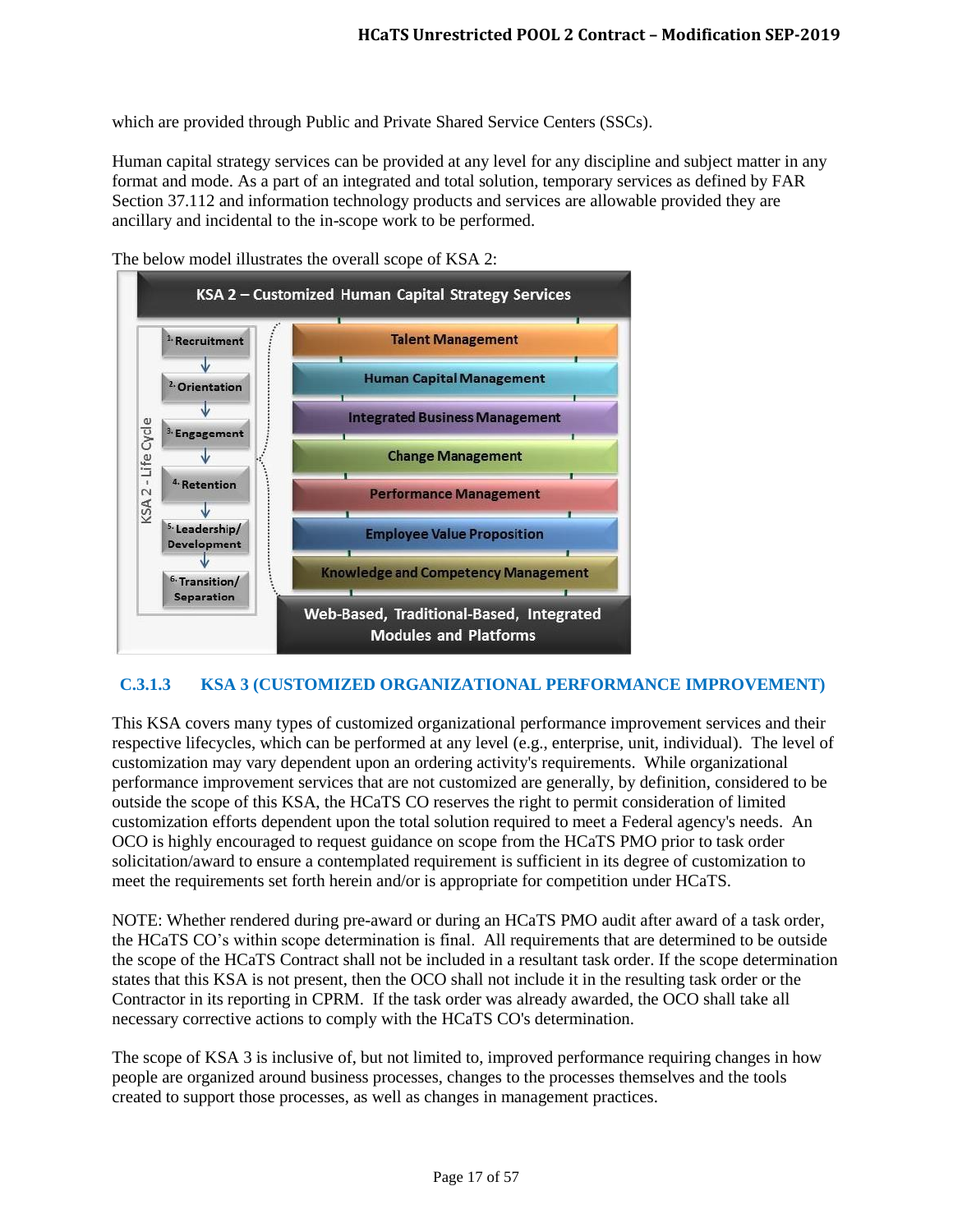Customized organizational performance improvement services can be provided at any level for any discipline and subject matter in any format and mode. As a part of an integrated and total solution, temporary services as defined by FAR Section 37.112 and information technology products and services are allowable provided they are ancillary and incidental to the in-scope work to be performed.



The below model illustrates the overall scope of KSA 3:

# <span id="page-17-0"></span>**C.3.2 ANCILLARY SUPPORT SERVICES AND OTHER DIRECT COSTS**

Ancillary support services and other direct costs are for task orders that complete work or a project that is solely associated with the services procured under HCaTS. These services are integral and necessary to complete a total, customized, integrated solution under a training and development, human capital, and/or organizational performance improvement requirement within the scope of HCaTS.

Ancillary support services may include, but are not limited to, other professional and/or non- professional services; commercial and/or non-commercial items; IT services and/or components, administrative support; data entry; and, subject matter expertise. Other direct costs may include expenses such as travel, materials, equipment and/or Subcontractors. See also Section B.3.

The OCO may allow, and the Contractor may propose, a labor category or labor categories at the task order level not identified in Attachment J.1 (Standardized Labor Categories), provided that the Contractor complies with all applicable contract clauses and labor laws, including the Service Contract Act, if applicable. See also Section B.3 and B.3.1.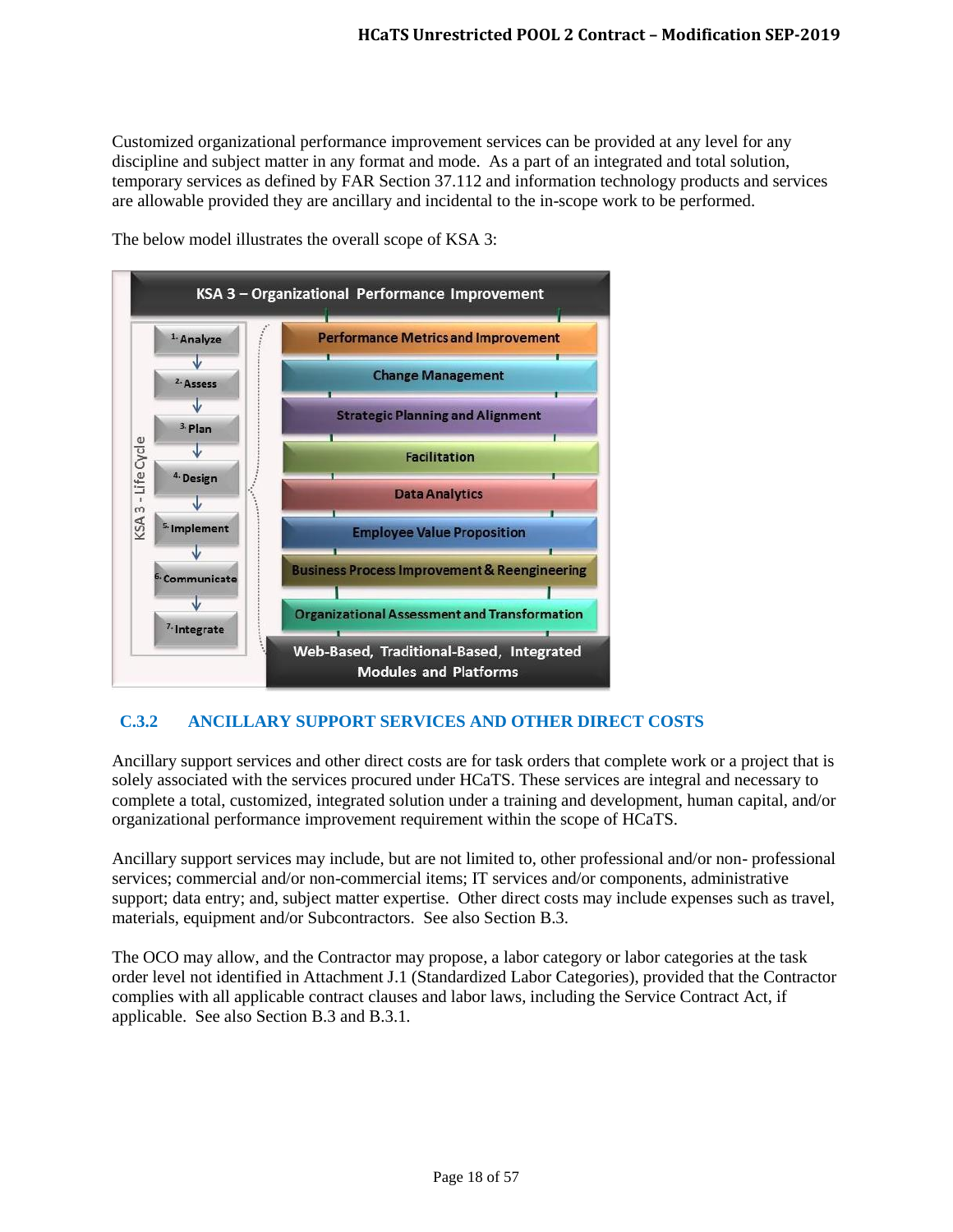#### <span id="page-18-0"></span>**C.3.3 INFORMATION TECHNOLOGY (IT) AND NON-INFORMATION TECHNOLOGY PRODUCTS AND SERVICES**

Information Technology (IT), by legal definition, means any equipment, or interconnected system(s) or subsystem(s) of equipment that is used for the automatic acquisition, storage, analysis, evaluation, manipulation, management, movement, control, display, switching, interchange, transmission, or reception of data or information by a Federal agency. For purposes of this definition, equipment is used by a Federal agency if the equipment is used by the Federal agency directly or is used by a Contractor under a task order with the Federal agency that require its use; or to a significant extent, its use in the performance of a service or the furnishing of a product.

IT is considered an ancillary support service or product on task orders and may be performed and/or provided only when the service or product is integral and necessary to complete a total integrated solution under a professional service based requirement within the scope of HCaTS.

When providing ancillary IT services and/or products, the Contractor shall promote IT initiatives and best practices that support Federal Government operational requirements for standardized technology and application service components. This shall facilitate integration requirements for broad Federal IT and E-Gov initiatives, as well as promote the sharing, consolidation, and re-use of business processes and systems across the Federal Government. The Contractor shall promote the use of open source solutions and open technology development where practicable to enable this re-use.

Non-IT includes any service or equipment that is acquired by a Contractor incidental to a task order or contains imbedded IT that is used as an integral part of the service or product, but the principal function of which is not the acquisition, storage, analysis, evaluation, manipulation, management, movement, control, display, switching, interchange, transmission, or reception of data or information.

Non-IT also includes any equipment or services related to any human capital/human resource systems. This means any information systems operated by the Federal Government, the function, operation or use of which involves direct relation to the area of human capital or human resources. For example, a requirement to recommend strategic uses or enhancements to an existing IT system which tracks Government personnel engagement would be considered Non- IT. In this example, a Federal agency awards a task order for a Contractor to provide it with a recommendation on what to do with an existing IT system used by Government personnel to track Government personnel engagement. The task order implementing this requirement may permit the Contractor to analyze and/or test the existing IT system and any systems it interfaces with. While this work may entail primary usage of IT labor categories, it is considered Non-IT for the purposes of HCaTS as the end result is a recommendation and not the actual modifying of an existing or building a new IT system.

# <span id="page-18-1"></span>**C.3.4 TEMPORARY SUPPORT SERVICES**

Federal agencies may award task orders which include the brief or intermittent use of temporary labor provided that such use is ancillary and incidental to the work to be performed. Services furnished by temporary help firms shall not be regarded or treated as personal services. These services shall not be used in lieu of regular recruitment under civil service laws or to displace a Federal employee. Acquisition of these services shall comply with the authority, criteria, and conditions of 5 CFR Part 300, Subpart E, Use of Private Sector Temporaries, and Federal agency procedures.

As prescribed in Section B.3.2., if the temporary services fall under the Service Contract Act, OCOs shall include the appropriate clauses as prescribed in FAR Subpart 22.10.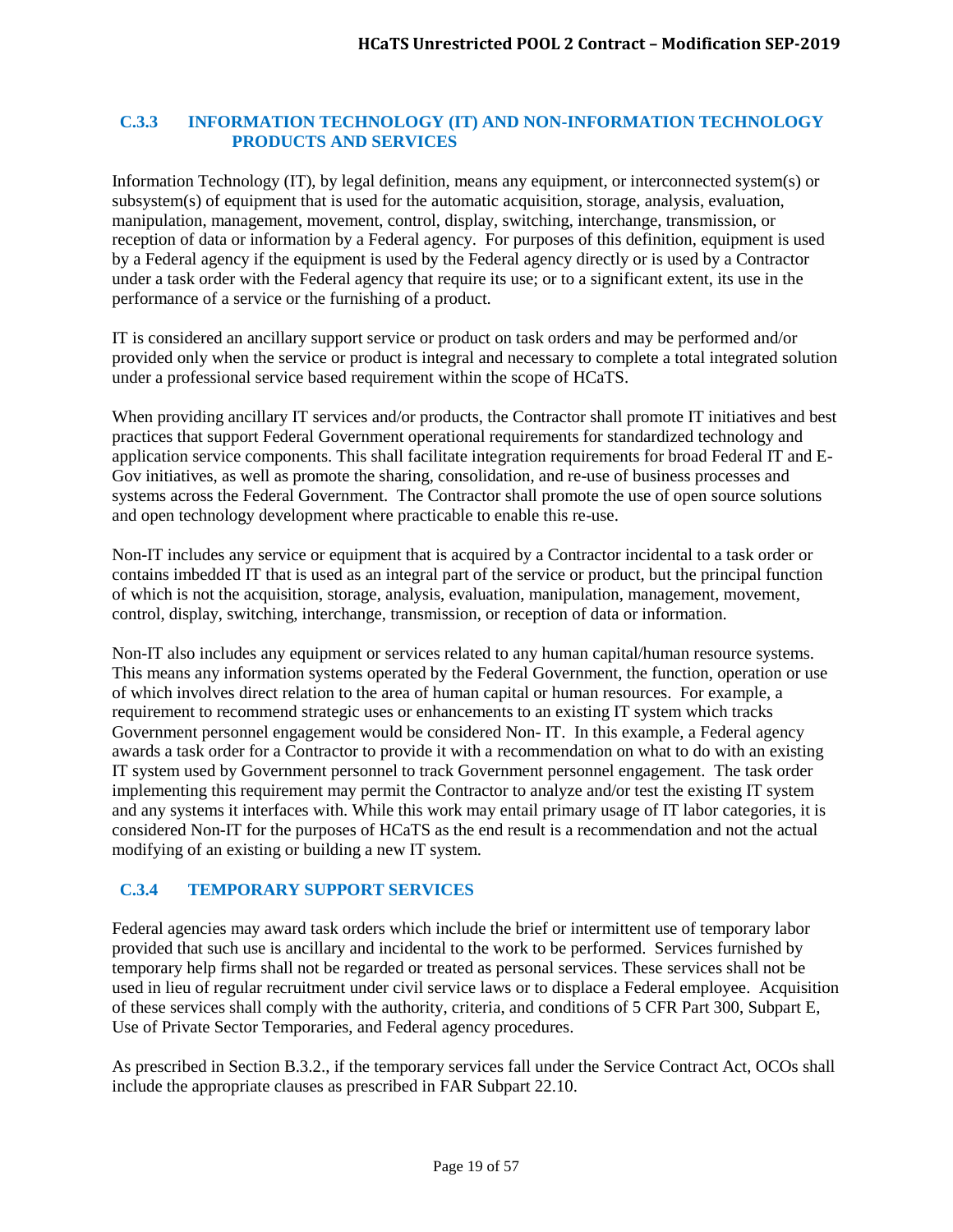## <span id="page-19-0"></span>**C.3.5 SERVICES NOT IN SCOPE**

At no time shall an OCO award a task order and a Contractor perform inherently governmental functions in accordance with FAR Subpart 7.5 and Office of Federal Procurement Policy (OFPP) Policy Letter 11- 01.

Unless authorized by statute, at no time shall an OCO award a task order and a Contractor perform personal services in accordance with FAR Section 37.104.

At no time shall an OCO award a task order and a Contractor perform architect & engineering (A&E) services as defined in FAR Section 2.101 and subject to the Brooks Architect- Engineers Act (40 U.S.C. 1102).

At no time shall an OCO award a task order and a Contractor perform a requirement that primarily uses employees not employed in a bona fide executive, administrative, or professional capacity as defined in 29 CFR Part 541 and/or employees primarily employed as labor or mechanics as defined in FAR Section 22.401.

At no time shall a task order include as its primary purpose ancillary services as defined in Section C.3.2.

At no time shall a task order include as its primary purpose the development of information technology as defined by FAR Section 2.101 and Section C.3.3.

At no time shall a task order include as its primary purpose temporary services as defined by FAR Section 37.112 and Section C.3.4.

At no time shall an OCO award a task order and a Contractor provides a learning management system(s).

#### **(END OF SECTION C) PART I: THE SCHEDULE SECTION D: PACKAGING AND MARKING**

#### <span id="page-19-1"></span>**D.1 PACKAGING AND MARKING**

Packaging and marking of all deliverables shall conform to normal commercial packaging standards to assure safe delivery at destination. Terms, conditions, and other requirements regarding packaging and marking shall be designated by the OCO at the task order level.

#### **(END OF SECTION D) PART I: THE SCHEDULE SECTION E: INSPECTION AND ACCEPTANCE**

#### <span id="page-19-2"></span>**E.1 INSPECTION AND ACCEPTANCE**

Inspection and Acceptance of deliverables under HCaTS contract and task orders are subject to the following clauses as applicable and additional requirements may be designated at the task order level.

| $\sqrt{2}$ |                                                                         |   |
|------------|-------------------------------------------------------------------------|---|
|            | $\cdot$<br>Items<br>'ontract<br>onditions:/<br>`ommercia<br>and<br>erms | M |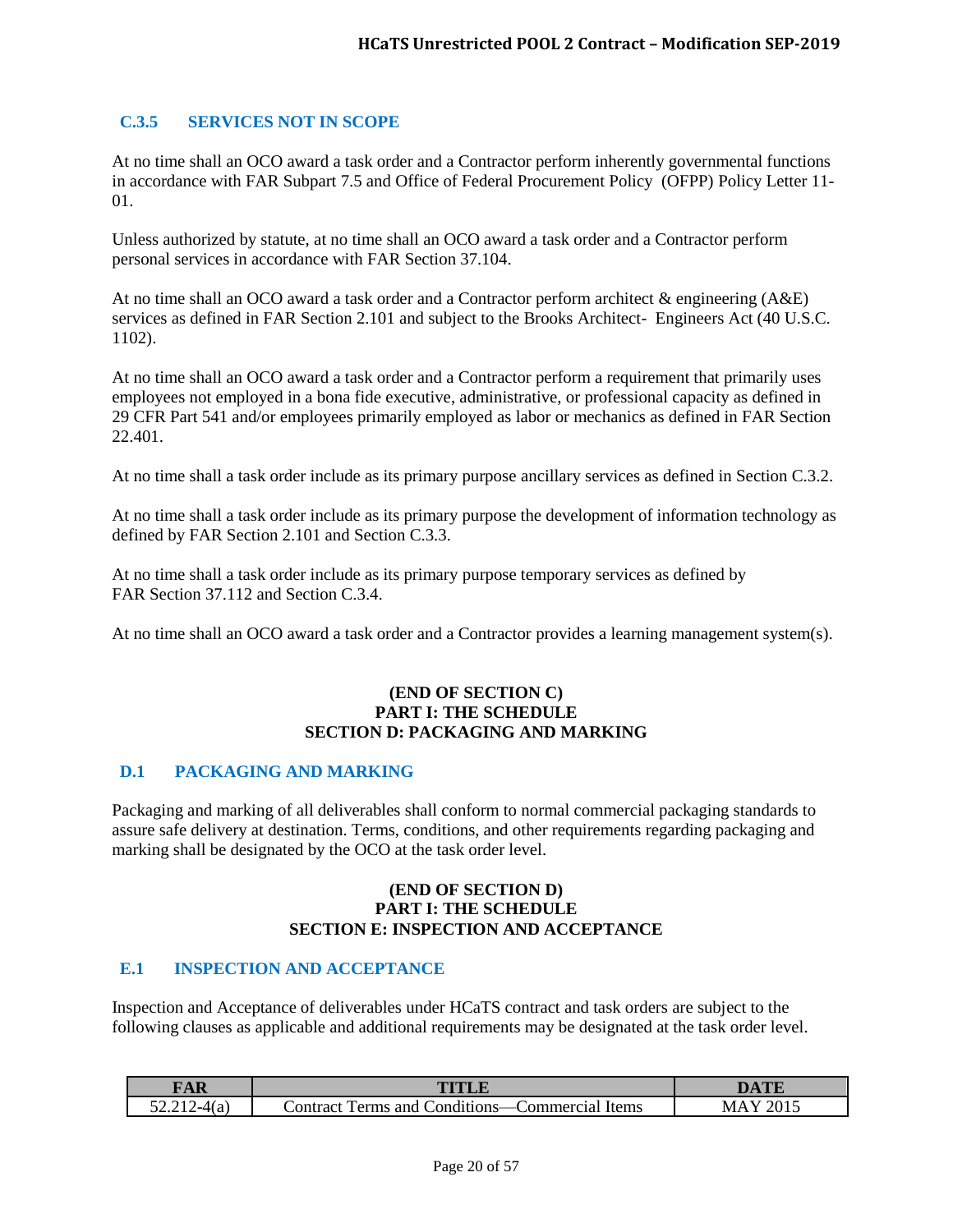| $52.212-4(a)$<br>Alternate I | Contract Terms and Conditions—Commercial Items | MAY 2014        |
|------------------------------|------------------------------------------------|-----------------|
| 52.246-1                     | <b>Contractor Inspection Requirements</b>      | APR 1984        |
| 52.246-4                     | Inspection of Services—Fixed-Price             | AUG 1996        |
| 52.246-5                     | Inspection of Services—Cost-Reimbursement      | APR 1984        |
| 52.246-6                     | Inspection—Time-and-Material and Labor-Hour    | <b>MAY 2001</b> |

### **(END OF SECTION E) PART I: THE SCHEDULE SECTION F: DELIVERIES OR PERFORMANCE**

#### <span id="page-20-0"></span>**F.1 DELIVERABLES**

The Contractor shall deliver deliverables for its Human Capital and Training Solutions (HCaTS) contract and all task orders placed under HCaTS contracts in accordance with:

| <b>FAR</b>           | <b>THAT R</b> | <b>DATE</b>       |
|----------------------|---------------|-------------------|
| $52.247 - 34$<br>___ | latior        | 1001<br>ำ \.<br>N |

Terms, conditions and other requirements regarding delivery of deliverables shall be designated by the Ordering Contracting Officer (OCO) at the task order level.

#### <span id="page-20-1"></span>**F.2 PERFORMANCE**

The HCaTS contract and task orders may have Stop-Work Order placed on them or be terminated in accordance with the following clauses (as applicable).

| <b>FAR</b>                   | TITLE                                                                       | <b>DATE</b>      |
|------------------------------|-----------------------------------------------------------------------------|------------------|
| $52.212 - 4(1)$              | <b>Contract Terms and Conditions—Commercial Items</b>                       | <b>MAY 2015</b>  |
| $52.212-4(m)$                | Contract Terms and Conditions—Commercial Items                              | <b>MAY 2015</b>  |
| $52.212-4(1)$<br>Alternate I | <b>Contract Terms and Conditions—Commercial Items</b>                       | <b>MAY 2014</b>  |
| $52.212-4(m)$ Alternate I    | Contract Terms and Conditions—Commercial Items                              | <b>MAY 2014</b>  |
| 52.242-15                    | Stop-Work Order                                                             | <b>AUG 1989</b>  |
| 52.242-15 Alternate I        | Stop-Work Order                                                             | <b>AUG 1984</b>  |
| 52.249-1                     | Termination for Convenience of the Government (Fixed-Price)<br>(Short Form) | <b>APR 1984</b>  |
| 52.249-2                     | Termination for Convenience of the Government (Fixed-Price)                 | APR 2012         |
| 52.249-6                     | Termination (Cost-Reimbursement)                                            | <b>MAY 2004</b>  |
| 52.249-6 Alternate IV        | Termination (Cost-Reimbursement)                                            | <b>SEPT 1996</b> |
| 52.249-8                     | Default (Fixed-Price Supply and Service)                                    | <b>APR 1984</b>  |

#### <span id="page-20-2"></span>**F.3 PLACE OF PERFORMANCE**

The services to be provided under HCaTS shall be accomplished at the locations identified in the task order and may include locations in the Continental United States (CONUS) and Outside the CONUS (OCONUS).

#### <span id="page-20-3"></span>**F.4 CONTRACT ORDERING PERIOD**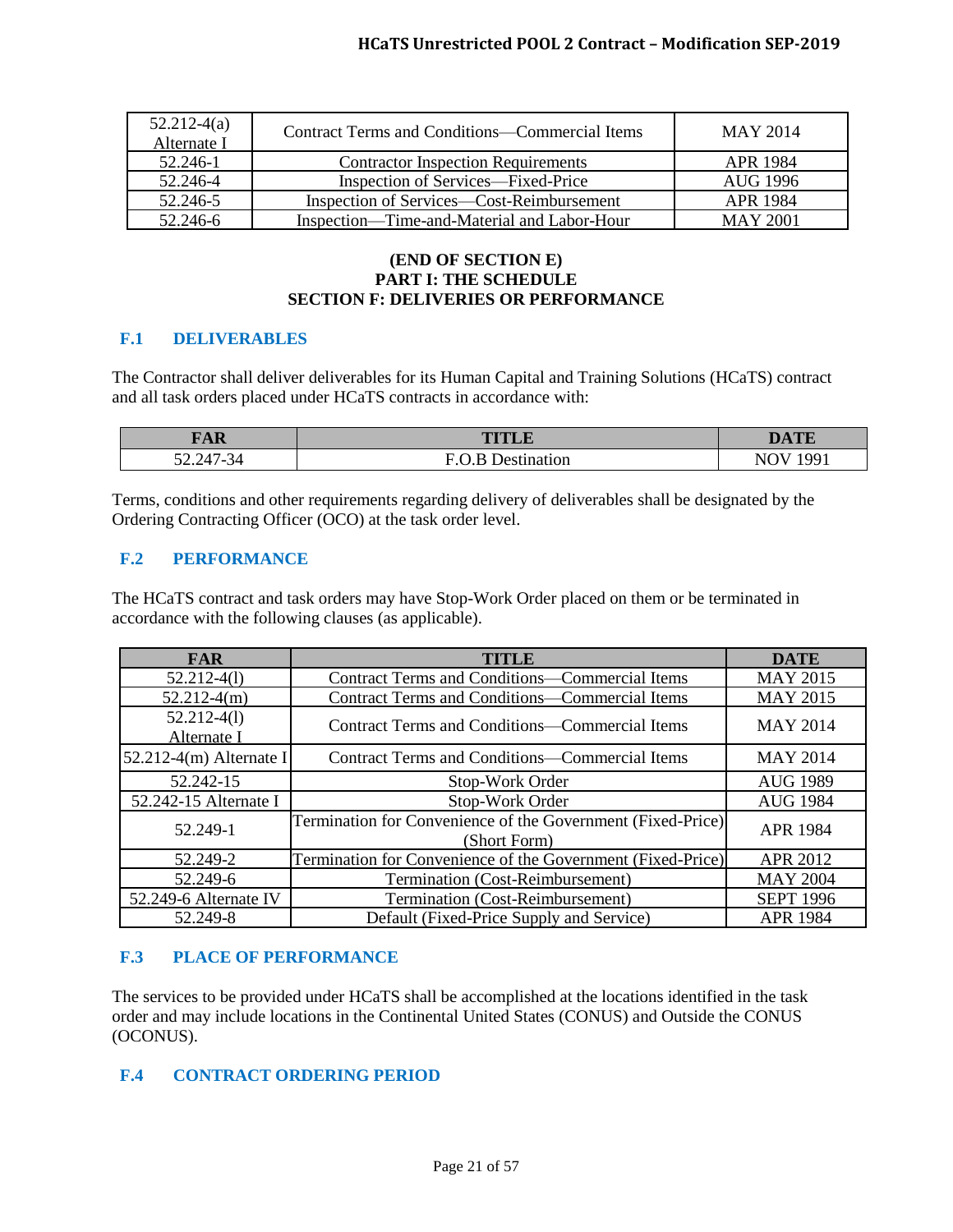The ordering period of HCaTS is as follows, in accordance with FAR 52.217-9 and 52.217-8:

| Base Year Period of Performance (POP):  | Notice-To-Proceed to 25 September 2021 |
|-----------------------------------------|----------------------------------------|
| Five-year Option Year POP:              | 26 September 2021 to 25 September 2026 |
| Six-Month Extension (if exercised) POP: | 26 September 2026 to 25 March 2027     |

### <span id="page-21-0"></span>**F.4.1 TASK ORDER PERIOD OF PERFORMANCE**

The period of performance for each task order awarded under an HCaTS contract shall be specified in the task order. Task orders shall be solicited and awarded prior to the expiration of the HCaTS ordering period and may extend up to five years and six months after the HCaTS ordering period expires.

Task order option periods may be exercised after the HCaTS ordering period expires provided that the final task order option period does not extend the cumulative term of the task order beyond five years and six months after the HCaTS ordering period expires.

Accordingly, the cumulative ordering period of HCaTS may span up to 10.5 years and the cumulative period of performance of all task orders placed under HCaTS may span up to 16 years.

#### <span id="page-21-1"></span>**F.5 PERFORMANCE STANDARDS**

HCaTS is a performance-based contract vehicle with measurable standards in terms of quality and timeliness of deliverables and compliances in accordance with Sections F.5.1 and F.5.2.

In the event the Contract Payment Reporting Module (CPRM) is not operational, the deliverable and reporting requirements shall be provided to HCaTS CO within the stated timeframes. The HCaTS CO has the right to examine the supporting documents for the purpose of enforcing all deliverables and compliances herein.

Failure to meet the following deliverables, reports, or compliance standards, if applicable and FAR 52.204-15 may result in activation of Dormant Status (See Section H.25).

| <b>SECTION</b> | <b>DESCRIPTION</b>                       | <b>FREQUENCY</b>                                        | <b>METHOD</b>             |
|----------------|------------------------------------------|---------------------------------------------------------|---------------------------|
| G.2.6          | <b>Update Key Personnel Contact</b>      | Within 5 calendar days of the                           | <b>Notify</b>             |
|                | Information                              | substitution                                            | <b>HCaTS CO</b>           |
| G.3.1          | Contract Access Fee (CAF)                | Quarterly                                               | Electronic Funds Transfer |
| $\&$           | Remittance for all task order            | (Apr 30th, Jul 30th, Oct 30th,                          | (EFT) via CPRM website    |
| G.3.2.4        | payments during the previous             | Jan 30th)                                               |                           |
|                | quarter on a cumulative basis            |                                                         |                           |
| G.3.2.1        | Report of Task Order Award,              | Within 30 calendar days after a Electronically via CPRM |                           |
| through        | Modification, Invoice, CAF, and          | Task Order Award,                                       | website                   |
| G.3.2.5        | Close-out data on a cumulative           | Modification, Invoice                                   |                           |
|                | basis                                    | payment, Close-out                                      |                           |
| G.3.3          | <b>Individual Subcontracting Reports</b> | Semi-annually, within 30<br>$\blacksquare$              | Electronically via eSRS   |
|                | (ISR)                                    | calendar days of each reporting                         | website                   |
|                |                                          | period ending Mar 31st, Sep                             |                           |
|                |                                          | 30 <sub>th</sub>                                        |                           |
|                |                                          |                                                         |                           |

#### <span id="page-21-2"></span>**F.5.1 DELIVERABLE AND REPORTING REQUIREMENTS**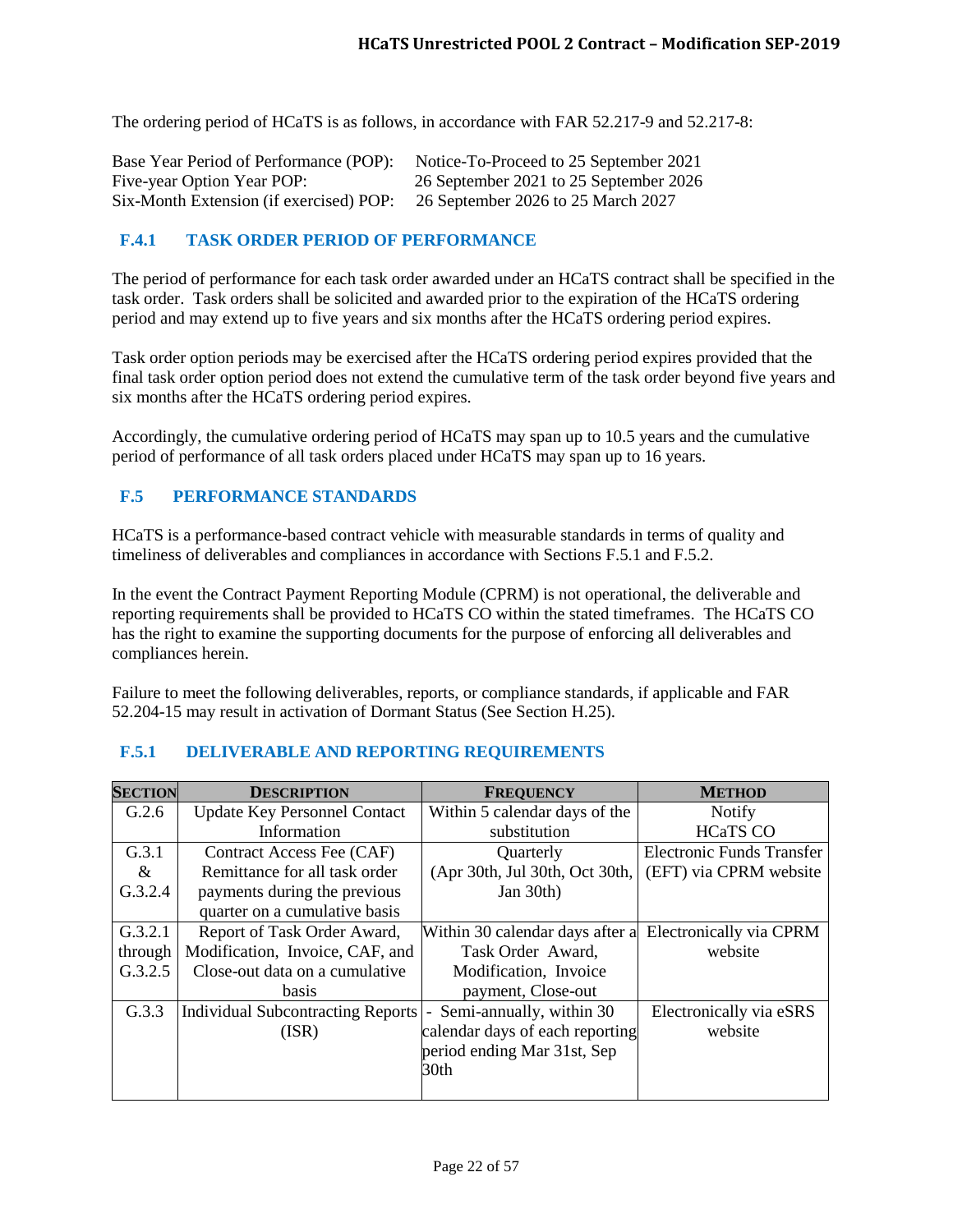|        |                                       | Within 30 calendar days of    |                          |
|--------|---------------------------------------|-------------------------------|--------------------------|
|        |                                       | contract completion           |                          |
| G.3.3  | <b>Summary Subcontracting Reports</b> | Annually, within 30 calendar  | Electronically via eSRS  |
|        | (SSR)                                 | days after each reporting     | website                  |
|        | GSA Agency-wide SSRs report           | period on Sep 30th            |                          |
| G.3.5  | ACORD Form, Certificate of            | Within 30 calendar days after | Notify                   |
|        | Liability Insurance                   | the HCaTS Notice-to-Proceed   | <b>HCaTS CO</b>          |
| G.3.6  | Letter Request for Mod                | Within 45 calendar days of    | Notify                   |
|        | and all other applicable documents    | finalization                  | HCaTS CO and OCOs for    |
|        | for Mergers, Acquisitions,            |                               | affected task orders     |
|        | Novation, and Change-of-Name          |                               |                          |
|        | Agreements                            |                               |                          |
| G.3.8  | VETS 4212 reporting                   | Annually, no later than       | Electronically via the   |
|        |                                       | September 30th of each        | Department of Labor      |
|        |                                       | year                          | (DOL) VETS 4212          |
|        |                                       |                               | reporting website and    |
|        |                                       |                               | notify the HCaTS CO      |
| G.3.9  | Federal Funding Accountability        | By the end of the following   | Electronically via       |
|        | and Transparency Act (FFATA)          | month after the award of      | FSRS website and         |
|        | Sub-Award Report                      | any subcontract greater       | notify HCaTS CO          |
|        |                                       | than \$25,000 into FSRS       |                          |
| G.3.10 | <b>Small Business Size</b>            | - Within 30 days after        | Notify                   |
|        | Representation                        | execution of a novation       | HCaTS CO                 |
|        |                                       | agreement/merger or           |                          |
|        |                                       | acquisition                   |                          |
|        |                                       | Within 60 to 120 days         |                          |
|        |                                       | prior to the end of the base  |                          |
|        |                                       | year and exercising the       |                          |
|        |                                       | option period.                |                          |
| G.4    | Correspondence from OCO that          | Within 45 calendar day        | Update in CPRM and       |
|        | confirms task order close-out         | after task order close-out    | notify HCaTS CO          |
| H.8    | Any change of entity or               | Within 45 calendar days       | Notify                   |
|        | commitment identified in any          | after the update              | <b>HCaTS CO and OCOs</b> |
|        | Meaningful Relationship               |                               | for affected task orders |
|        | Commitment Letter (MRCL)              |                               |                          |
|        | submitted                             |                               |                          |
| H.9    | Contractor's professional             | Within 5 calendar days of the | Notify                   |
|        | employee compensation plan            | substitution                  | <b>HCaTS CO</b>          |
| H.10   | Contractor's uncompensated            | Within 5 calendar days of the | <b>Notify</b>            |
|        | overtime policy                       | substitution                  | <b>HCaTS CO</b>          |

# <span id="page-22-0"></span>**F.5.2 COMPLIANCE**

The following table contains compliances required, if applicable, for HCaTS. Task order compliances will be specified in the task order solicitation. The HCaTS PMO does not waive its right to request other compliances in order to align HCaTS with new statutory or regulatory requirements. The HCaTS PMO will provide the Contractor with at least 90 calendar days' notice of these requirements.

| <b>COMPLIANCE</b><br><b>REFERENCE</b><br><b>SECTION</b> |
|---------------------------------------------------------|
|---------------------------------------------------------|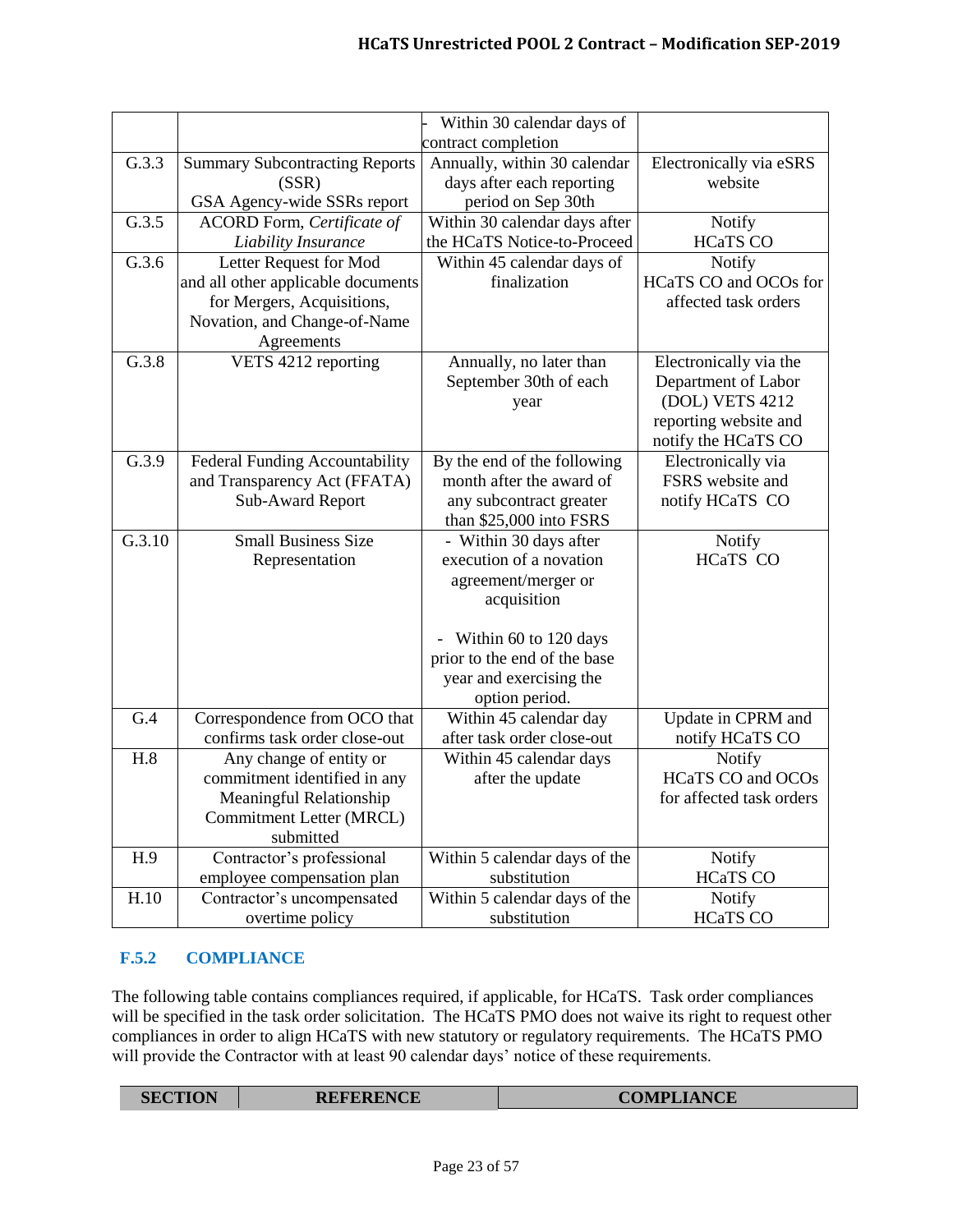| G.2.6                      | <b>Contractor Key Personnel</b>                                                                       | The Contractor shall maintain responsive and<br>competent Contractor Key Personnel                                                                                                                                               |
|----------------------------|-------------------------------------------------------------------------------------------------------|----------------------------------------------------------------------------------------------------------------------------------------------------------------------------------------------------------------------------------|
| G.3.1<br>& G.3.2.4         | Contract Access Fee (CAF)<br>Remittance                                                               | The Contractor shall submit timely and accurate<br><b>CAF Payments</b>                                                                                                                                                           |
| G.3.2.1<br>through G.3.2.5 | <b>Contract Payment Reporting Module</b><br>(CPRM)                                                    | The Contractor shall submit timely and accurate<br>data in the CPRM                                                                                                                                                              |
| G.3.3                      | <b>Individual Subcontracting Reports</b><br>(ISR)                                                     | The Contractor shall submit timely and accurate<br>ISR subcontract reports and make good faith efforts<br>in meeting<br>small business goals in accordance with the<br>Contractor's subcontracting plan                          |
| G.3.3                      | <b>Summary Subcontracting Reports</b><br>(SSR)                                                        | The Contractor shall submit timely and accurate<br>SSR subcontract reports and make good faith<br>efforts in meeting<br>small business goals in accordance with the<br>Contractor's Subcontracting Plan                          |
| G.3.5                      | Insurance                                                                                             | The Contractor shall submit timely and accurate<br>Certificate(s) of Liability Insurance and<br>maintain adequate insurance coverage at the<br>HCaTS contract and task order level in accordance<br>with FAR Subsection 28.307-2 |
| G.3.6                      | Mergers, Acquisitions, Novation, and<br><b>Change-of-Name Agreements</b>                              | The Contractor shall submit timely notice of<br>Merger and Acquisitions or<br>contractual copies of Novation or Change-of-Name<br>Agreements                                                                                     |
| G.3.7                      | Responsibility and Federal Awardee<br>Performance and Integrity<br><b>Information System (FAPIIS)</b> | The Contractor shall maintain accurate FAPIIS<br>information and sufficient financial resources and<br>meet the responsibility standards and qualifications<br>set forth in FAR Part 9                                           |
| G.3.8                      | VETS 4212 Reports                                                                                     | The Contractor shall report timely and accurate<br>VETS-4212 Reports in the Department of Labor<br>VETS-4212 website and send the report to the                                                                                  |
| G.3.9                      | <b>FSRS</b> Reports                                                                                   | The Contractor shall report timely and accurate<br>subaward and executive compensation data<br>regarding First-Tier subawards in FSRS to meet the<br>FFATA reporting requirements and send<br>confirmation to the HCaTS CO       |
| G.3.10                     | Post-Award Small Business Program<br>Re-Representation                                                | The Contractor shall report timely and accurately its<br>small business program re-representation and<br>updated sam.gov,                                                                                                        |
| G.4                        | HCaTS and Task Order Close-Out                                                                        | The Contractor agrees to cooperate with the OCO to<br>close out task orders as soon as practical after<br>expiration, cancellation, or termination.                                                                              |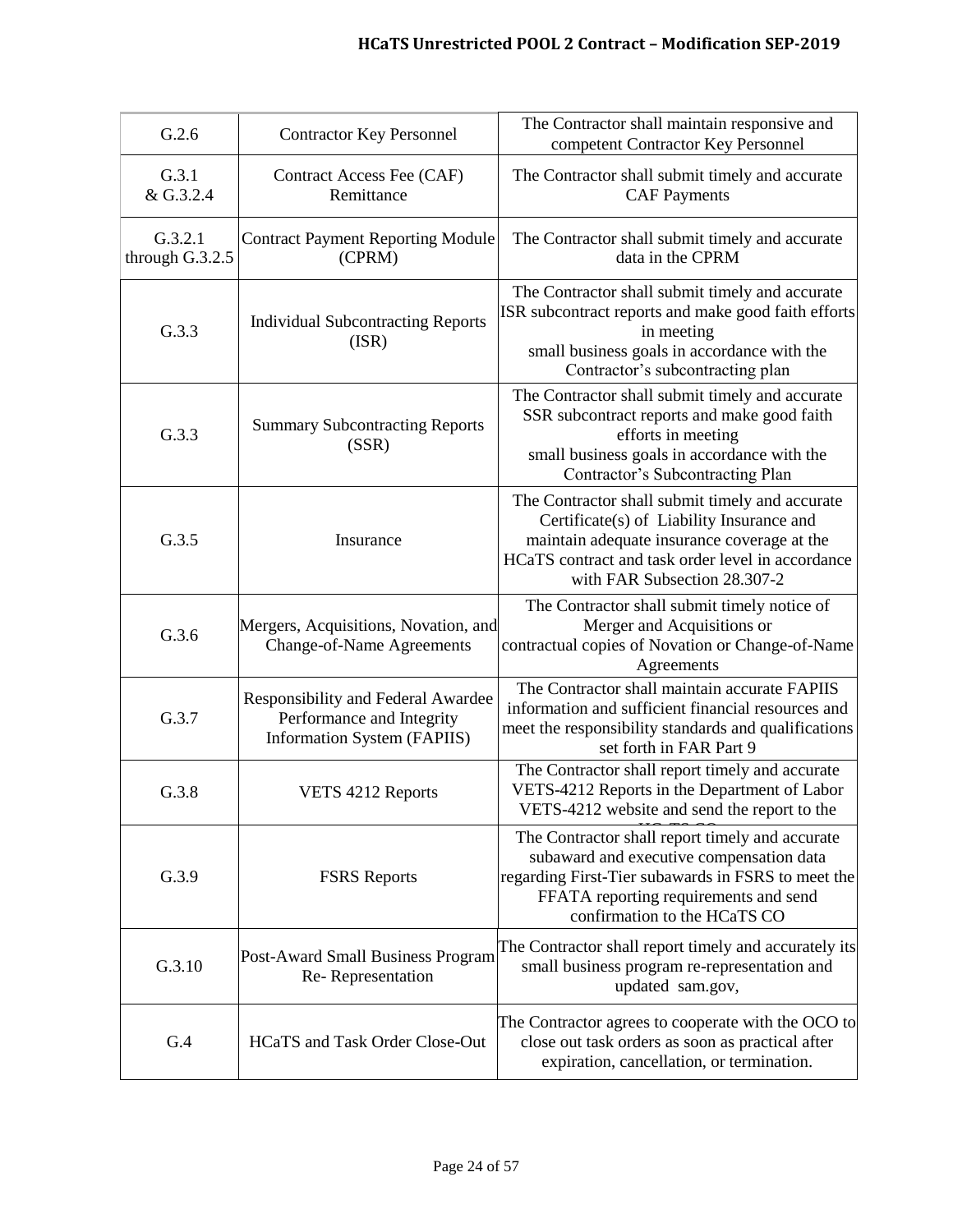| H.6.1 | <b>Adequate Accounting System</b>                                                                                                | The Contractor maintains the adequate status of its<br>accounting system and notify HCaTS CO for any<br>changes                                                                                                                                                                                                                                                                                                                       |
|-------|----------------------------------------------------------------------------------------------------------------------------------|---------------------------------------------------------------------------------------------------------------------------------------------------------------------------------------------------------------------------------------------------------------------------------------------------------------------------------------------------------------------------------------------------------------------------------------|
| H.6.2 | <b>Acceptable Estimating System</b>                                                                                              | (Optional) The Contractor maintains the acceptable<br>status of its estimating system                                                                                                                                                                                                                                                                                                                                                 |
| H.6.3 | <b>Approved Purchasing System</b>                                                                                                | (Optional) The Contractor maintains the approved<br>status of its purchasing system                                                                                                                                                                                                                                                                                                                                                   |
| H.6.4 | Forward Pricing Rate Agreements<br>(FPRA), Forward Pricing Rate<br>Recommendations (FPRR) and/or<br><b>Audited Billing Rates</b> | (Optional) The Contractor maintains its FPRA,<br>FPRR, and/or Audited Billing Rates                                                                                                                                                                                                                                                                                                                                                   |
| H.6.5 | <b>Earned Value Management System</b><br>(EVMS)                                                                                  | (Optional) The Contractor maintains its EVMS<br><b>ANSI/EIA Standard-748</b>                                                                                                                                                                                                                                                                                                                                                          |
| H.6.6 | ISO 9001:2008/2015 Certification                                                                                                 | (Optional) The Contractor maintains its ISO<br>9001:2008/2015 Certification                                                                                                                                                                                                                                                                                                                                                           |
| H.6.7 | ISO/IEC 27001:2013 Certification                                                                                                 | (Optional) The Contractor maintains its ISO/IEC<br>27001:2013 Certification                                                                                                                                                                                                                                                                                                                                                           |
| H.7   | Cost Accounting Standards (CAS)                                                                                                  | The Contractor maintains CAS compliance and<br>submit updates to the current status                                                                                                                                                                                                                                                                                                                                                   |
|       | Meaningful Relationship                                                                                                          | The Contractor shall honor the commitments                                                                                                                                                                                                                                                                                                                                                                                            |
| H.8   | Commitment Letter (MRCL)                                                                                                         | contained in all MRCLs                                                                                                                                                                                                                                                                                                                                                                                                                |
| H.9   | Professional Employee<br><b>Compensation Plan</b>                                                                                | The Contractor shall maintain its professional<br>employee compensation plan and submit any                                                                                                                                                                                                                                                                                                                                           |
| H.10  | <b>Uncompensated Overtime Policy</b>                                                                                             | The Contractor shall maintain their uncompensated<br>overtime policy and submit any updates                                                                                                                                                                                                                                                                                                                                           |
| H.15  | Meetings                                                                                                                         | The Contractor Key Personnel shall attend and<br>actively participate in all meetings, including all<br><b>PMR</b> meetings                                                                                                                                                                                                                                                                                                           |
| H.17  | <b>Contractor HCaTS Webpage</b>                                                                                                  | The Contractor shall maintain an HCaTS webpage<br>that meets the minimum webpage requirements                                                                                                                                                                                                                                                                                                                                         |
| H.19  | Minimum Task Order Awards or<br><b>Estimated Value</b>                                                                           | Starting from the date of the HCaTS Notice-to-<br>Proceed, the Contractor shall attain a minimum of<br>three task order awards, or a total task order<br>estimated value of \$1.5M (total estimated value of<br>all task orders inclusive of all options), or show a<br>good faith effort in responding to competitive<br>solicitations prior to the exercise of Option I under<br>The Contractor shall adhere to the standards under |

#### **(END OF SECTION F) PART I: THE SCHEDULE SECTION G: CONTRACT ADMINISTRATION DATA**

# <span id="page-24-0"></span>**G.1 BACKGROUND**

This section provides roles, responsibilities, and contract administration requirements for the Human Capital and Training Solutions (HCaTS) contracts and each task order placed under HCaTS contracts. Terms and conditions and other requirements regarding contract administration may be designated by the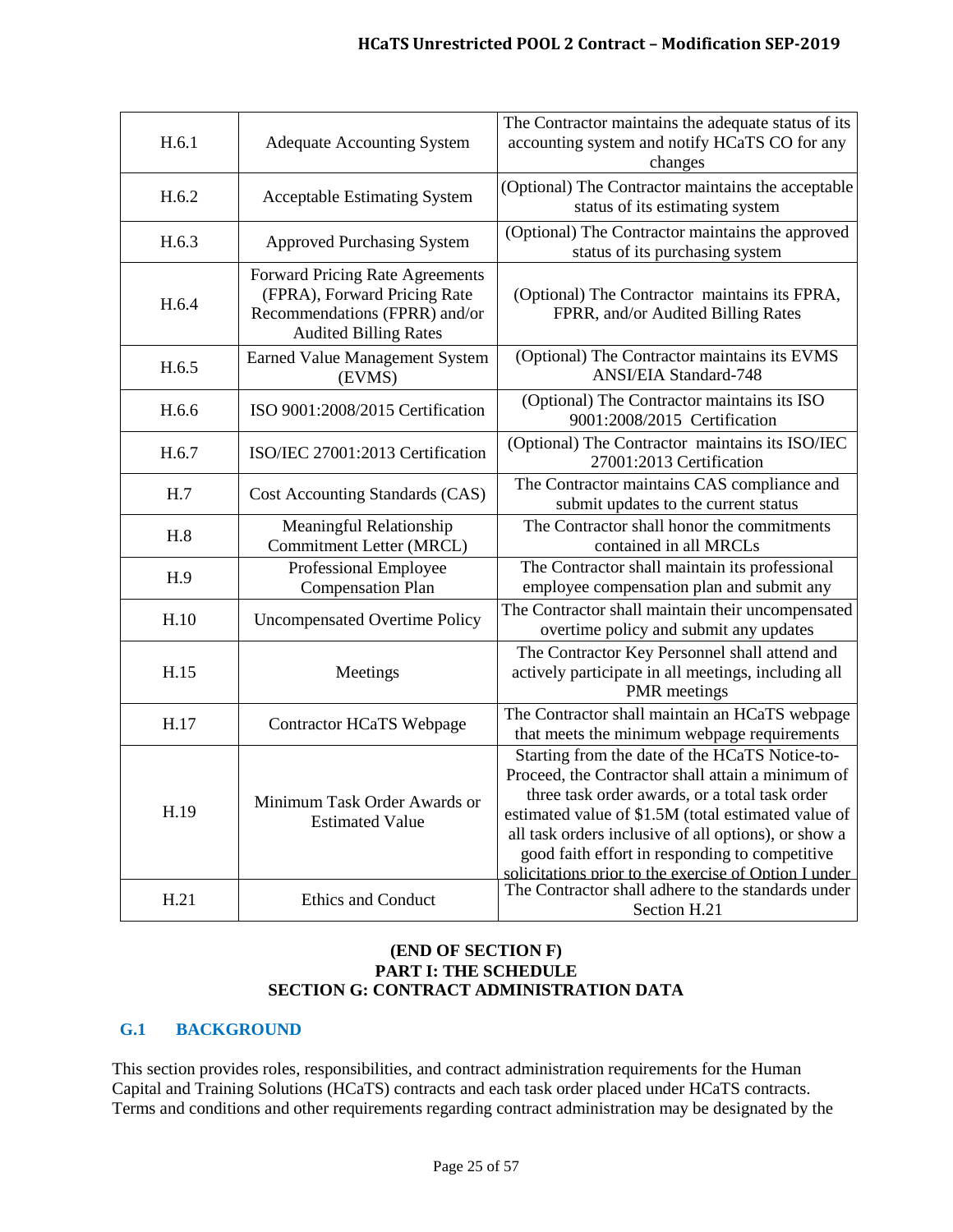Ordering Contracting Officer (OCO) at the task order level.

#### <span id="page-25-0"></span>**G.2 ROLES AND RESPONSIBILITIES OF KEY PERSONNEL**

This section describes the roles and responsibilities of Government and Contractor personnel. The current point of contact information of Key Personnel for HCaTS will be maintained on the official HCaTS website at http://gsa.gov/hcats.

#### <span id="page-25-1"></span>**G.2.1 PROGRAM MANAGER (PM)**

The HCaTS PM is a Government official who performs various programmatic functions for the overall success of HCaTS.

#### <span id="page-25-2"></span>**G.2.2 CONTRACTING OFFICER (CO)**

The HCaTS CO is the sole and exclusive Government official with actual authority to administer and modify the terms and conditions of HCaTS contracts, monitor the Contractor's performance in the areas of contract compliance and contract administration, and assist the Contractor and OCO on matters related to the HCaTS terms and conditions. In addition, the HCaTS CO makes all final decisions pertaining to within scope determination requests. The HCaTS CO may delegate routine administrative functions to an authorized HCaTS representative.

#### <span id="page-25-3"></span>**G.2.3 OMBUDSMAN**

Subject to GSAR 552.216-74, GSA designates an Ombudsman for HCaTS. For the purposes of HCaTS, there are two primary duties of the Ombudsman: (1) To review complaints from Contractors and ensure that they are afforded a fair opportunity for consideration in the award of task orders consistent with the procedures of HCaTS, and (2) To review an HCaTS CO decision to place a Contractor in Dormant Status (see Sections H.25).

#### <span id="page-25-4"></span>**G.2.4 ORDERING CONTRACTING OFFICER (OCO)**

The OCOs are the authorized user and exclusive Government official with actual authority to solicit, award, administer, and/or modify a task order under HCaTS contracts. In order to qualify as an authorized user, a duly warranted Contracting Officer of the Federal government, as defined in FAR Section 2.101, or an eligible user as prescribed in GSA Order ADM 4800.2H, Eligibility to Use GSA Sources of Supply and Services, shall attend a HCaTS Delegation of Procurement Authority (DPA) training and receive a HCaTS DPA certificate signed by HCaTS CO.

The OCO is encouraged to contact the HCaTS CO or HCaTS PM for any HCaTS-related assistance including, but not limited to, the following:

- 1. Training on HCaTS and ordering procedures, and
- 2. Task order scope compliance under HCaTS, and
- 3. Task order solicitation development, and
- 4. Assistance on disputes, claims, or protests under HCaTS, and
- 5. Contractor performance under HCaTS.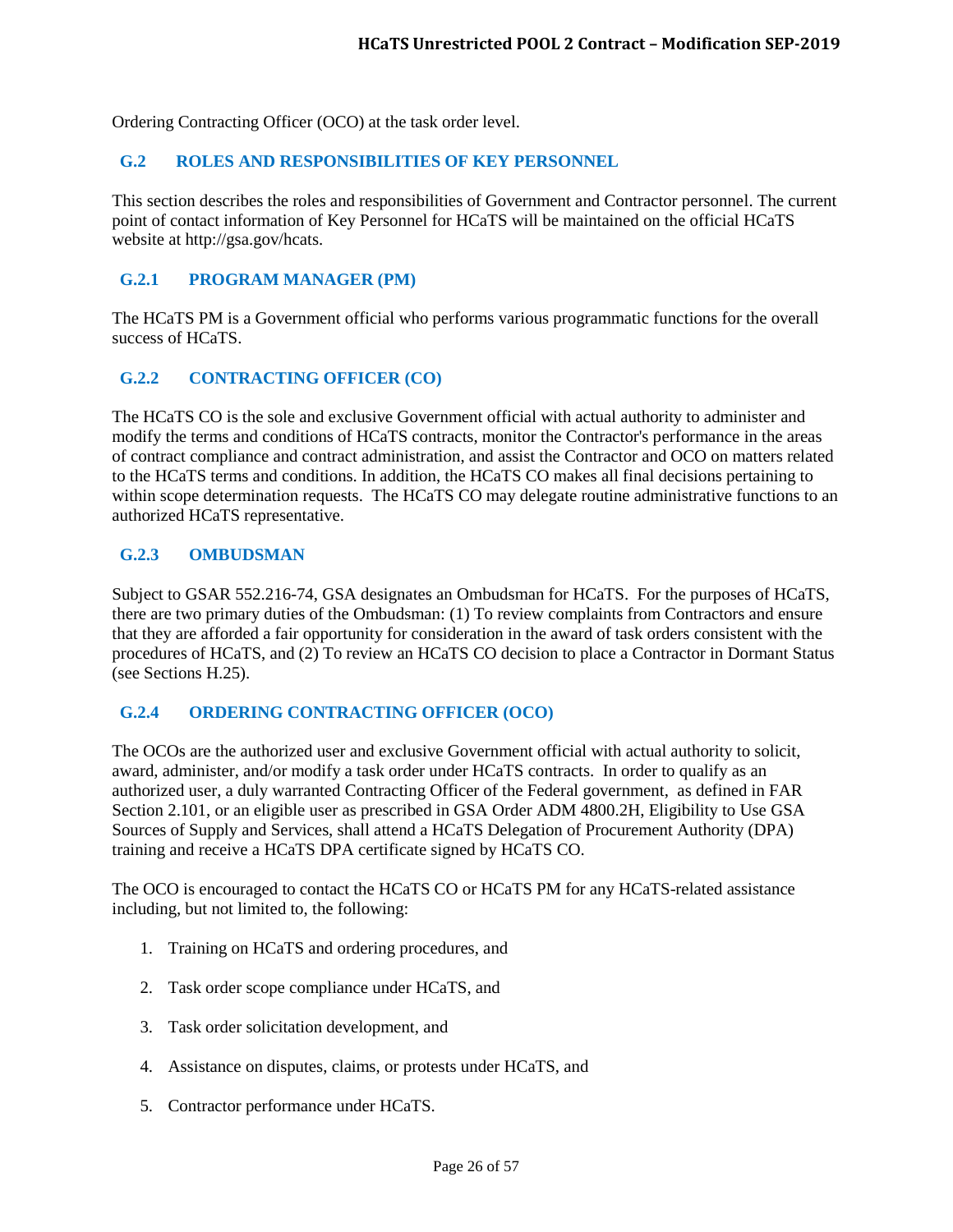The OCO's duties include, but are not limited to:

- 1. Requesting and receiving a DPA prior to soliciting and awarding a task order under HCaTS, and
- 2. Complying with the terms and conditions of HCaTS (see Section H.3), and
- 3. Complying with the procedures outlined in FAR Subpart 19.4, and
- 4. Complying with the ordering procedures outlined in FAR Section 16.505, and other agencyspecific regulatory supplements, and
- 5. Issuing task order solicitations under the proper NAICS Code and corresponding HCaTS Contract Number (see Section H.4), and
- 6. Allowing a reasonable time for fair opportunity proposal submission, and
- 7. Resolving any performance issues, disputes, claims or protests at the task order level, and
- 8. Responding to all Freedom of Information Act (FOIA) requests at the task order level, and
- 9. Entering task order performance evaluation in the Contractor Performance Assessment Reporting System (CPARS) or alternative past performance assessment reporting system mandated by Federal agencies that do not require the use of CPARS, and
- 10. Closing out task orders in a timely manner.

## <span id="page-26-0"></span>**G.2.5 CONTRACTING OFFICER'S REPRESENTATIVE (COR)**

The HCaTS CO, and OCOs for each task order, may designate a COR(s) to perform specific administrative or technical functions.

The specific rights and responsibilities of the COR for each contract and task order shall be described in writing, with copies furnished to the Contractor as prescribed in FAR Paragraph 1.602-2(d). A COR has no actual, apparent, or implied authority to make any commitments or changes that affect price, quality, quantity, delivery, or other terms and conditions of the contract nor in any way direct the contractor or its subcontractors to operate in conflict with the contract terms and conditions.

## <span id="page-26-1"></span>**G.2.6 CONTRACTOR KEY PERSONNEL**

The Contractor shall assign a Corporate HCaTS Program Manager (CHPM) and Corporate HCaTS Contract Manager (CHCM) as Contractor Key Personnel to represent the Contractor as primary points-ofcontact to resolve issues, perform administrative duties, and other functions that may arise relating to HCaTS contracts and task orders solicited and awarded under HCaTS contracts.

Additional Contractor Key Personnel requirements may be designated by the OCO at the task order level.

There are no minimum qualification requirements established for Contractor Key Personnel. Additionally, Contractor Key Personnel do not have to be full-time positions; however, the Contractor Key Personnel are expected to be fully proficient in the performance of their duties.

The Contractor shall ensure that the HCaTS CO has current point-of-contact information for both the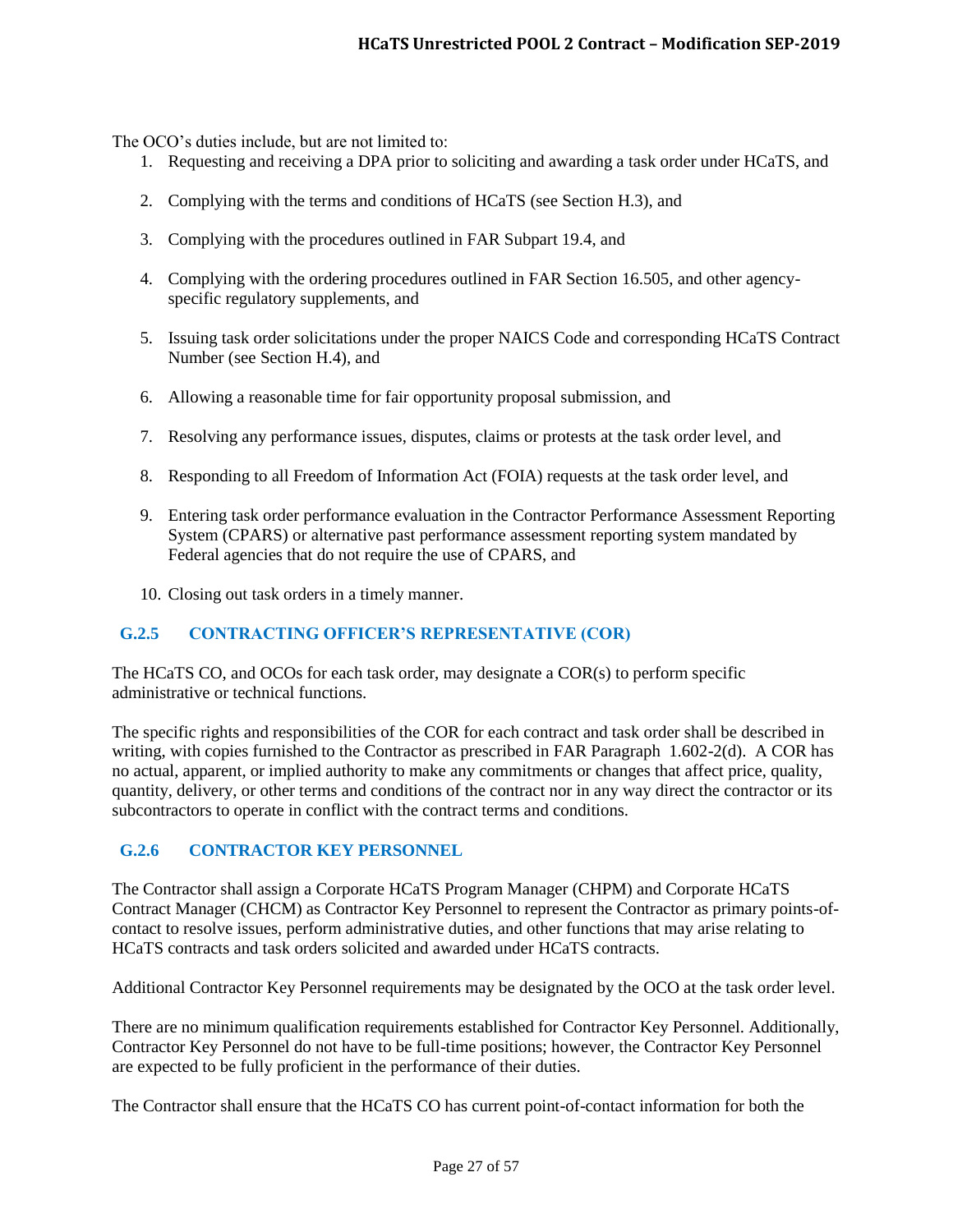CHPM and CHCM. The Contractor Key Personnel are considered essential to HCaTS. Upon removing and replacing any Contractor Key Personnel, the Contractor shall notify the HCaTS CO within 15 business days.

All costs associated with Contractor Key Personnel duties shall be handled in accordance with the Contractor's standard accounting practices; however, no costs for Contractor Key Personnel shall be billed to the HCaTS Program Management Office (HCaTS PMO).

Failure of Contractor Key Personnel to effectively and efficiently perform their duties will be construed as conduct detrimental to contract performance and may result in activation of Dormant Status (see Sections H.25).

# <span id="page-27-0"></span>**G.2.6.1 CORPORATE HCATS PROGRAM MANAGER (CHPM)**

The Contractor's corporate management structure shall guarantee senior, high-level, program management of HCaTS, including a CHPM to represent the company in all HCaTS program- related matters.

The CHPM duties include, but are not limited to:

- 1. Advising and assisting current and potential HCaTS customers regarding the technical scope of HCaTS and the overall attributes of HCaTS, and
- 2. Promoting customer use of HCaTS, and
- 3. Being ultimately responsible for ensuring that all reporting information required under HCaTS is provided accurately, thoroughly and timely, and
- 4. Being ultimately responsible for all performance issues related to their HCaTS contract and task orders awarded under their HCaTS contract, and
- 5. Attending all HCaTS Program Management Review (PMR) meetings and other HCaTS meetings as scheduled.

# <span id="page-27-1"></span>**G.2.6.2 CORPORATE HCATS CONTRACT MANAGER (CHCM)**

The Contractor's corporate management structure shall guarantee senior, high-level, program management of HCaTS, including a CHCM to represent the company in all HCaTS contract- related matters.

The CHCM duties include, but are not limited to:

- 1. Verifying that the OCO soliciting or awarding a task order solicitation under HCaTS has an HCaTS DPA. Verification can be provided by the HCaTS CO, HCaTS PM, or duly authorized representative, and
- 2. Ensuring the company's task order awards under their HCaTS contract are contractually in compliance with HCaTS (see Section H.3), and
- 3. Ensuring all data within the Contract Payment Reporting Module (CPRM) is current, accurate, and complete (see Section G.3.2), and
- 4. Ensuring contract administrative functions and meeting all the performance reporting and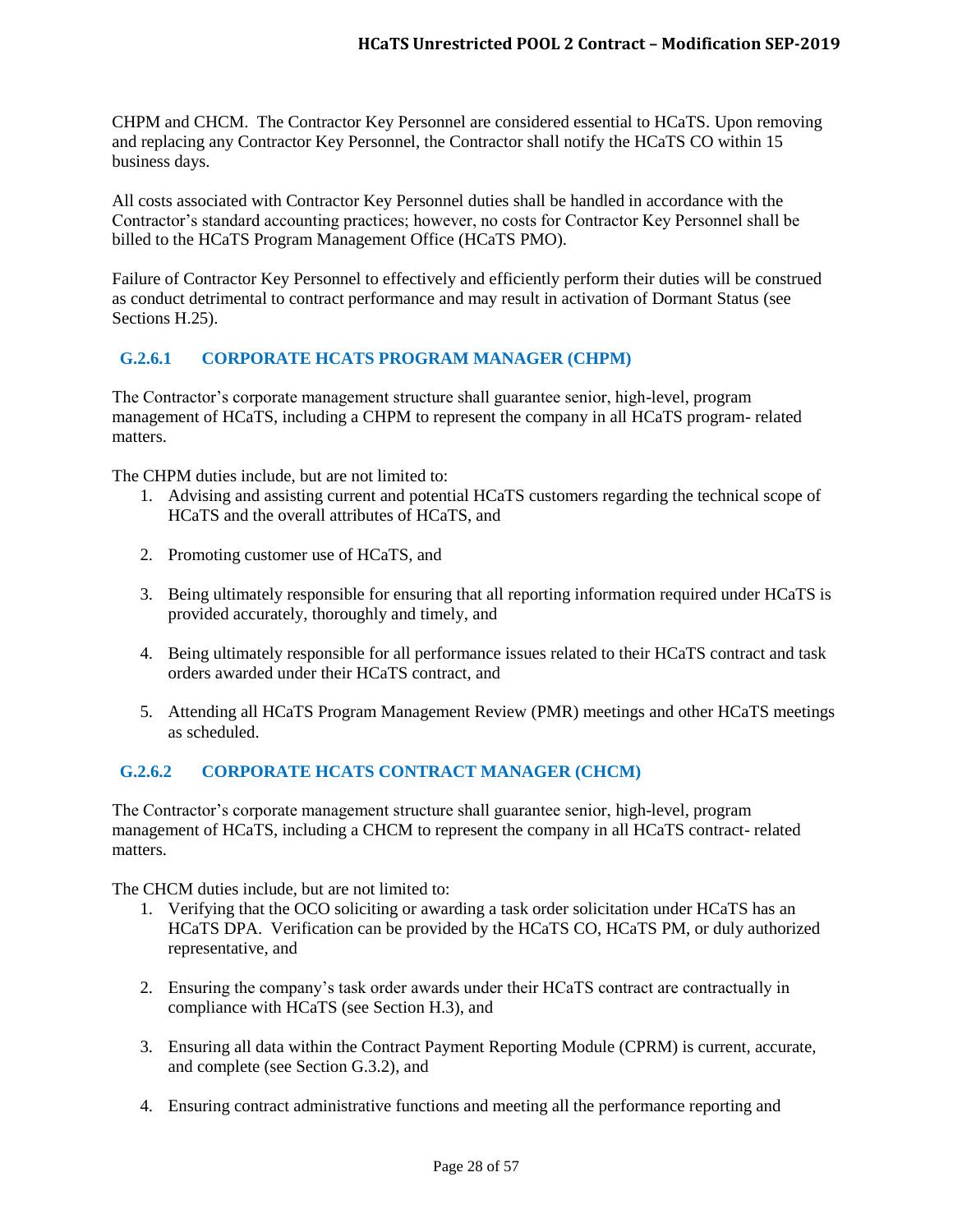compliance standards listed under Section F.5, are maintained, and

- 5. Being ultimately responsible for ensuring that all contractual agreements, including modifications, are negotiated and put in place expeditiously, and
- 6. Being ultimately responsible for ensuring that all task order invoicing is accurate and timely, and
- 7. Attending all HCaTS Program Management Review (PMR) meetings and other HCaTS meetings as scheduled.

#### <span id="page-28-0"></span>**G.3 CONTRACTOR ADMINISTRATION REQUIREMENTS**

The following sections describe the administration requirements for HCaTS contracts and task orders awarded under HCaTS contracts. The CHCM shall be the primary point-of-contact for these requirements.

Failure to meet administrative requirements may result in activation of Dormant Status (see Sections H.25).

## <span id="page-28-1"></span>**G.3.1 CONTRACT ACCESS FEE (CAF)**

As of 1 August 2018, the CAF rate for HCaTS Task Orders is 0.75% fixed-fee. Visit HCaTS website [\(www.gsa.gov/hcats\)](http://www.gsa.gov/hcats) for CAF updates and exceptions or agency specific CAF rate agreement, if any.

**NOTE:** For task orders awarded before 1 August 2018, the CAF rate remains 2% fixed fee; however, the OCOs must change the CAF from 2% to 0.75% at the time of the next option year that will be exercised on or after 1 August 2018. If the task order will not be exercised on or after 1 August 2018, the CAF remains as 2% until the completion of the current period of performance.

The OCOs and Contractors must use the following criteria for CAF:

- 1. CAF remittance calculated as: Total Paid Invoice (minus the CAF CLIN) multiplied by the CAF Percentage.
- 2. The task order solicitations shall have a separate and distinct CLIN for CAF for the base year and each option period. In response to all task order solicitations, regardless of contract type, the Contractor shall always propose a CAF rate based on the total fixed-price or total estimated costs, including options.
- 3. If the customer organization has a CAF Memorandum of Understanding (CAF MOU) agreement in place with the HCaTS PMO, the CAF rate on the MOU must be used.

NOTE: See Section G.3.2.4 for CAF remittance instructions.

## <span id="page-28-2"></span>**G.3.2 CONTRACT PAYMENT REPORTING MODULE (CPRM)**

The specific system for all task order award, modification, invoice, and CAF payment data will be electronically through the CPRM located within GSA's Enterprise Data Warehouse (EDW).

#### <span id="page-28-3"></span>**G.3.2.1 TASK ORDER AWARD DATA**

The Contractor shall report all task order award data within 30 calendar days of award into the CPRM; at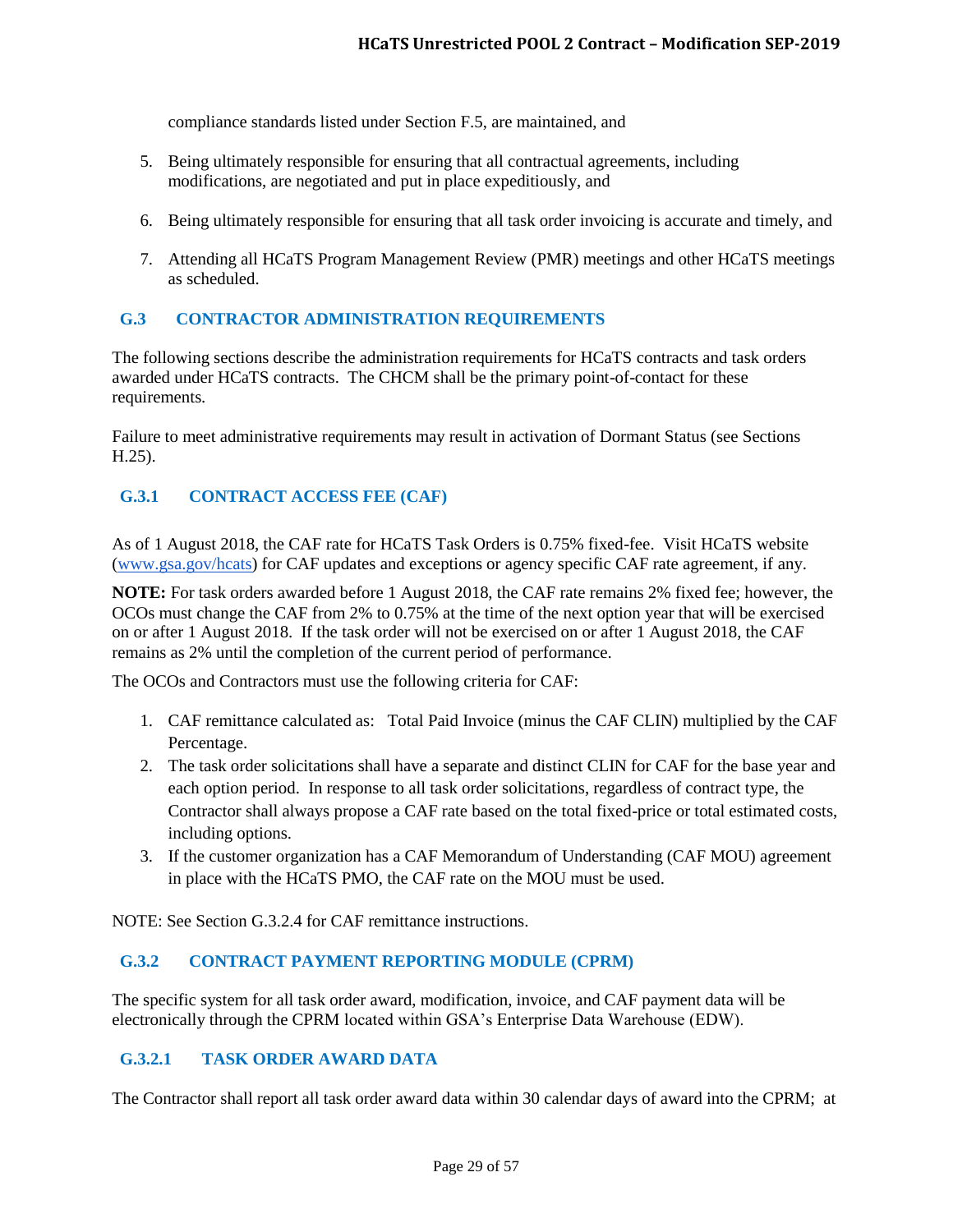the minimum all task order award data shall include the following:

- 1. HCaTS Contract Number
- 2. Task Order Number (not the Solicitation Number)
- 3. Task Order Description
- 4. Functional Area (Pool 1 or Pool 2)
- 5. Predominant Order NAICS Code
- 6. Predominant Contract Type
- 7. Issued using GSA Assisted services (Yes or No)
- 8. Initial Period of Performance (Base Year period of performance)
- 9. Estimated Completion Date (end date after all option years exercised)
- 10. Award Date
- 11. Initial Obligated/Funded Amount (obligated amount for the base year)
- 12. Total Obligated/Funded Amount (total obligated dollar amount)
- 13. Total Estimated Value (total contract value including all option years)
- 14. Ordering Contracting Officer (Name and Email Address of OCO that signed the TO award)
- 15. Issuing Agency
- 16. Issuing Bureau
- 17. Receiving Agency (the customer)
- 18. Receiving Bureau
- 19. Location
- 20. Place of Performance (enter the primary place of performance)
- 21. Attachment (attach an electronic copy of the complete task order Award documents that includes Statement of Work (SOW)/Statement of Objectives (SOO), or Performance Work Statement (PWS))
- 22. Add Line Item (enter the information for each Contract Line Item Numbers (CLINs) of the task order. If the task order does not have a CLIN, input CLIN Number 9999 as a single CLIN for all billing)
- 23. Based on the contract type, enter the additional information stated in Section G.3.2.1.1, G.3.2.1.2, or G.3.2.1.3.

## <span id="page-29-0"></span>**G.3.2.1.1 FIXED PRICE AWARD DATA**

In addition to the data required under Section G.3.2.1, all Fixed Price award data shall also include:

- 1. Initial obligated/funded amount, and
- 2. Total Firm-Fixed Price, including the base and all option periods by CLIN Number, and
- 3. Initial Maximum Incentive or Award Fee, if applicable.

#### <span id="page-29-1"></span>**G.3.2.1.2 COST REIMBURSEMENT AWARD DATA**

In addition to the data required under Section G.3.2.1, all Cost Reimbursement award data shall also include:

- 1. Initial obligated/funded amount, and
- 2. Total estimated cost, including the base and all option periods by CLIN Number, and
- 3. Fixed Fee, if applicable, and
- 4. Initial Incentive or Award Fee, if applicable.

#### <span id="page-29-2"></span>**G.3.2.1.3 TIME-AND-MATERIALS (T&M) AND LABOR-HOUR (L-H) AWARD DATA**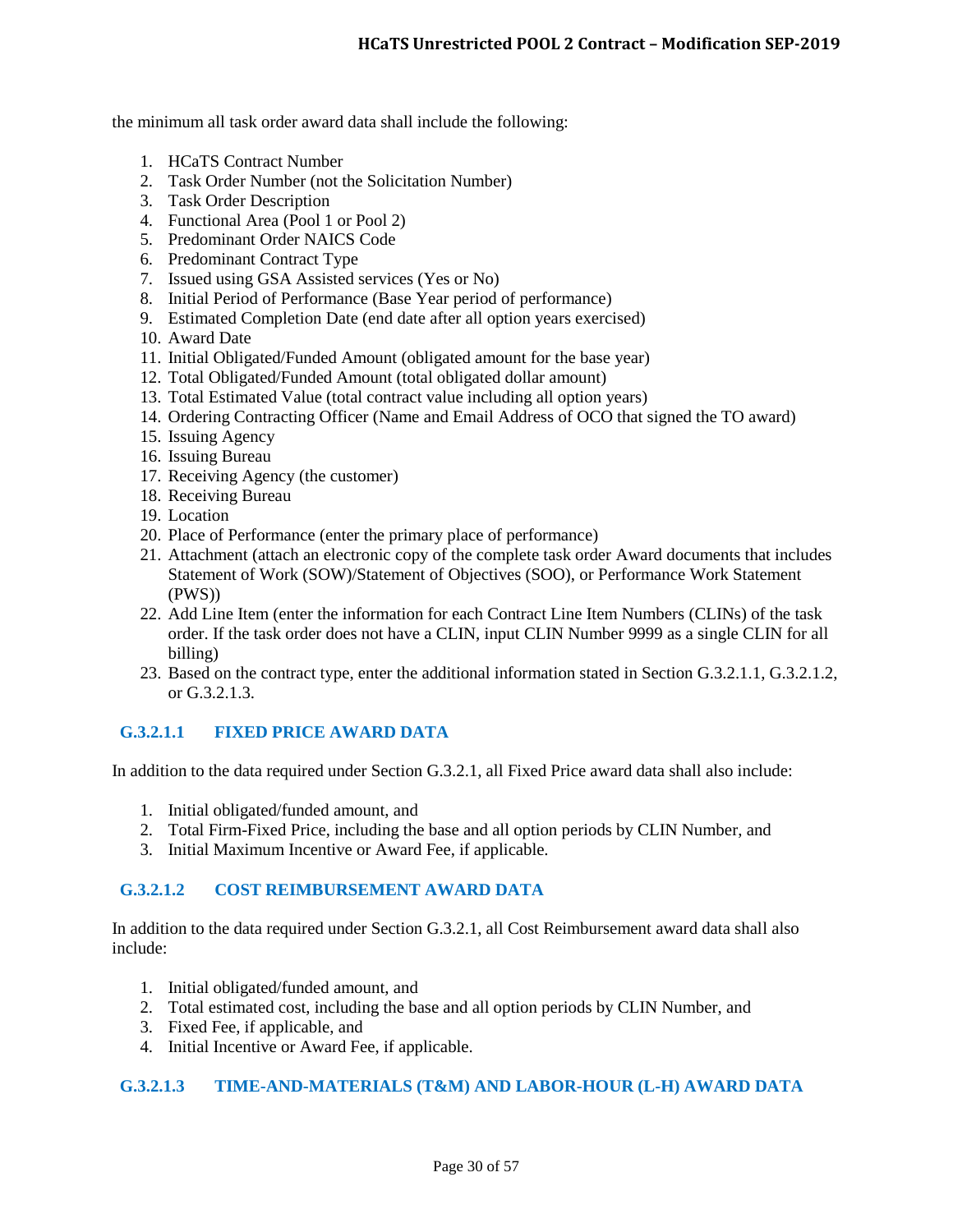In addition to the data required under Section G.3.2.1, all T&M and L-H award data shall also include:

- 1. Initial obligated/funded amount, and
- 2. Total task order ceiling, including the base and all option periods by CLIN Number, and
- 3. Awarded labor categories and Standard Occupational Classification (SOC) numbers, and
- 4. The loaded hourly labor rate and hours by each corresponding HCaTS labor category, for the base and all option periods, and
- 5. The loaded hourly labor rate and hours by each Specialized Professional Services Labor, Service Contract Act Labor, or OCONUS Labor, including a title and description of the labor category, if applicable, for the base and all option periods.

#### <span id="page-30-0"></span>**G.3.2.2 TASK ORDER MODIFICATION DATA**

The Contractor shall report all task order modification data within 30 calendar days of receiving a signed copy of the modification, excluding modifications issued through GSA's EDW. Modification data issued through GSA's EDW will automatically populate into the CPRM.

Modification data shall include:

- 1. HCaTS Contract Number, and
- 2. Task Order Number (not the Solicitation Number), and
- 3. Modification Number, and
- 4. Modification Description (e.g., Incremental Funding, Exercise Option, Change Order), and
- 5. OCO Point of Contact (Name, Phone Number, Email Address), and
- 6. Modification Ordering Period (do not change the initial start date of the task order), and
- 7. Modification Date, and
- 8. Modification obligated/funded amount allocated to the applicable CLINs, and
- 9. An electronic copy of the complete modification awarded by an OCO.

## <span id="page-30-1"></span>**G.3.2.3 INVOICE DATA**

The Contractor shall report invoice data from each paid invoice within 30 calendar days after the end of the reporting quarter, including the invoice data on task orders issued through GSA's EDW. If no invoice data was received during a required reporting period for a specific task order, the Contractor shall report in the "Zero Invoice Data" screen located in the CPRM system for that particular task order.

Regardless of contract type, the Contractor shall report the following:

- 1. HCaTS Contract Number, and
- 2. Task Order Number (not the Solicitation Number), and
- 3. Contractor Invoice Number, and
- 4. Date Invoice Paid, and
- 5. Amount of invoice that was subcontracted, and
- 6. Amount of invoice that was subcontracted to a small business, and
- 7. For each contract type, the Contractor shall report as follows:
	- a. Fixed Price task orders: Total Amount Paid (Lump Sum) by CLIN, and
	- b. T&M or L-H type task orders: Total Amount Paid (Lump Sum) by CLIN, and
	- c. Cost-Reimbursement task orders: Labor Categories, SOC Number, and Direct Labor Rate for each Task Order Labor Category.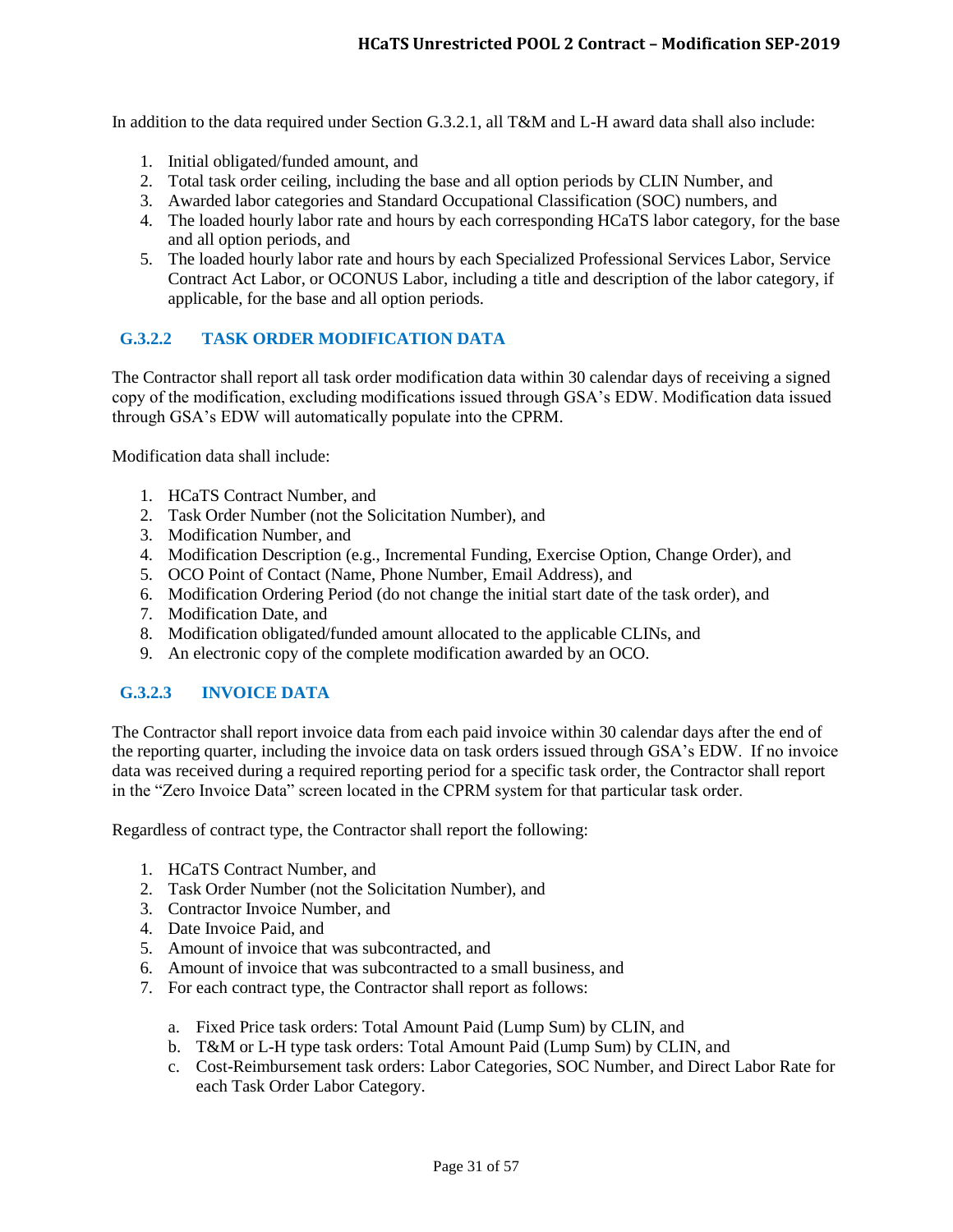## <span id="page-31-0"></span>**G.3.2.4 CONTRACT ACCESS FEE (CAF) PAYMENT DATA**

The Contractor shall remit the CAF in U.S. dollars to the HCaTS PMO within 30 calendar days after the end of each calendar quarter for all invoice payments received during that calendar quarter as follows:

| <b>CALENDAR QUARTERS</b>              | <b>CAF DUE DATE</b>      |
|---------------------------------------|--------------------------|
| $1st$ Quarter (January 1-March 31)    | April $30th$             |
| $2nd$ Quarter (April 1-June 30)       | July $30th$              |
| $3rd$ Quarter (July 1-September 30)   | October 30 <sup>th</sup> |
| $4th$ Quarter (October 1-December 31) | January 30 <sup>th</sup> |

Where the CAF for multiple invoice payments (on one or more task orders) is due, the Contractor may consolidate the CAF owed into one payment, including the consolidation of the CAF across all awarded Pools.

Failure to remit the full amount of the CAF within 30 calendar days after the end of the applicable reporting period constitutes a contract debt to the United States Government under the terms of FAR Subpart 32.6. In addition, the Government may exercise all rights under the Debt Collection Improvement Act of 1996, including withholding or off-setting payments and interest on the debt.

The Contractor's failure to accurately and timely remit the CAF is sufficient cause for the HCaTS PMO to place the contractor in Dormant Status (see Section H.25).

CAF Payment Data shall include:

- 1. Trace Number, and
- 2. Total Remitted Amount, and
- 3. Remit Date, and
- 4. Amount applied to each Task Order Number (for the reported payment). Contractors are encouraged to submit CAF payments via https://pay.gov/public/home>.

#### <span id="page-31-1"></span>5. **G.3.2.5 CLOSEOUT DATA**

The Contractor shall submit task order close-out data quarterly following the expiration of a task order. This shall be accomplished for each and every task order.

This data shall include:

- 1. Final Task Order Dollar Value, and
- 2. Cumulative Invoiced Amount, and
- 3. Total CAF Amount Paid, and
- 4. CAF Balance Owed, and
- 5. Final Invoice Paid (Y/N), and
- 6. Release of Claims Date, and
- 7. Pending Actions Preventing Close-out

## <span id="page-31-2"></span>**G.3.3 SUBCONTRACTING PLAN**

A small business concern, as defined in FAR Section 2.101, is not required to have a subcontracting plan.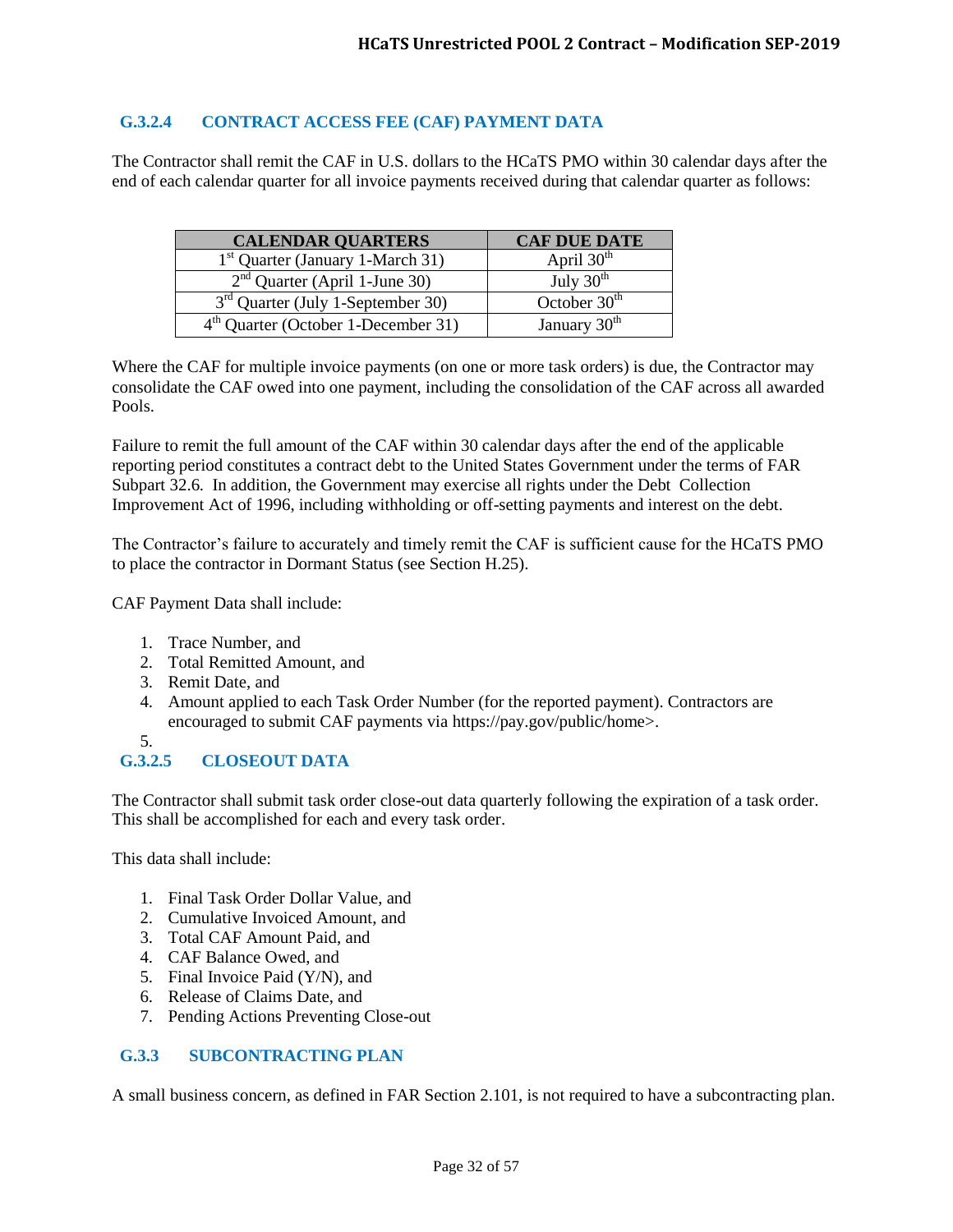For other than small business concerns, the Offeror shall have a subcontracting plan.

The Contractor shall comply with the Contractor's Subcontracting Plan, incorporated into the HCaTS contract by reference, to ensure that small businesses (SB), Small Disadvantaged Businesses (SDB), Women-Owned Small Businesses (WOSB), HUBZone Small Businesses (HUBZone SB), Veteran-Owned Small Businesses (VOSB), and Service-Disabled Veteran- Owned Small Businesses (SDVOSB), are provided the maximum practicable opportunity to participate as Subcontractors.

As stated in 15 U.S.C. 637(d)(9), any Contractor or Subcontractor failing to comply in good faith with the requirements of the Subcontracting Plan is in material breach of its contract. Further, 15 U.S.C.  $637(d)(4)(F)$  directs that a Contractor's failure to make a good faith effort to comply with the requirements of the Subcontracting Plan may result in the imposition of liquidated damages. The HCaTS PMO requires use of the electronic Subcontracting Reporting System (eSRS) modules as the secure, confidential, information management tool to evaluate subcontracting goal performance for HCaTS contracts. The Contractor retains responsibility for Subcontractor's performance and shall be accountable for their performance. The Contractor agrees to ensure that a Subcontractor agrees to the same restrictions, terms and conditions that apply in the HCaTS contract and implements reasonable safeguards to protect Government-furnished property and information.

The Subcontracting Plan covers the HCaTS program as a whole; however, the Contractor shall submit Individual Subcontract Reports (ISR) for Individual Subcontracting Plans, if applicable, and Summary Subcontract Reports (SSR) per HCaTS contract using the web-based eSRS at http://www.esrs.gov.

Affiliates of the Contractor or Subcontractor are not included in these reports. Subcontract award data reported by Contractors and Subcontractors shall be limited to awards made to their immediate next-tier Subcontractors.

Contractors are required to adhere to their subcontracting plan, incorporated into the contract by reference. When a Contractor does not meet any one or more of their subcontracting goals for a given reporting period, the Contractor shall explain, in writing, the rationale for not meeting the goals in the comments section of the ISR/SSR.

NOTE: If a Contractor represented that it was a small business concern prior to award and its size status subsequently changes to other than small business concern based on re-representation as prescribed in FAR 52.219-28, the Contractor shall submit to the HCaTS CO its subcontracting plan for review in accordance with FAR 52.219-9. The subcontracting plan shall be incorporated in the contract.

## <span id="page-32-0"></span>**G.3.4 CONTRACTOR PERFORMANCE ASSESSMENT REPORTING SYSTEM (CPARS)**

Past performance information is relevant information, for future source selection purposes, regarding a Contractor's actions under previously awarded contracts. It includes, for example, the Contractor's record of conforming to contract requirements and to standards of good workmanship, record of forecasting and controlling costs, adherence to contract schedules, including the administrative aspects of performance, history of reasonable and cooperative behavior and commitment to customer satisfaction, reporting into required databases, record of integrity and business ethics, and business-like concern for the interest of the customer.

The HCaTS PMO requires use of the CPARS modules as the secure, confidential, information management tool to facilitate the performance evaluation process for both HCaTS contracts and task orders awarded under HCaTS contracts. However, if a Federal agency requires an alternative past performance assessment reporting system for a specific task order(s) other than CPARS, the alternative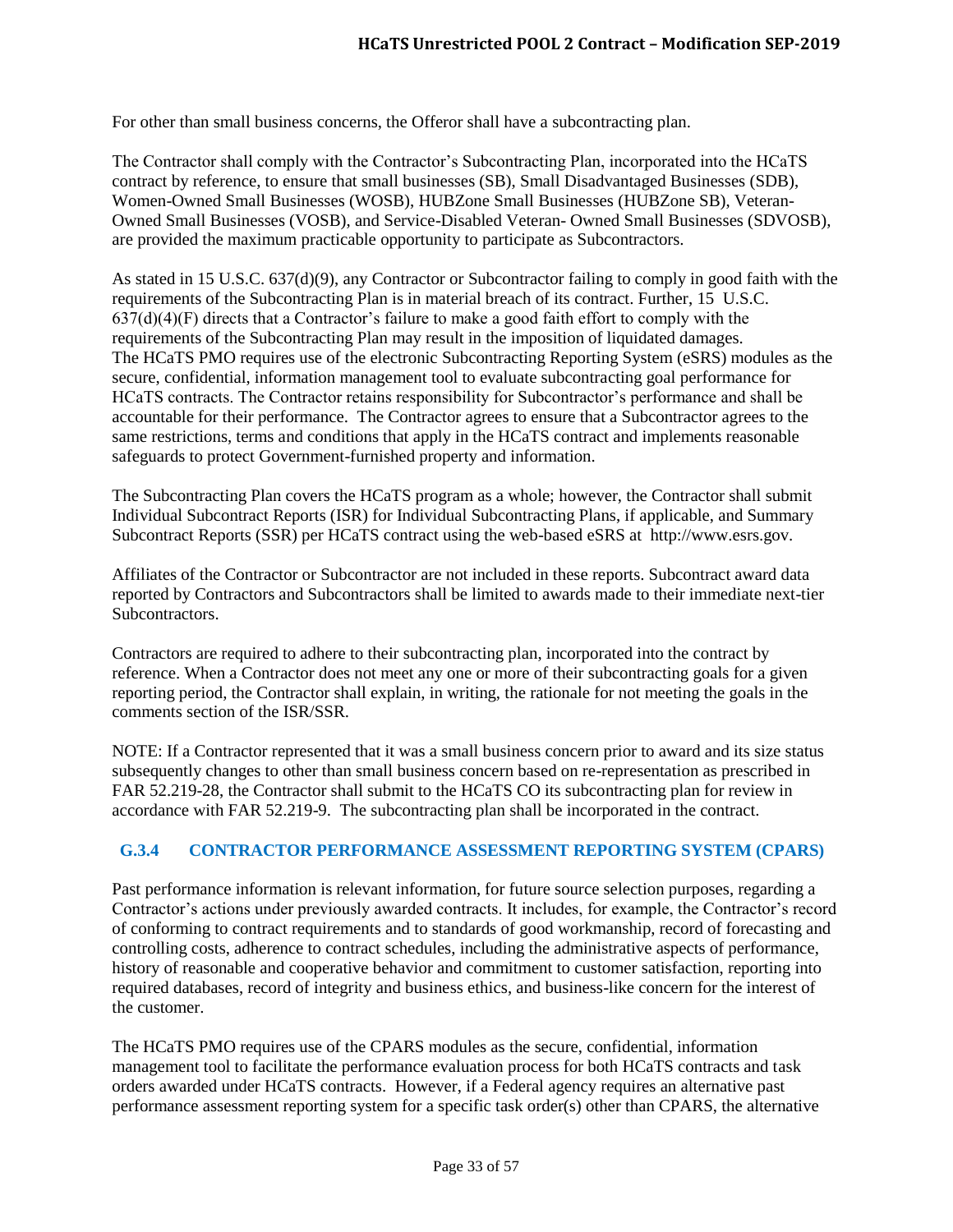reporting system takes precedence over CPARS.

The CHCM shall serve as a primary point-of-contact, who will be authorized access to the evaluation for review and comment for HCaTS contracts and task orders awarded under HCaTS contracts. The CHCM shall respond promptly to past performance evaluations as documented by the OCO at the task order level and the HCaTS CO for HCaTS.

In addition, the CHCM shall be required to identify an alternate contact that will be responsible for notifying the HCaTS CO in the event the primary contact is unavailable to process evaluations within the required 30-day time frame.

# <span id="page-33-0"></span>**G.3.4.1 HCATS CPARS**

The HCaTS CO will evaluate interim Contractor performance on an annual basis and final Contractor performance upon contract completion using the process and criteria in CPARS.

Evaluations of Contractor performance will be provided to the Contractor as soon as practicable after completion of the evaluation. Contractors will be given a minimum of 30 calendar days to submit comments, rebutting statements, or additional information.

Copies of the evaluations, Contractor responses, and review comments, if any, will be retained as part of the contract file, and may be used by Federal agencies to support future award decisions.

# <span id="page-33-1"></span>**G.3.4.2 TASK ORDER CPARS**

The HCaTS CO does not administer or evaluate task order performance. It is the sole responsibility of OCOs to evaluate each task order exceeding the micro-purchase threshold under HCaTS using the process and criteria in CPARS or an alternative past performance assessment reporting system. OCOs shall use CPARS for task orders awarded under HCaTS unless otherwise mandated by their Federal agency to utilize past performance systems other than CPARS.

At a minimum, the OCO shall be responsible for evaluating final Contractor performance upon task order completion.

#### <span id="page-33-2"></span>**G.3.5 INSURANCE**

The insurance coverage specified in FAR Subsection 28.307-2 is the minimum insurance requirement for HCaTS. Insurance coverage applies to the HCaTS Program as a whole (i.e., this requirement is cumulative across all Pools the Contractor has been awarded an HCaTS contract under). The OCO may require additional insurance coverage or higher limits specific to a task order awarded under an HCaTS contract.

#### <span id="page-33-3"></span>**G.3.6 MERGERS, ACQUISITIONS, NOVATIONS AND CHANGE-OF-NAME AGREEMENTS**

If a Contractor merges, is acquired or recognizes a successor in interest to Government contracts when Contractor assets are transferred; or, recognizes a change in a Contractor's name; or, executes novation agreements and change-of-name agreements by a CO other than the HCaTS CO, the Contractor shall notify the HCaTS CO and provide a copy of the novation or other agreement that changes the status of the Contractor. This notification, if applicable, applies once, sent to the HCaTS CO, and not for each HCaTS contract.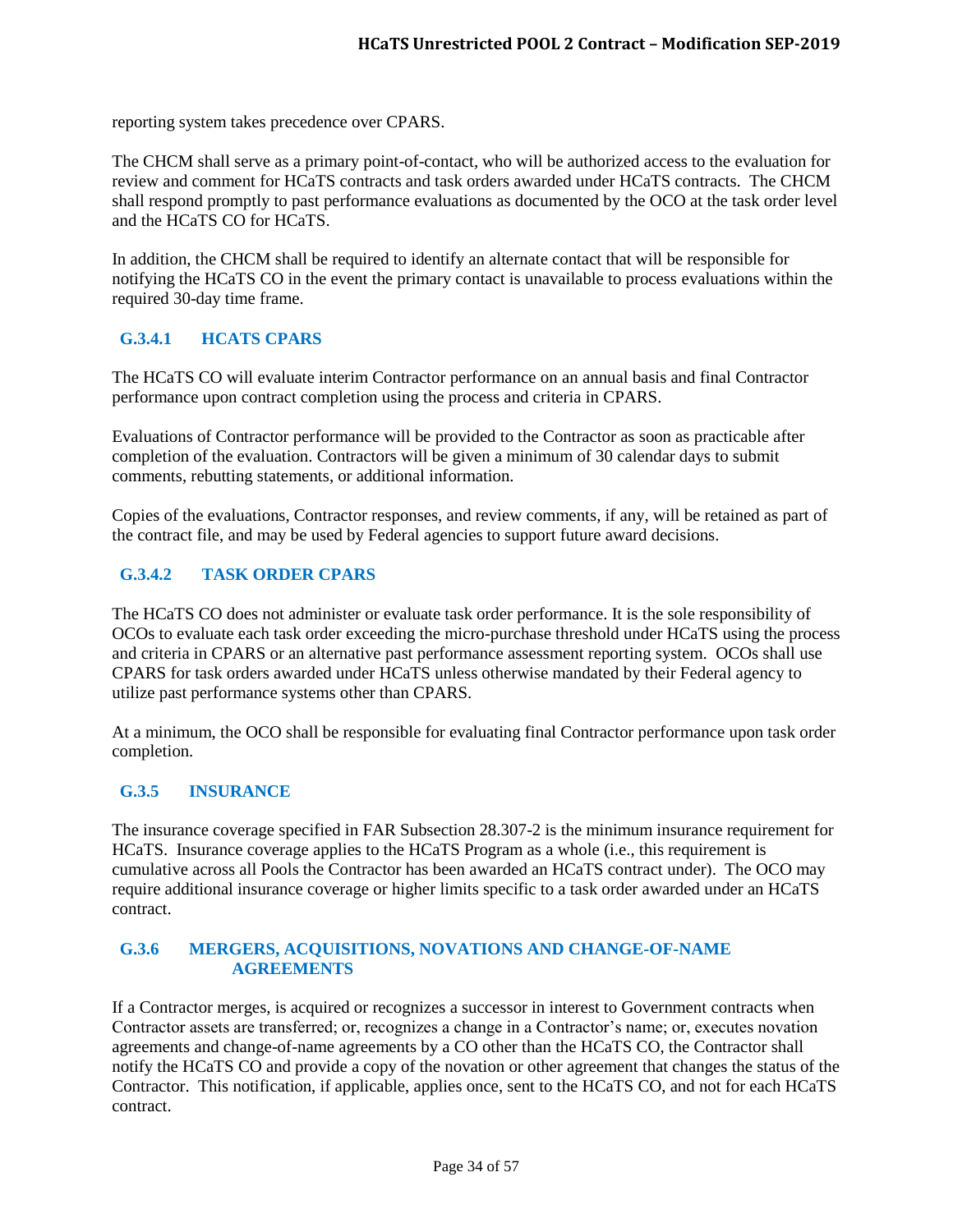#### <span id="page-34-0"></span>**G.3.7 RESPONSIBILITY AND FEDERAL AWARDEE PERFORMANCE AND INTEGRITY INFORMATION SYSTEM (FAPIIS)**

The Contractor shall maintain sufficient resources and meet the responsibility standards and Contractor qualifications set forth in FAR Part 9 to continue performance under HCaTS.

Subject to FAR 52.209-9, the Contractor shall update the information in FAPIIS on a semi- annual basis, throughout the term of HCaTS.

## <span id="page-34-1"></span>**G.3.8 VETS-4212 REPORTS**

Subject to FAR Subpart 22.13, FAR 52.222-37 and the Vietnam Era Veterans' Readjustment Assistance Act of 1972 (VEVRAA), Contractors and Subcontractors shall report annually to the Department of Labor the number of employees in their workforces and any new hires, by job category and hiring location, who are qualified covered veterans during the reporting period.

Contractors shall submit a VETS-4212 report annually to the DOL VETS-4212 website and provide confirmation to the HCaTS CO, even if the Contractor has no covered veterans or new employees to report during the reporting period. This report applies to the HCaTS Program as a whole, sent to the DOL VETS-4212 website and HCaTS CO, and not for each HCaTS contract.

#### <span id="page-34-2"></span>**G.3.9 FSRS REPORTS**

Subject to FAR 52.204-10, Contractors are required to file a Federal Funding Accountability and Transparency Act (FFATA) Subaward Report by the end of the month following the month in which the Prime Contractor awards any subcontract with a value of \$25,000 or more, into the FFATA Subaward Reporting System (FSRS). This report applies for each HCaTS contract.

#### <span id="page-34-3"></span>**G.3.10 POST AWARD SMALL BUSINESS PROGRAM RE-REPRESENTATION**

Subject to FAR 52.219-28, if a Contractor represented that it was a small business concern prior to award the Contractor shall re-represent its size status upon the occurrence of any of the following:

- 1. Within 30 days after execution of a novation agreement, or
- 2. Within 30 days after a merger or acquisition that does not require a novation, or
- 3. Within 60 to 120 days prior to the end of the fifth year and exercising the option thereafter.

The Contractor shall re-represent its size status in accordance with the size standard in effect at the time of this re-representation that corresponds to the North American Industry Classification System (NAICS) codes assigned to this contract (see Section H.4).

If the Contractor represented that it was other than a small business concern prior to award of this contract, the Contractor may, but is not required to, take the actions required by this section.

The Contractor shall make the representation by validating or updating all its representations in the Representations and Certifications section of the System for Award Management (SAM) and its other data in SAM, as necessary, to ensure that they reflect the Contractor's current status. The Contractor shall notify the HCaTS CO in writing within the timeframes prescribed above that the data have been validated or updated, and provide the date of the validation or update.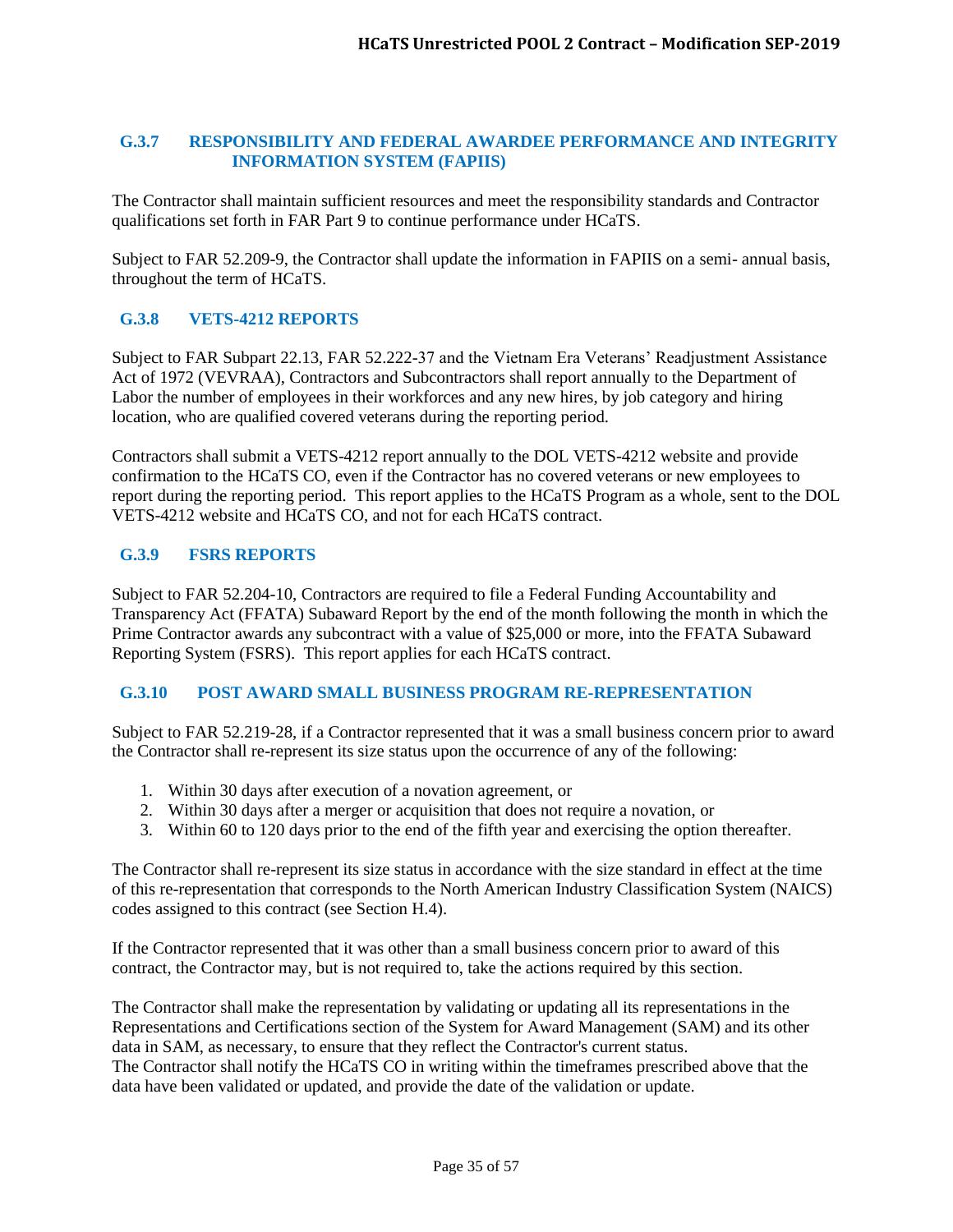## <span id="page-35-0"></span>**G.4 HCATS AND TASK ORDER CLOSEOUTS**

HCaTS will be closed out upon the close-out of all task orders awarded under HCaTS contracts and all CAF fees submitted.

The OCO is responsible for closing out their task orders under HCaTS. Task order closeout will be accomplished within the procedures set forth in FAR Parts 4 and 42, and other agency- specific regulatory supplements.

For cost reimbursement and time-and-material task orders, the OCO is encouraged to utilize FAR Section 42.708 to the maximum extent practicable. The Contractor agrees to cooperate with the OCO to close out task orders as soon as practical. The Contractor shall report all task order close outs in the CPRM (see Section G.3.2.5).

## <span id="page-35-1"></span>**G.5 OPTION DETERMINATION**

After the initial ordering period, in recognition of exceptional contract and task order performance the HCaTS PMO may exercise a five-year option period in accordance with FAR 52.217-9; if necessary, the ordering period will be extended for additional six months in accordance with FAR 52.217-8.

#### **(END OF SECTION G) PART I: THE SCHEDULE SECTION H: SPECIAL CONTRACT REQUIREMENTS**

# <span id="page-35-2"></span>**H.1 RESERVED**

#### <span id="page-35-3"></span>**H.2 OBSERVANCE OF FEDERAL HOLIDAYS**

The Contractor shall observe Federal holidays and other days identified in this section unless otherwise indicated in individual task orders. The Government observes the following days as holidays:

- 1. New Year's Day
- 2. Birthday of Martin Luther King, Jr.
- 3. Washington's Birthday
- 4. Memorial Day
- 5. Independence Day
- 6. Labor Day
- 7. Columbus Day
- 8. Veterans Day
- 9. Thanksgiving Day
- 10. Christmas Day

In addition to the days designated as holidays, the Federal government may also observe any day designated by Federal Statute, Executive Order or Presidential Proclamation.

#### <span id="page-35-4"></span>**H.3 ORDERING PROCEDURES**

All task orders under HCaTS contracts shall:

- 1. Be solicited and awarded by an OCO with a Delegation of Procurement Authority (DPA) (see Section G.2.4), and
- 2. Be within the scope of Section C and all other terms and conditions of the HCaTS contract, and
- 3. Identify the HCaTS labor categories and Standard Occupational Classifications (see Section B.2.1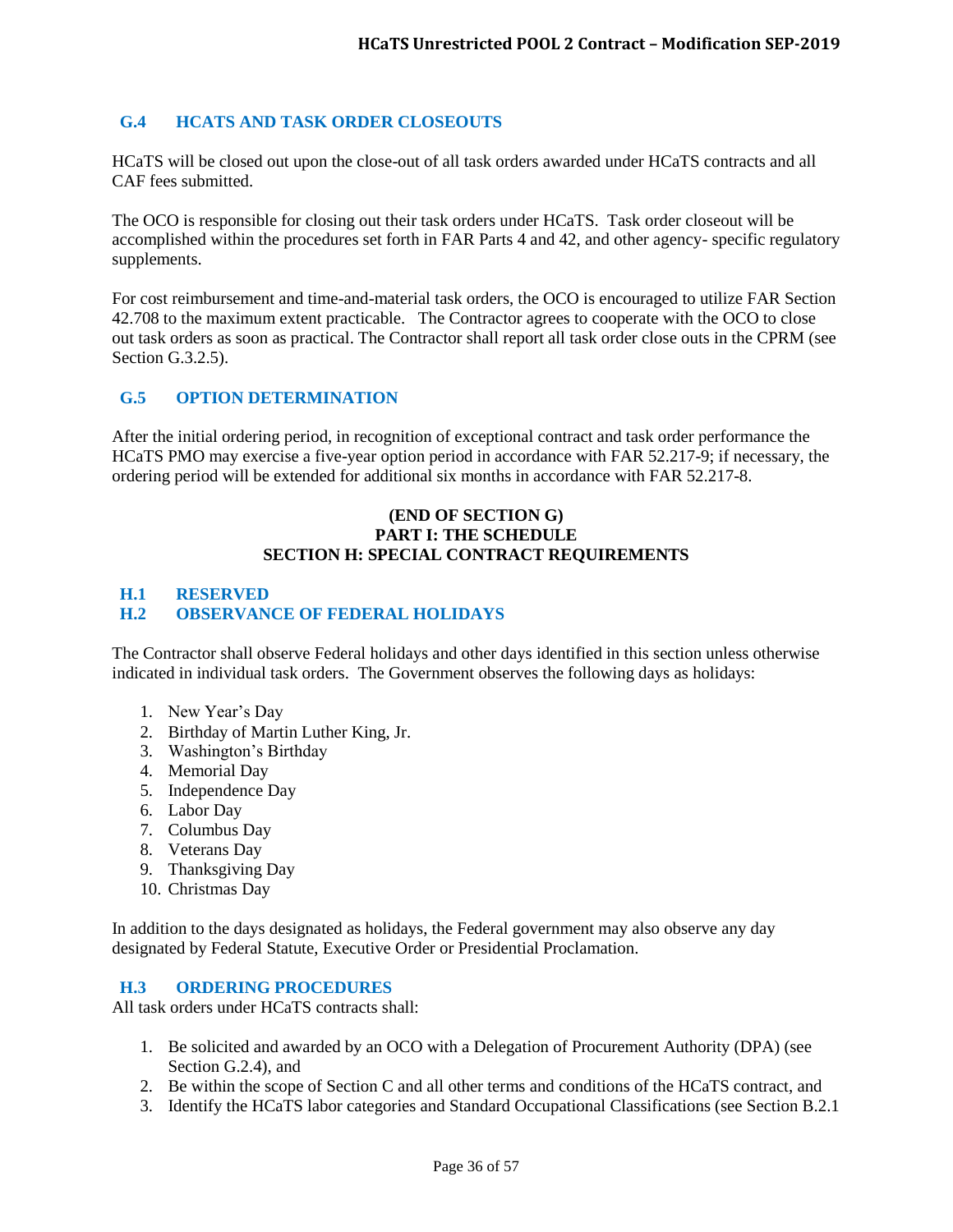and Attachment J.1 {Standardized Labor Categories}), and

- 4. Be solicited and awarded under the proper NAICS Code and corresponding Contract
- 5. Number (see Section H.4), and
- 6. Identify the proper Product Service Code (see Section H.5), and
- 7. Comply with the ordering procedures in FAR Section 16.505 and other applicable agencyspecific regulatory supplements.

The OCO shall tailor all optional clauses, provisions, and other applicable terms and conditions specific to the task order solicitation and award. The OCO is also encouraged to take into consideration the current version of the Human Capital Assessment and Accountability Framework (HCAAF) when defining the scope of their task order.

All costs associated with the preparation, presentation, and discussion of the Contractor's proposal in response to a task order solicitation will be at the Contractor's sole and exclusive expense and each task order will be funded by the ordering agency at the task order level.

### <span id="page-36-1"></span><span id="page-36-0"></span>**H.4 NORTH AMERICAN INDUSTRY CLASSIFICATION SYSTEM (NAICS) H.4.1 HCATS NAICS CODES**

HCaTS is comprised of two separate Government-Wide Multiple Award, Indefinite Delivery, Indefinite Quantity (MA-IDIQ) task order contracts that span eight NAICS Codes.

NAICS Codes are grouped into two separate Pools based on two separate small business size standards (\$12M and \$16.5M). Each Pool will have multiple IDIQ task order contract under it. All NAICS codes within a given Pool can be used to represent the predominant NAICS Code for any given task order solicited and awarded under an HCaTS SB contract.

NAICS Codes and small business size standards are periodically updated and revised by the SBA. If the SBA revises a HCaTS contracts' NAICS Code and small business size standard, the HCaTS CO may update the contracts to reflect the updated NAICS Code and small business size standard.

Due to Federal Procurement Data System-Next Generation (FPDS-NG) system limitation, only one NAICS Code can be assigned to a contract in FPDS-NG reports; the predominant NAICS Codes will be used for the task orders' FPDS-NG reports. The table below identifies the HCaTS Pool 2 NAICS Code assignments. The predominant NAICS Code is shown in bold underline:

| POOL 2: \$16.5M SMALL BUSINESS SIZE STANDARD |                                                                      |  |  |
|----------------------------------------------|----------------------------------------------------------------------|--|--|
| <b>NAICS CODE</b>                            | <b>NAICS TITLE</b>                                                   |  |  |
| 541611                                       | Administrative Management and General Management Consulting Services |  |  |
| 541612                                       | <b>Human Resources Consulting Services</b>                           |  |  |
| 541613                                       | <b>Marketing Consulting Services</b>                                 |  |  |
| 541618                                       | <b>Other Management Consulting Services</b>                          |  |  |
| 611710                                       | <b>Educational Support Services</b>                                  |  |  |

NOTE: Definitions for each NAICS Title can be found at http://www.census.gov/cgibn/sssd/naics/naicsrch

#### <span id="page-36-2"></span>**H.4.2 PREDOMINANT TASK ORDER NAICS CODE DETERMINATION**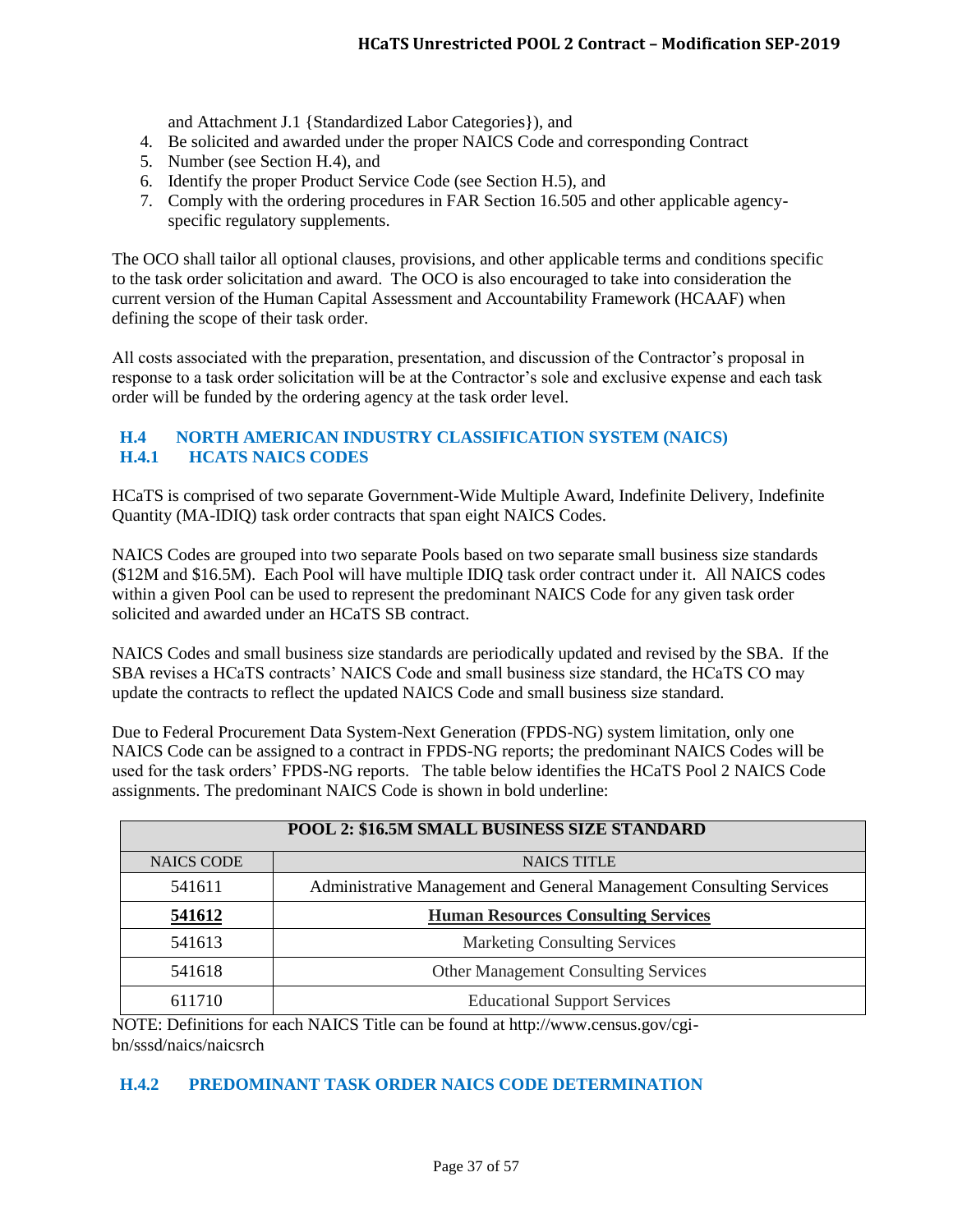The OCO is responsible for determining which predominant NAICS Code applies to a task order solicitation. The NAICS Code selected determines the corresponding Pool in accordance with Section H.4.2. Each Pool will have a list of eligible Contractors that qualify to receive solicitations and task order awards.

Ordering procedures in FAR Section 16.505 apply. If the solicitation could be classified in two or more NAICS Codes with different size standards, the OCO shall apply the NAICS Code for the industry accounting for the greatest percentage of anticipated task order dollar value.

# <span id="page-37-0"></span>**H.5 PRODUCT SERVICE CODE (PSC)**

The PSC represents what products, services, and/or research and development (R&D) was purchased by the Federal government for each task order award reported in FPDS-NG.

The scope of HCaTS spans across many PSCs; however, the predominant PSC selected must be based on the predominant service that is being purchased.

The Contract Payment Reporting Module (CPRM) reporting system facilitates compliance with proper PSC reporting for all Federal agencies, including DoD's taxonomy for the acquisition of services that maps PSCs into six separate Portfolio Groups, such as: Knowledge Based Services; Facility Related Services; Transportation Services; Medical Services, Electronics & Communication Services; and, Equipment Related Services.

<span id="page-37-1"></span>The OCO shall identify the PSC in the task order solicitation and report the PSC in FPDS-NG. The Contractor shall enter the PSC in the CPRM for each task order award. **H.6 ACCREDITATIONS**

All accreditations are optional; however, Contractors are encouraged to acquire these accreditations.

## <span id="page-37-2"></span>**H.6.1 ADEQUATE ACCOUNTING SYSTEM**

An adequate accounting system is a system that is approved by the HCaTS CO, in consultation with the Defense Contract Audit Agency (DCAA) or a Cognizant Federal Agency (CFA) and provides for the proper segregation, identification, accumulation, and allocation of direct and indirect costs for government procurements.

At the Contractor's request, the HCaTS CO make the adequacy determination on the Contractor's accounting system; if approved by HCaTS CO, the Contractor shall notify the HCaTS CO and designated OCO(s) for affected task orders, in writing, if there are any changes in the status of its adequate accounting system and provide the reasons for the change and copies of audit reports, as applicable. Only those Contractors that maintain an adequate accounting system, as approved by the HCaTS CO, shall be eligible for cost reimbursable task order awards.

At the task order level, the OCO has the authority for the determination of cost or price fair and reasonableness. The OCO may make the adequacy determination or require the Contractor to maintain an acceptable accounting system that will permit timely development of all necessary cost data in the form required by the proposed contract type.

## <span id="page-37-3"></span>**H.6.2 ACCEPTABLE ESTIMATING SYSTEM**

An acceptable estimating system is a system that has been audited by the Defense Contract Management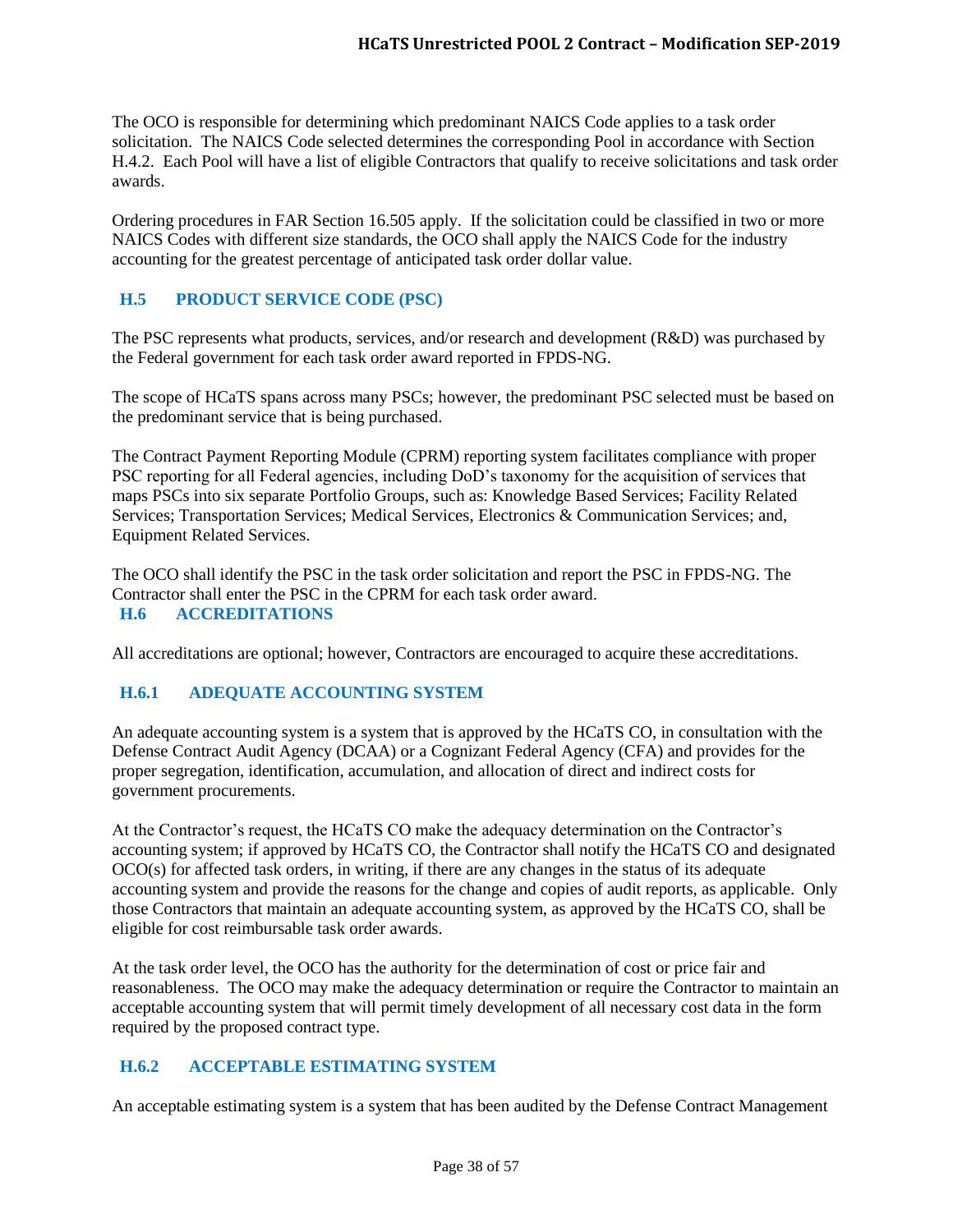Agency (DCMA) or any Cognizant Federal Agency (CFA), and meets the requirements specifies in 48 CFR 252.215-7002 (Cost Estimating System Requirements).

An acceptable estimating system is not mandatory; however, Contractors are encouraged to maintain an acceptable estimating system for the entire ordering period of their HCaTS contract.

### <span id="page-38-0"></span>**H.6.3 APPROVED PURCHASING SYSTEM**

An approved purchasing system means the Contractor's purchasing system has been audited under Contractor Purchasing System Review (CPSR) in accordance with FAR Subpart 44.3 (Contractors Purchasing Systems Reviews).

An approved purchasing system is not mandatory; however, Contractors are encouraged to maintain an approved purchasing system for the entire ordering period of its HCaTS contract.

#### <span id="page-38-1"></span>**H.6.4 FORWARD PRICING RATE AGREEMENTS (FPRA), FORWARD PRICING RATE RECOMMENDATIONS (FPRR), AND AUDITED BILLING RATES**

An FPRA, FPRR and Audited Billing Rates are not mandatory; however, Contractors are encouraged to have them audited by DCAA, DCMA or any other CFA for the entire ordering period of their HCaTS contract (IAW FAR Part 42.704 and FAR 42.17).

For Time-and-Material, Labor-Hour, and Cost Reimbursement (all types) task orders solicited and awarded under HCaTS contracts, Contractors are encouraged to execute an FPRA and/or audited billing rates to the maximum extent practicable. Contractors may use FPRRs when an FPRA has not been negotiated.

#### <span id="page-38-2"></span>**H.6.5 EARNED VALUE MANAGEMENT SYSTEM (EVMS)**

An EVMS, as defined in FAR Part 2.101, is not mandatory; however, Contractors are encouraged to have an EVMS during the entire ordering period of their HCaTS contract.

#### <span id="page-38-3"></span>**H.6.6 INTERNATIONAL ORGANIZATION FOR STANDARDIZATION (ISO) 9001:2008/2015 CERTIFICATION**

The ISO 9001:2008/2015 Certification specifies requirements for a quality management system to demonstrate the Contractor's ability to consistently meet the customers' requirements as well as statutory and regulatory requirements.

The ISO 9001:2008/2015 Certification is not mandatory; however, Contractors are encouraged to maintain the certification during the entire ordering period of their HCaTS contract.

#### <span id="page-38-4"></span>**H.6.7 INTERNATIONAL ORGANIZATION OF STANDARDIZATION/INTERNATIONAL ELECTROTECHNICAL COMMISSION (ISO/IEC) 27001:2013 CERTIFICATION**

The ISO/IEC 27001:2013 Certification specifies the requirements for establishing, implementing, maintaining and continually improving an information security management system within the context of the organization. It also includes requirements for the assessment and treatment of information security risks tailored to the needs of the organization.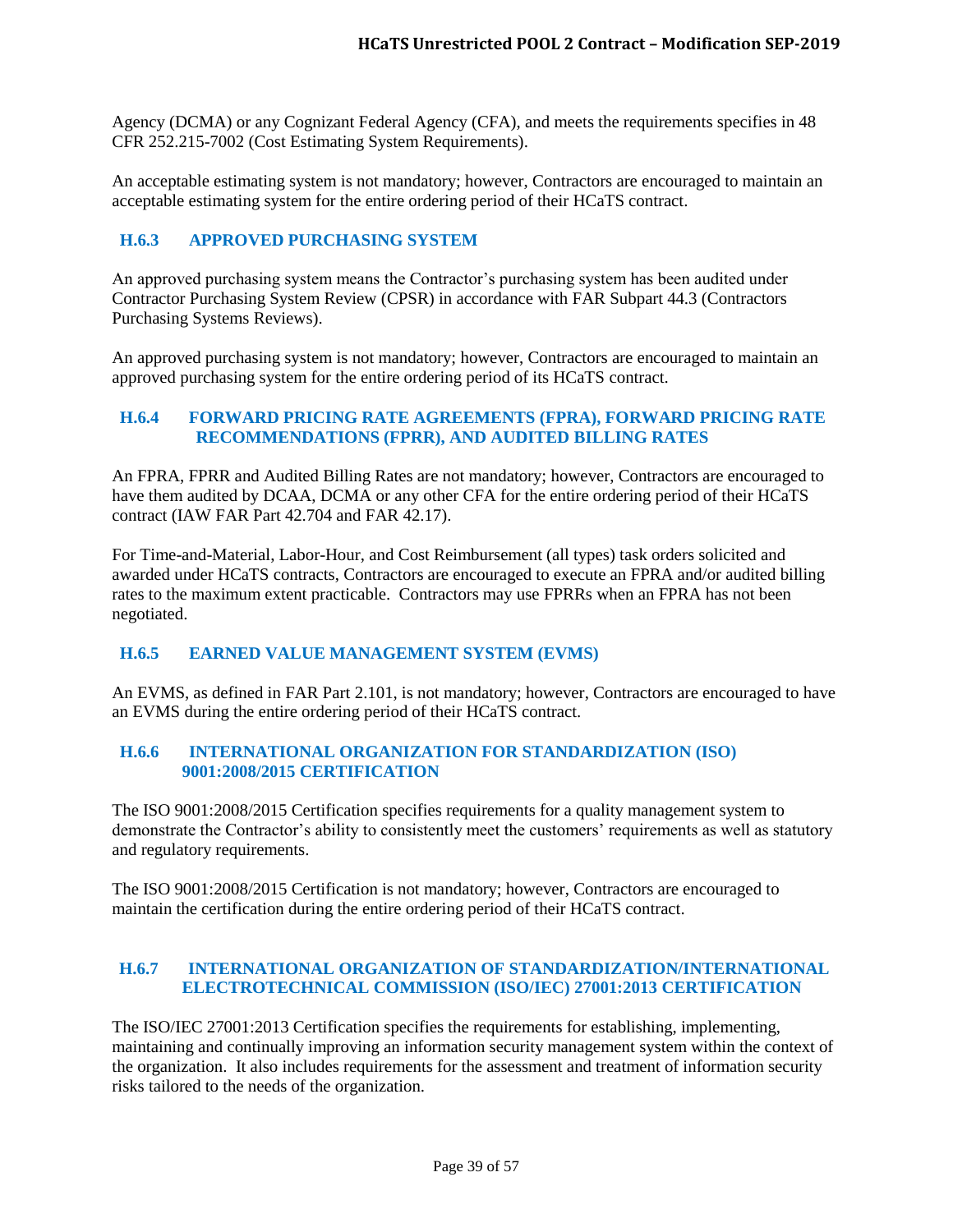An ISO/IEC 27001:2013 Certification is not mandatory; however, Contractors are encouraged to have ISO/IEC 27001:2013 Certification during the entire ordering period of their HCaTS contract.

## <span id="page-39-0"></span>**H.7 COST ACCOUNTING STANDARDS (CAS)**

The CAS are a set of 19 standards and rules promulgated by the Government for use in determining costs on procurements and for Contractors to disclose in writing and follow consistently their cost accounting practices.

The Contractor and its Subcontractors may be subject to "full" CAS coverage which requires all 19 standards, "modified" CAS coverage which requires Standards 401, 402, 405, and 406, or be "exempt" from CAS coverage under 48 CFR 9903.201-1 and 48 CFR 9903.201-2. Also, a Contractor under "full" coverage is not subject to a standard where it does not apply.

When a Contractor is subject to CAS, the Contractor shall comply with CAS coverage for task orders awarded under its HCaTS contract.

When a Contractor is subject to CAS, the Contractor shall maintain CAS compliance by DCAA or any other CFA other than DCAA for the entire ordering period of its HCaTS contract. The Contractor shall notify the HCaTS CO and designated OCO(s) for affected task orders, in writing, if there are any changes to its CAS Disclosure Statements, Administration of CAS, or Cost Accounting Practice Changes, and provide the reason(s) for the change and copies of audit reports, as applicable.

CAS does not apply to task orders and subcontracts for the acquisition of commercial items under FAR Part 12 or when task orders and subcontracts are firm-fixed-price or fixed-price with economic price adjustment provided that the price adjustment is not based on actual costs incurred.

## <span id="page-39-1"></span>**H.8 MEANINGFUL RELATIONSHIP COMMITMENT LETTERS (MRCL)**

If applicable, an MRCL establishes the relationship and commitments of performance for Contractors who share accreditations from other affiliates, divisions, or subsidiaries within a Contractor's internal corporate structure.

If applicable, the Contractor shall maintain and honor each MRCL for the entire ordering period of its HCaTS contract. The Contractor shall notify the HCaTS CO and designated OCO(s) for affected task orders, in writing, if there are any changes in the status of its internal corporate relationships or commitments and provide the reason(s) for the change.

If applicable, the Contractor's MRCLs are incorporated by reference into the HCaTS contract and the HCaTS PMO will provide MRCLs to the OCO upon request.

## <span id="page-39-2"></span>**H.9 PROFESSIONAL EMPLOYEE COMPENSATION PLAN**

The Government is concerned with the quality and stability of the work force to be employed on an HCaTS contract. Professional compensation that is unrealistically low or not in reasonable relationship to the various job categories may impair the Contractor's ability to attract and retain competent professional service employees or may be viewed as evidence of failure to comprehend the complexity of future task order requirements.

The Contractor's professional employee compensation plan is incorporated by reference and made a part of the HCaTS contract.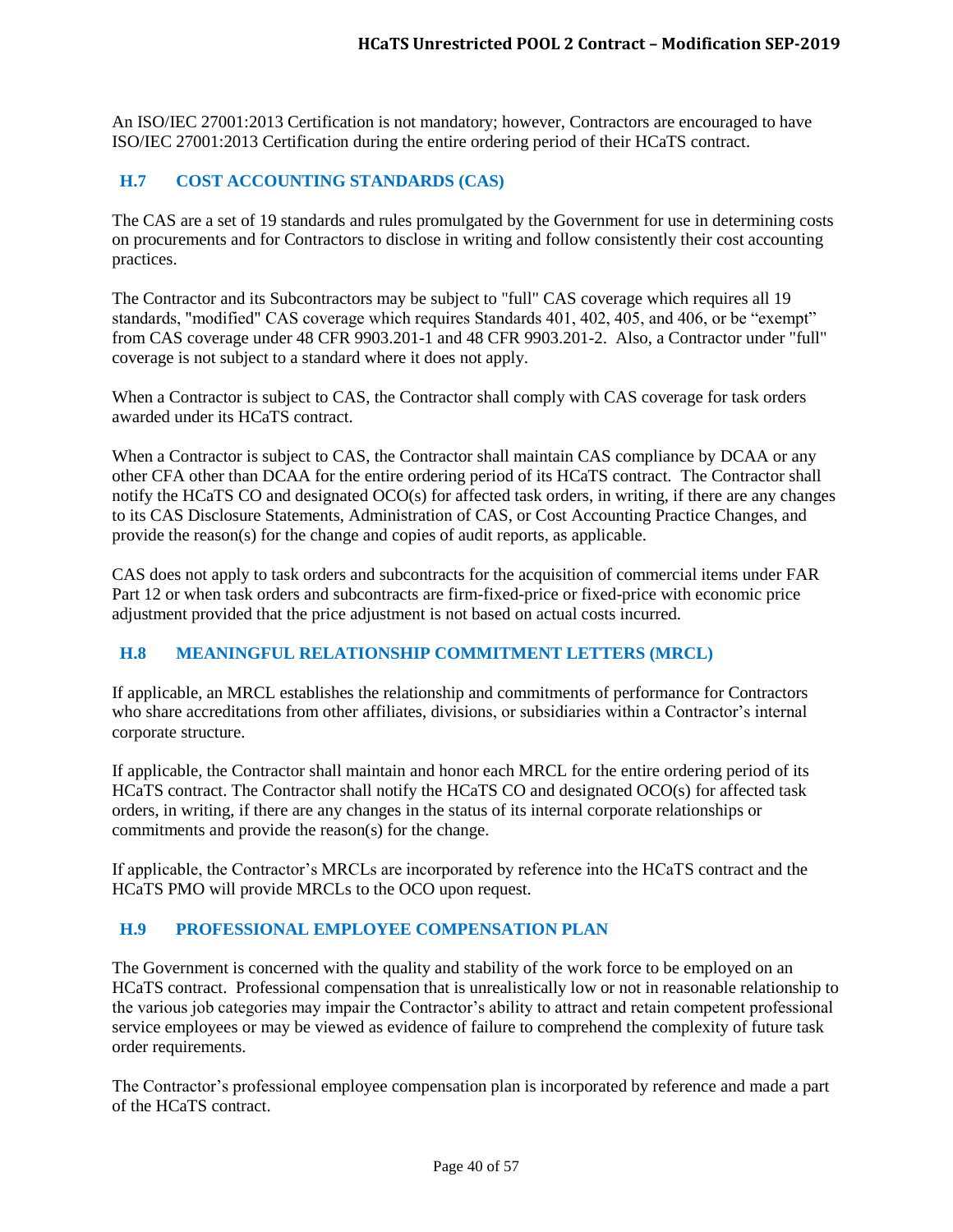The Contractor shall notify the HCaTS CO and designated OCO(s) for affected task orders, in writing, if there are any changes in the status of their professional employee compensation plan and provide the reason(s) for the change and copies of the new professional employee compensation plan, as applicable.

## <span id="page-40-0"></span>**H.10 UNCOMPENSATED OVERTIME POLICY**

Uncompensated overtime means the hours worked without additional compensation in excess of an average of 40 hours per week by direct charge employees who are exempt from the Fair Labor Standards Act. Compensated personal absences such as holidays, vacations, and sick leave shall be included in the normal workweek for purposes of computing uncompensated overtime hours.

Task Orders may be subject to FAR 52.237-10 when services to be required are on the basis of the number of hours to be provided; therefore, the labor rate charged to the Government shall be adjusted accordingly for the hours worked without additional compensation in excess of an average of 40 hours per week by direct charge employees who are exempt from the Fair Labor Standards Act.

The Contractor's uncompensated overtime policy is incorporated by reference and made a part of the HCaTS contract.

The Contractor shall notify the HCaTS CO and designated OCO(s) for affected task orders, in writing, if there are any changes in the status of its uncompensated overtime policy and provide the reason(s) for the change and copies of the new uncompensated overtime policy, as applicable.

#### <span id="page-40-1"></span>**H.11 SECURITY CLEARANCE REQUIREMENTS**

The OCO shall tailor security requirements (both facility and employee), clauses, provisions, and other applicable terms and conditions specific to each task order's solicitation and award.

Only those Contractors that meet the required security clearance levels on individual task order solicitations are eligible to compete for such task orders.

In general, all necessary facility and employee security clearances shall be at the expense of the Contractor. In some cases, Government offices that conduct background investigations do not have a means for accepting direct compensation from Contractors and instead charge Federal agencies for the background investigations. In these cases, the Contractor shall be flexible in establishing ways of reimbursing the Government for these expenses. The individual task order shall specify the terms and conditions for reimbursement, if any, for obtaining security clearances. The Contractor shall comply with all security requirements in task orders awarded under its HCaTS contract.

#### <span id="page-40-2"></span>**H.11.1 FACILITY CLEARANCE LEVEL (FCL)**

An FCL is when a Contractor's facility is eligible for access to classified information at the Confidential, Secret, or Top Secret level. The FCL includes the execution of a Department of Defense (DoD) Security Agreement (DD Form 441 and DD Form 441-1) and Certificate Pertaining to Foreign Interests (SF 328).

Under the terms of an FCL agreement, the Government agrees to issue the FCL and inform the Contractor as to the security classification of information to which the Contractor will have access. The Contractor, in turn, agrees to abide by the security requirements set forth in the National Industrial Security Program Operating Manual, commonly referred to as the NISPOM.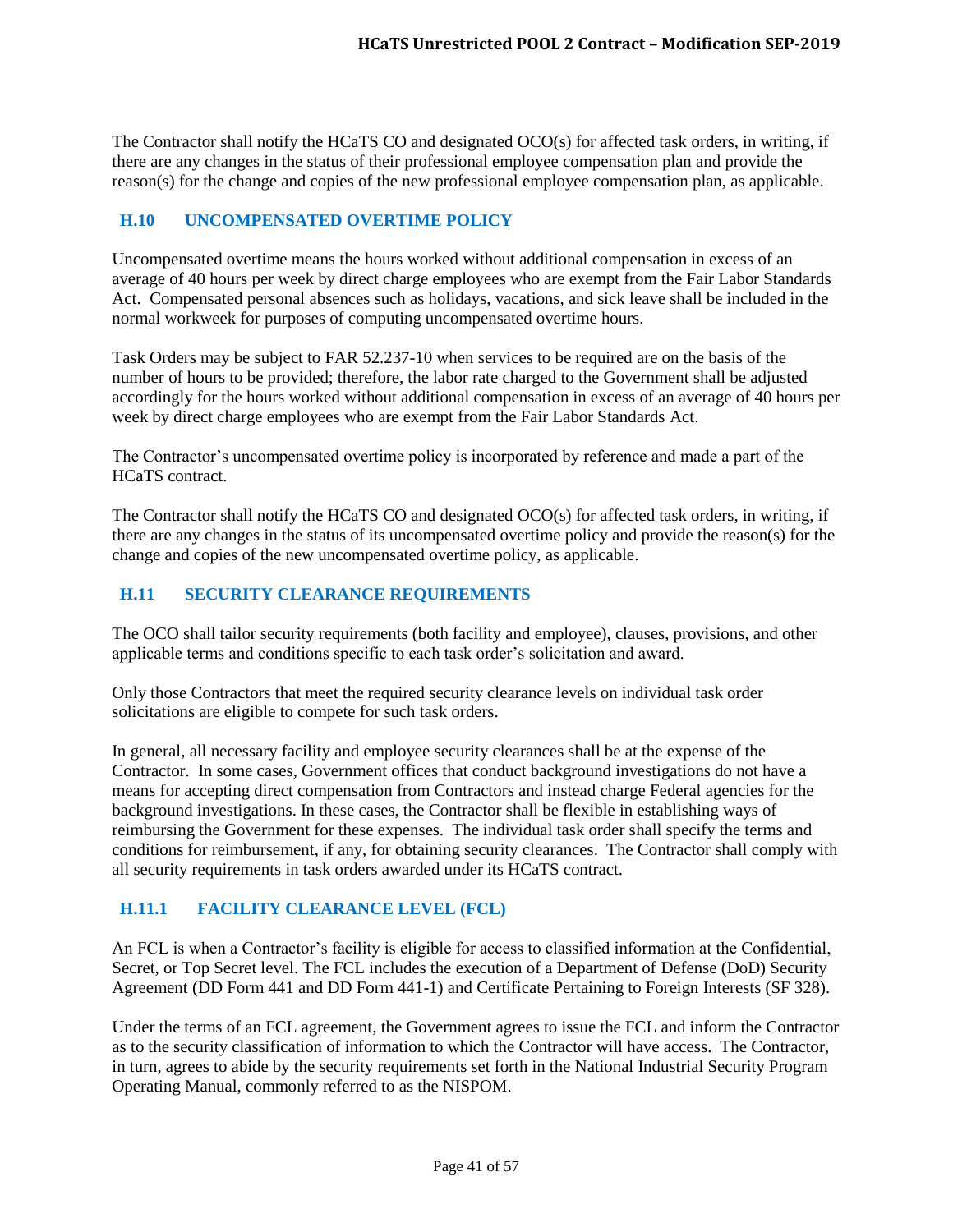There are no mandatory levels of facility security clearance for Contractors under their HCaTS contracts; however, task orders may require an FCL at any level.

## <span id="page-41-0"></span>**H.11.2 EMPLOYEE SECURITY CLEARANCE**

Security clearances for Contractor employees, including Subcontractor employees, may require Confidential, Secret, Top Secret, Agency-Specific Clearances, and/or Special Background Investigations for Sensitive Compartmented Information or Special Access Programs. In such cases, the Contractor, at its own expense, is responsible for providing and maintaining personnel with the appropriate security clearances to ensure compliance with Government security regulations, as specified in the individual task order.

The Contractor shall fully cooperate on all security checks and investigations by furnishing requested information to verify the Contractor employees' trustworthiness and suitability for the position. Task orders containing classified work may also include a Contract Security Classification Specification, (i.e., DD Form 254 or civilian agency equivalent).

The Government has full and complete control over granting, denying, withholding or terminating security clearances for employees. The granting of a clearance shall not prevent, preclude, or bar the withdrawal or termination of any such clearance by the Government.

## <span id="page-41-1"></span>**H.11.3 HOMELAND SECURITY PRESIDENTIAL DIRECTIVE 12 (HSPD-12)**

When a Contractor or their Subcontractors are required to have physical access to a Federally- controlled facility or access to a Federal information system, the Contractor shall comply with agency personal identity verification procedures in task orders that implement HSPD-12.

## <span id="page-41-2"></span>**H.12 SUSTAINABILITY**

HCaTS seeks to benefit from the use of sustainable management practices by Contractors including tracking and seeking continual reductions in energy usage, greenhouse gas emissions, water consumption, solid waste and hazardous waste, and other relevant environmental impacts and associated costs.

Use of these sustainable management practices results in lower environmental impacts of delivered products and services, helping customers meet sustainable acquisition requirements under Executive Order 13514: Federal Leadership in Environmental, Energy and Economic Performance, and its precursors, successors and related regulations. Public disclosures of environmental impacts and sustainable management practices have been associated with increased operational efficiency, lower overhead costs, and reduced supply chain and other business risks for disclosing companies.

Sustainability disclosures can help OCOs understand the major environmental impacts of procured products and services, familiarize themselves with the available strategies for reducing these impacts, and design projects and task order requirements which incorporate these strategies.

HCaTS encourages Contractors to provide the location(s) (Internet URL(s)) of one or more sources of publicly available information regarding its company-wide environmental impacts and sustainable management practices (sustainability disclosures) on the Contractor's HCaTS webpage. In making sustainability disclosures, the Contractor is requested to utilize existing, widely recognized third-party sustainability reporting portals and services such as the Global Reporting Initiative (GRI) Sustainability Disclosure Database (database of corporate social responsibility {CSR} reports) and the Carbon Disclosure Project (CDP) Climate Change and Water Disclosure Questionnaires.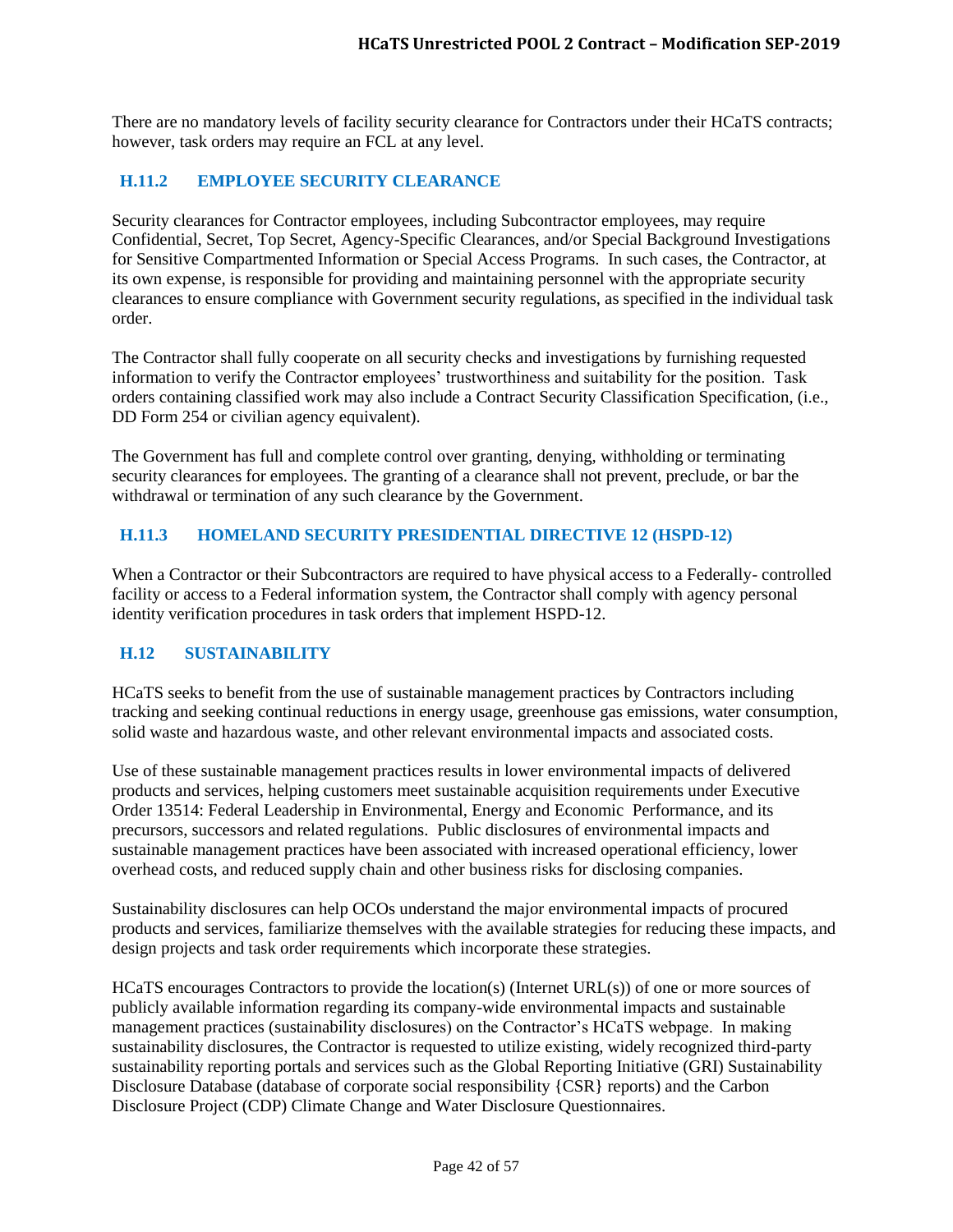These sustainability-related standards, including estimates of the lifecycle costs and environmental impacts of proposed solutions, may apply at the task order level.

# <span id="page-42-0"></span>**H.13 PROPRIETARY SOLUTIONS**

Contractors are discouraged from proposing proprietary solutions in response to HCaTS task order requirements that necessitate the Contractor's proprietary process, system, maintenance, and/or solution that would prevent competition at a future point or require sustained and non- competitive support.

If a proprietary solution is proposed by a Contractor for a given task order requirement, the Contractor shall mark its proposal accordingly and make it clear to the OCO all limitations and costs associated with the solution.

## <span id="page-42-1"></span>**H.14 PARTNERING**

The HCaTS PMO intends to encourage the foundation of a cohesive partnership between the HCaTS Contractors, HCaTS PMO, and Federal agency customers to identify and achieve reciprocal goals, with effective and efficient customer-focused service, in accordance with the terms and conditions of HCaTS.

Failure to attend meetings, maintain an HCaTS webpage, or otherwise not comply with this section may result in activation of Dormant Status (see Sections H.25).

#### <span id="page-42-2"></span>**H.15 MEETINGS**

From time to time, the Government may require Contractor attendance, including the attendance of Contractor Key Personnel, to meetings at various locations.

Meetings may be virtual, in-person at a Government facility, a commercial conference center, or a mutually agreed upon Contractor facility on a rotational basis, as determined by the Government. Follow-up meetings may be held periodically throughout the term of HCaTS in order to assess performance against the goals and to reinforce partnering principles.

The HCaTS PMO may require up to four HCaTS Program Management Review (PMR) meetings per year. The goal of the PMR meetings are to provide a platform for Contractors, HCaTS PMO, and other agency representatives to communicate current issues, resolve potential problems, discuss business and marketing opportunities, review future and ongoing GSA and Government-wide initiatives, and address HCaTS fundamentals. Any Contractor costs associated to PMR meetings shall be at no direct cost to the Government.

#### <span id="page-42-3"></span>**H.16 HCATS PMO WEBSITE**

The HCaTS PMO will establish an HCaTS PMO website for the purposes of informing our customers, stakeholders, and the general public of the attributes and procedures of HCaTS and HCaTS SB.

The HCaTS PMO website will include, but not be limited to, the following:

- 1. General overview of the attributes of HCaTS and HCaTS SB, and
- 2. The HCaTS and HCaTS SB conformed contracts (Sections A through K), and
- 3. Government points-of-contacts (POCs) information (names, titles, phone numbers, and email addresses), and
- 4. Contractor Key Personnel POC information (names, titles, phone numbers, and email addresses),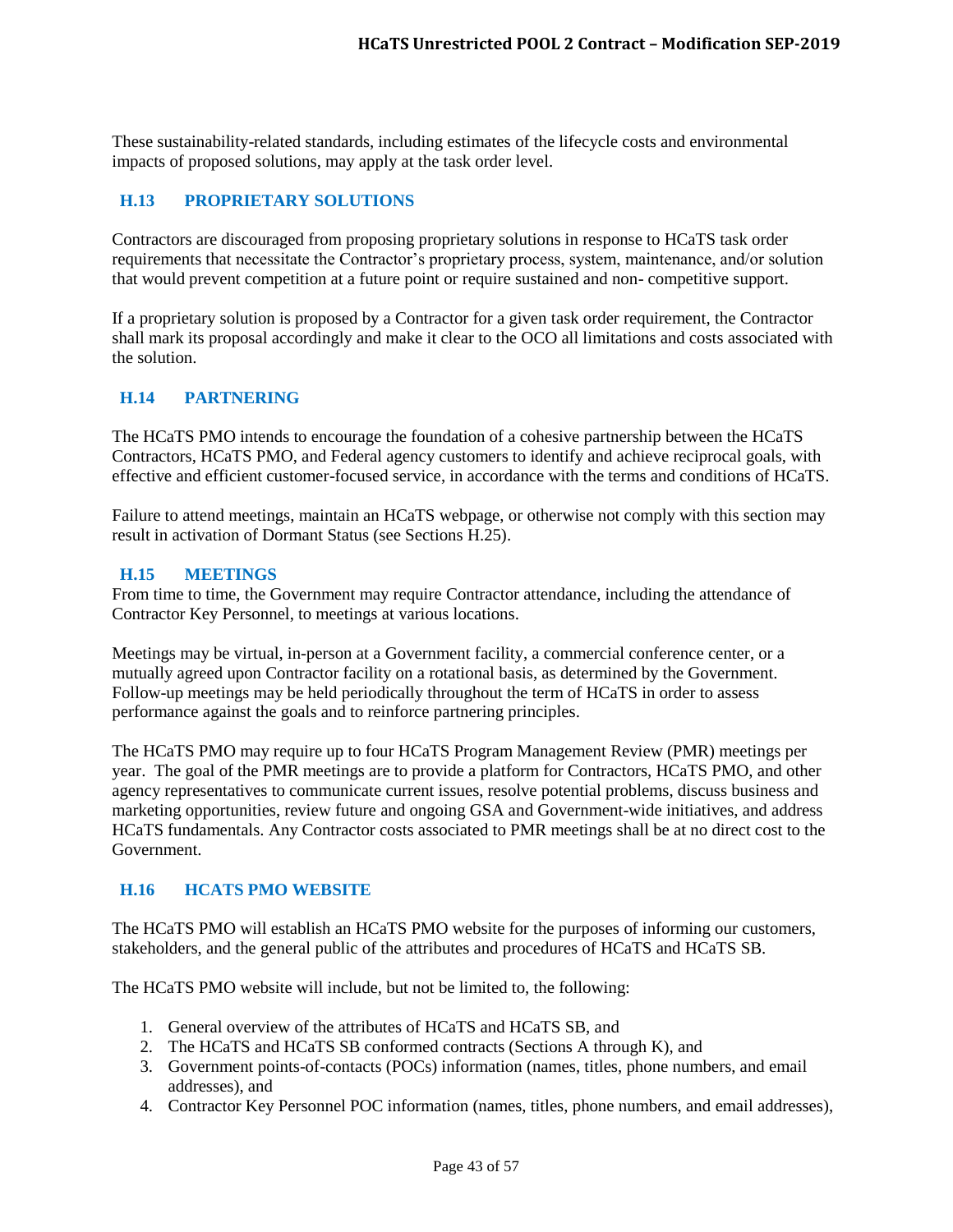and

- 5. List of contract numbers, company names by Pool and MA-IDIQ task order contracts, and direct POC for issuing task order solicitations by an OCO, and
- 6. Delegation of Procurement Authority (DPA) process for the OCO, and
- 7. HCaTS and HCaTS SB training and ordering guides, and
- 8. Sample procurement templates for the OCO, and
- 9. Scope review process for the OCO, and
- 10. Statistical information by Federal agency and Contractor, and
- 11. Links to other mandatory websites for reporting purposes or ordering procedures, and
- 12. List of Contractors not eligible for solicitations and awards due to Dormant Status, if necessary, and
- 13. Frequently asked questions.

## <span id="page-43-0"></span>**H.17 CONTRACTOR HCATS WEBPAGE**

Within 30 calendar days of the Notice to Proceed, the Contractor shall develop and maintain a current, publicly available webpage accessible via the Internet throughout the ordering period of its HCaTS contract and task orders awarded under its HCaTS contract. The Contractor shall make its HCaTS webpage Rehabilitation Act Section 508 compliant.

The purpose of the webpage is for the Contractor to communicate with potential customers regarding the Contractor's ability to provide the awarded services under HCaTS.

At a minimum, this webpage shall include, but is not limited to, the following:

- 1. Link to the HCaTS PMO website, and
- 2. General overview of HCaTS, and
- 3. HCaTS-related marketing materials and news releases, and
- 4. Contractor capabilities for HCaTS, and
- 5. Contractor Key Personnel POC information (names, titles, phone numbers, and email addresses), and
- 6. The HCaTS conformed contract (Sections A through K) and all modifications issued within thirty (30) days in pdf, and
- 7. DUNS Number, and
- 8. Sustainability Disclosures, if any.

## <span id="page-43-1"></span>**H.18 MARKETING**

The Contractor shall maintain participation by actively pursuing work and competing for task order solicitations under HCaTS.

The Contractor may develop company-specific HCaTS brochures for distribution at trade shows, conferences, seminars, etc., and distribute printed materials to enhance awareness of HCaTS.

The Contractor may participate in various conferences and trade shows to facilitate outreach efforts for Federal agency customers and to aid in the marketing of HCaTS.

All marketing, promotional materials, and news releases in connection with HCaTS contracts or task order awards under HCaTS contracts, including information on the Contractor's HCaTS webpage, may be co-branded with marks owned or licensed by the Contractor and HCaTS PMO, as long as the Contractor complies with GSAR Subsection 552.203-71.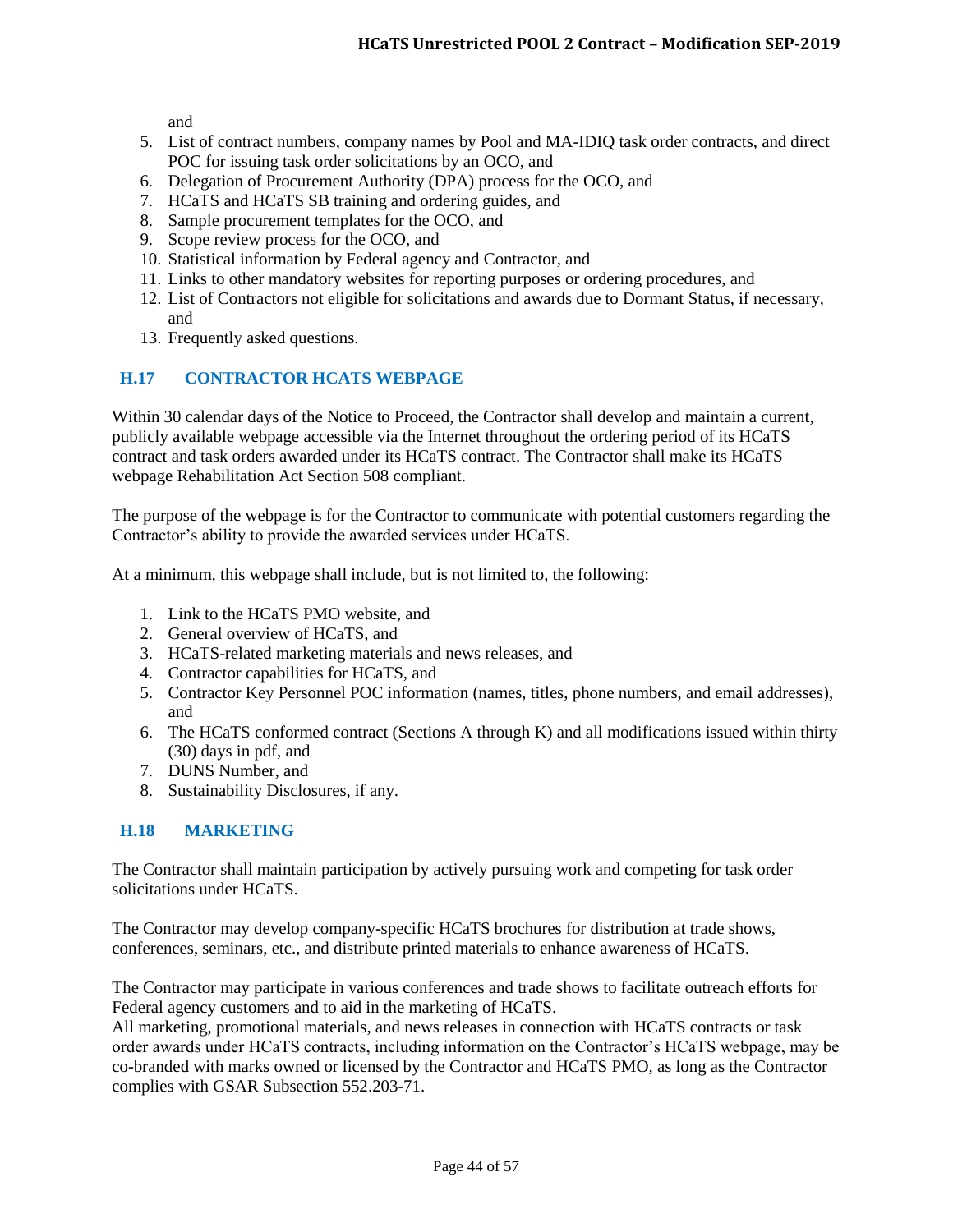The Government reserves the right to review and approve any marketing, promotional materials, or news releases by a Contractor that are HCaTS-related, including information on the Contractor's HCaTS webpage.

## <span id="page-44-0"></span>**H.19 MINIMUM TASK ORDER AWARDS OR ESTIMATED VALUE**

Starting from the date of the HCaTS Notice-to-Proceed, the Contractor shall attain a minimum of three task order awards; or, a total task order estimated value of \$1.5M (total estimated value of all task orders inclusive of all options); or, show a good faith effort in responding to competitive solicitations released under the Contractor's respective Pool(s) prior to the exercise of Option I under its HCaTS contract.

In the event a Contractor is On-Ramped after original contract award, the number of expected task order awards to be attained shall be proportionate with the amount of time spent on the contract in the base period. For example, if the Contractor is On-Ramped to the contract in Year 1, the Contractor would be expected to attain a minimum of two task order awards or total task order estimated value of \$1M, or show a good faith effort in responding to competitive solicitations released under the Contractor's respective Pool(s) from the time it was On-Ramped prior to the exercise of Option I.

Failure to attain the expected number of task order awards, estimated value, or respond to competitive solicitations released under the Contractor's respective Pool(s) from the time it was On-Ramped prior to the exercise of Option I may result in Dormant Status. The Government may or may not exercise the option period if a contractor does not meet the above criteria. Exercising the option period is subject to FAR clause 52.217-8 and FAR clause 52.217-9.

# <span id="page-44-1"></span>**H.20 TRAINING AND PERMITS**

The Contractor shall provide fully trained and experienced personnel required for performance under task orders awarded under its HCaTS contract. The Contractor shall train Contractor personnel, at its own expense, except when the OCO has given prior approval for specific training to meet special requirements that are unique to a particular task order.

Except as otherwise provided in an individual task order, the Contractor shall, at its own expense, be responsible for obtaining any and all licenses, certifications, authorizations, approvals, and permits, and for complying with any applicable Federal, national, state, and municipal laws, codes, and regulations, and any applicable foreign work permits, authorizations, and/or visas in connection with the performance of any applicable task order issued under HCaTS.

# <span id="page-44-2"></span>**H.21 ETHICS AND CONDUCT**

Personal services are not authorized under HCaTS. HCaTS is strictly for non-personal services, which means the personnel rendering the services are not subject, either by the contract's terms or by the manner of its administration, to the supervision and control usually prevailing in relationships between the Government and its employees.

The Contractor and its employees shall conduct themselves with the highest degree of integrity and honesty and adhere to the policies and procedures as specified in FAR Part 3, GSAR Part 503 and other applicable agency-specific regulatory supplements.

Failure to adhere to proper ethics and conduct may result in activation of Dormant Status.

#### <span id="page-44-3"></span>**H.21.1 SUPERVISION**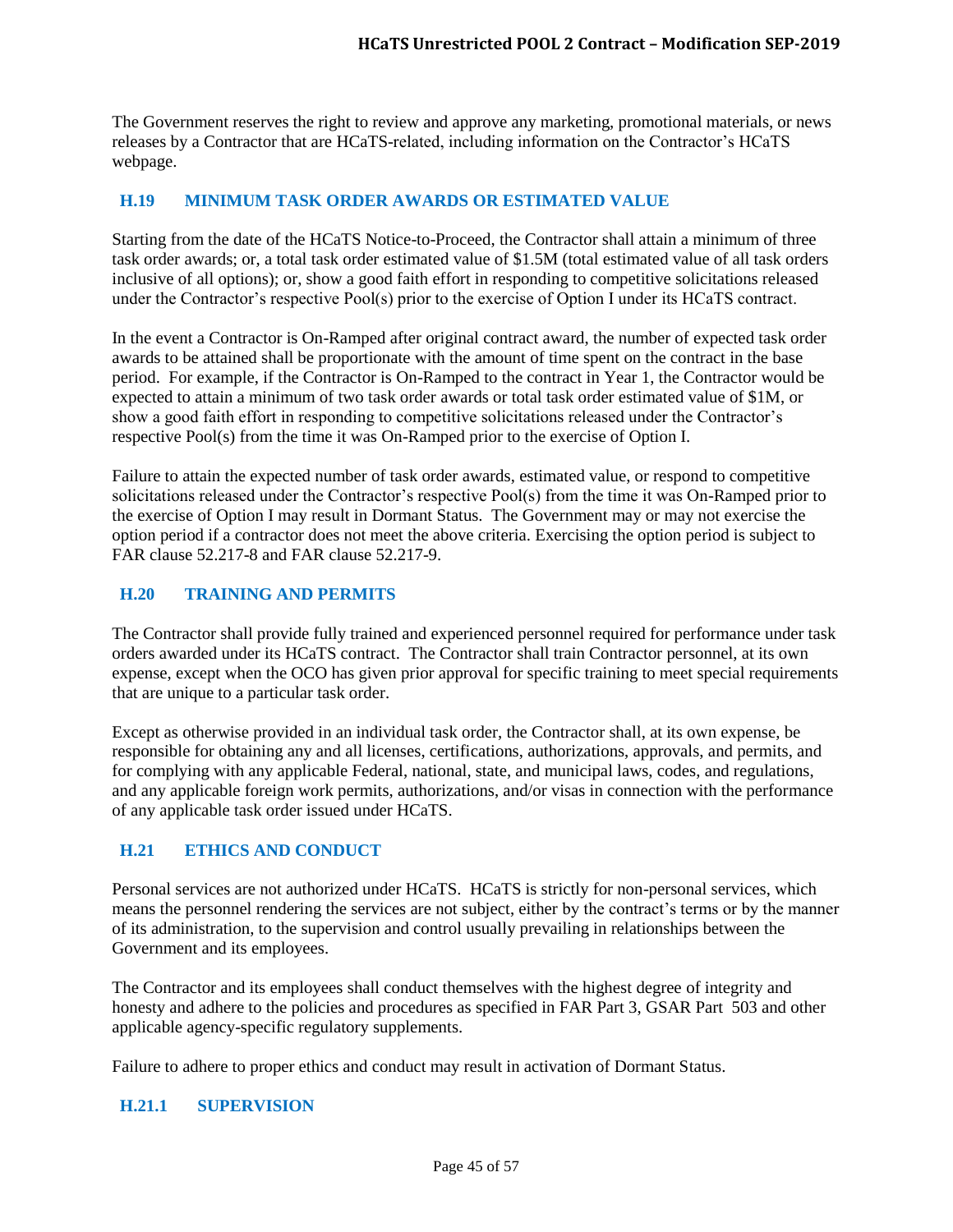The Contractor shall not supervise, direct, or control the activities of Government personnel or the employee of any other Contractor under HCaTS and the Government will not exercise any supervision or control over the Contractor in the performance of contractual services under HCaTS. The Contractor is accountable to the Government for the actions of its personnel.

Contractor employees shall not represent themselves as Government employees, agents, or representatives or state orally or in writing at any time that they are acting on behalf of the Government.

In all communications with third parties in connection with HCaTS, the Contractor shall ensure that all Contractor employees identify themselves as Contractor employees and identify the name of the company for which they work, and must not carry out any direction that violates the terms and conditions of HCaTS.

The Contractor shall ensure that all of its employees, including Subcontractor employees, working under HCaTS are informed of the substance of this clause.

If the Contractor believes any action or communication has been given that would create a personal services relationship between the Government and any Contractor employee or any other potential supervision or duty violation, the Contractor shall notify the OCO and HCaTS CO immediately of this communication or action.

# <span id="page-45-0"></span>**H.21.2 CONDUCT**

The Contractor shall not discuss with unauthorized persons any information obtained in the performance of work under HCaTS; conduct business other than that which is covered by HCaTS during periods funded by the Government; conduct business not directly related to HCaTS on Government premises; use Government computer systems and/or other Government facilities for company or personal business; recruit on Government premises; or, otherwise act to disrupt official Government business.

The Contractor shall ensure that all of its employees, including Subcontractor employees, working under HCaTS are informed of the substance of this clause.

If the Contractor believes any action or communication has been given that would create a business ethics or conduct violation, the Contractor shall notify the OCO and HCaTS CO immediately of this communication or action.

## <span id="page-45-1"></span>**H.21.3 CONFLICTS OF INTEREST**

The guidelines and procedures of FAR Part 3 and GSAR Part 503, and FAR Subpart 9.5 and GSAR Subpart 509.5, will be used in identifying and resolving any issues of a conflict of interest under HCaTS. The FAR and other applicable agency-specific regulatory supplements will govern task orders awarded under HCaTS contracts.

Assuming no real or potential conflict of interest, a Prime Contractor may be a Subcontractor to another Prime Contractor on task orders solicited and awarded under HCaTS or HCaTS SB; however, the OCO may require that the Contractor sign an Organizational Conflict of Interest (OCI) Statement in which the Contractor (and any Subcontractors or teaming partners) agree not to submit any proposal or provide any support to any firm which is submitting (as Prime or Subcontractor) any proposal for any solicitation resulting from the work on a specific task order under HCaTS contracts.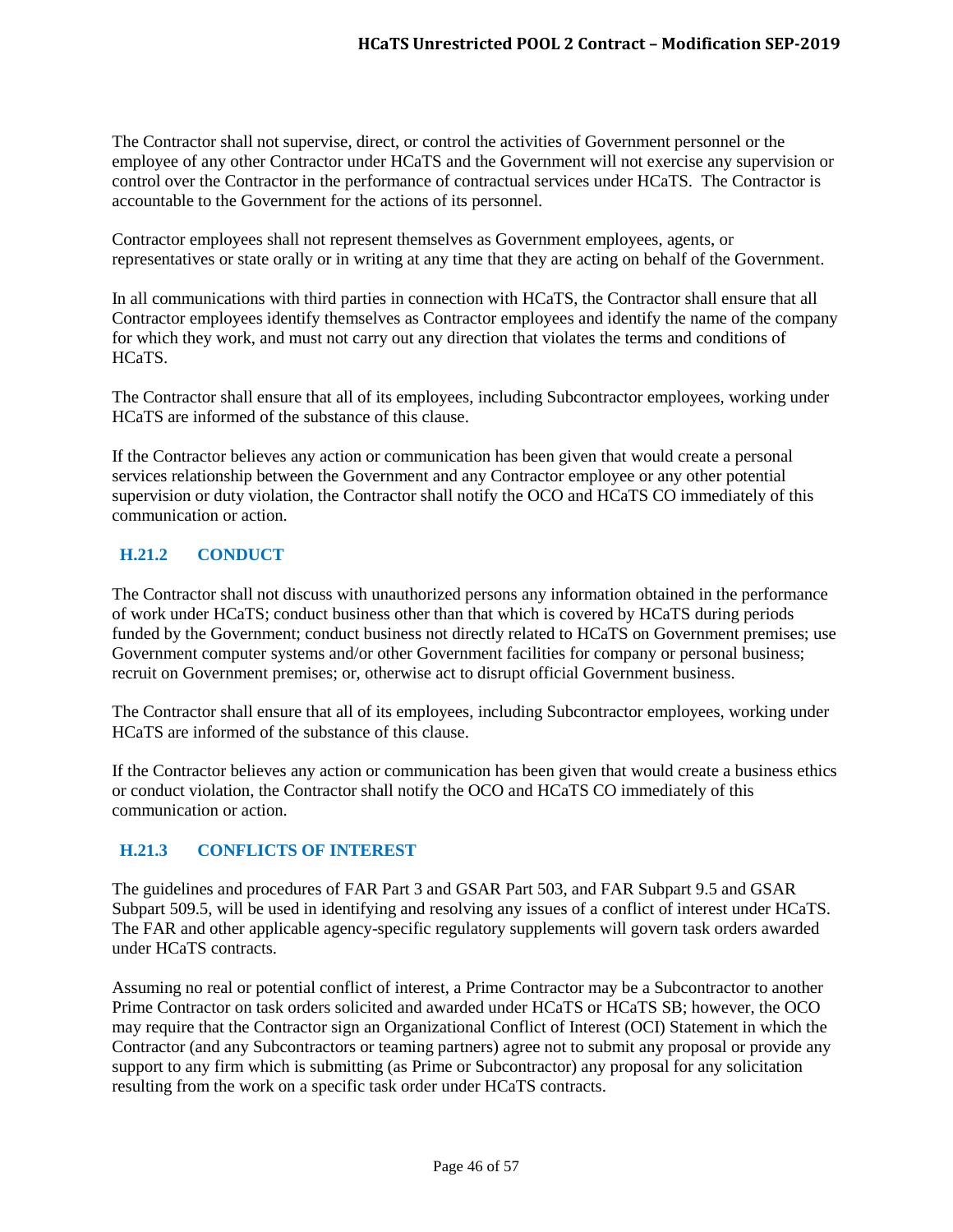All Contractor personnel (to include Subcontractors and Consultants) who will be personally and substantially involved in the performance of any task order issued under HCaTS which requires the Contractor to act on behalf of, or provide advice with respect to any phase of an agency procurement shall execute and submit an Employee/Contractor Non-Disclosure Agreement Form. The OCO will provide the appropriate nondisclosure form specific to the procurement.

This form shall be required prior to the commencement of any work on such task order and whenever replacement personnel are proposed under an ongoing task order.

The Contractor shall be responsible for identifying and preventing personal conflicts of interest of its employees. The Contractor shall prohibit employees who have access to nonpublic information by reason of performance on a Government contract from using that information for personal gain.

In the event that a task order requires activity that would create an actual or potential conflict of interest, the Contractor shall immediately notify the OCO of the conflict, submit a plan for mitigation, and not commence work until specifically notified by the OCO to proceed; or, identify the conflict and recommend to the OCO an alternate approach to avoid the conflict.

The OCO or HCaTS CO, if necessary, will review the information provided by the Contractor and make a determination whether to proceed with the task order and process a request for waiver, if necessary.

# <span id="page-46-0"></span>**H.21.4 COOPERATION WITH OTHER CONTRACTORS ON GOVERNMENT SITES**

The Government may undertake or award other contracts or task orders for work at or in close proximity to the site of the work under HCaTS. The Contractor shall fully cooperate with the other Contractors and with Government employees and shall carefully adapt scheduling and performing the work under HCaTS to accommodate the working environment, heeding any direction that may be provided by the OCO. The Contractor shall not commit or permit any act that will interfere with the performance of work by any other Contractor or by Government employees.

## <span id="page-46-1"></span>**H.22 GOVERNMENT PROPERTY**

For task orders awarded under HCaTS contracts, Government property matters shall follow the same policies and procedures for Government property under FAR Part 45 and other applicable agency-specific regulatory supplements.

FAR Part 45 does not apply to Government property that is incidental to the place of performance, when the task order requires Contractor personnel to be located on a Government site or installation, and when the property used by the Contractor within the location remains accountable to the Government.

Unless otherwise specified in a task order, the Contractor shall provide all office equipment and consumable supplies at the Contractor's sole and exclusive expense, including computers/ workstations used in daily operation in support of HCaTS. The Government will not modify facilities to accommodate contractor-owned equipment or supplies.

The OCO shall tailor property clauses, provisions, and other applicable terms and conditions specific to each task order solicitation and award.

# <span id="page-46-2"></span>**H.22.1 LEASING OF REAL AND PERSONAL PROPERTY**

The Government contemplates that leases may be part of a task order solution offered by a Contractor, but the Government, where the Contractor's solution includes leasing, must not be the Lessee. Under no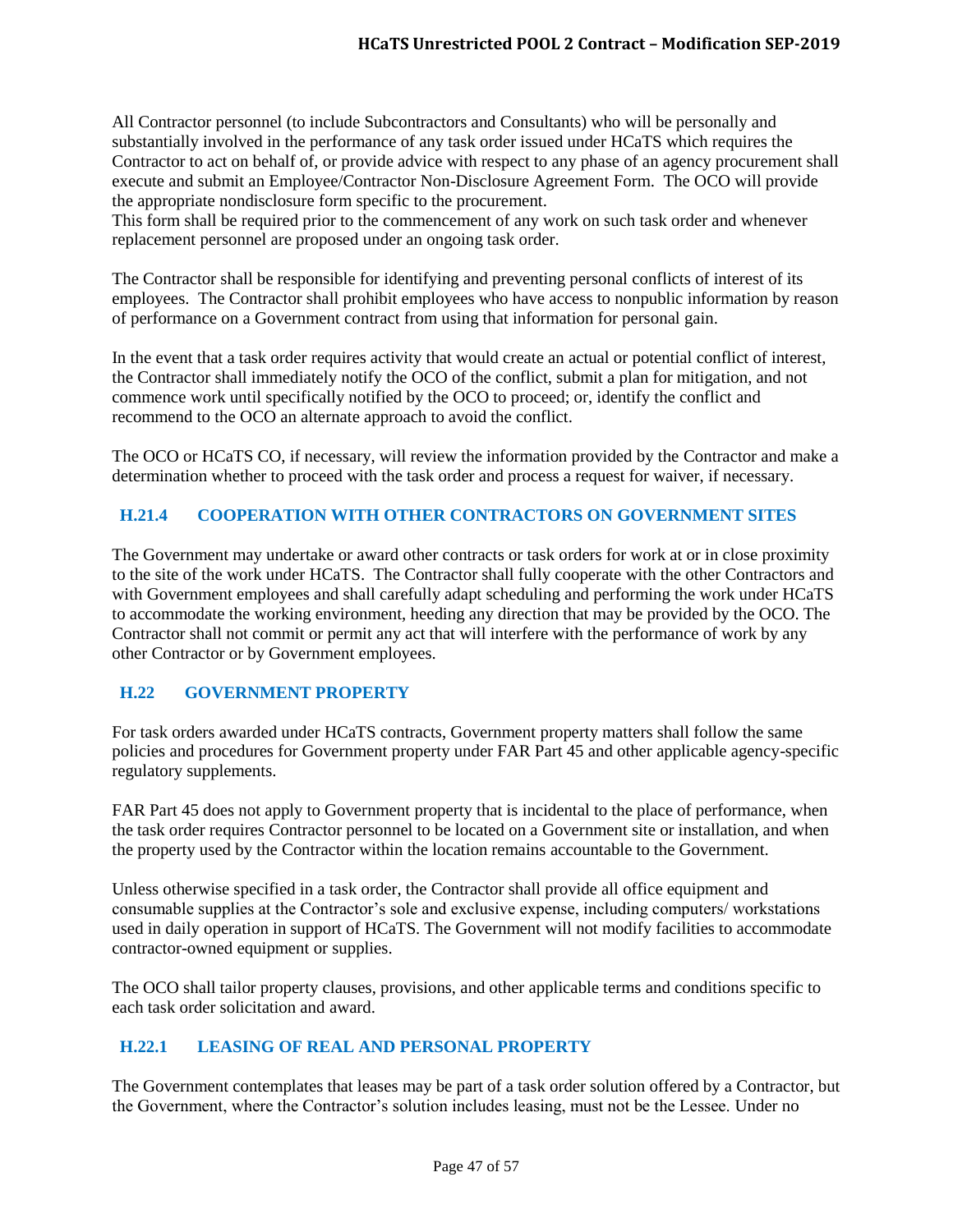circumstances on any task order awarded under HCaTS contracts shall the Government be deemed to have privity-of-contract with the Owner/Lessor of the leased items; or, the Government be held liable for early termination/cancellation damages if the Government decides not to exercise an option period under a task order unless the Contractor has specifically disclosed the amount of such damages (or the formula by which such damages would be calculated) as part of its proposal and the OCO for the task order has specifically approved such damages as part of the task order's terms and conditions.

# <span id="page-47-0"></span>**H.22.2 GOVERNMENT FACILITIES**

The Contractor shall arrange with the OCO or other designated representative for means of access to premises, delivery and storage of materials and equipment, use of approaches, use of corridors, stairways, elevators, and similar matters.

A Contractor working in a Government facility shall be responsible for maintaining satisfactory standards of employee competency, conduct, appearance, and integrity and shall be responsible for taking disciplinary action with respect to its employees as necessary.

The Contractor is responsible for ensuring that its employees do not disturb papers on desks, open desk drawers or cabinets, or use Government telephones, except as authorized. Each employee is expected to adhere to standards of behavior that reflect favorably on their employer and the Federal government.

The Contractor shall ensure that all of its employees, including Subcontractor employees, working under HCaTS are informed of the substance of this clause.

# <span id="page-47-1"></span>**H.22.3 RIGHTS OF INGRESS AND EGRESS**

The rights of ingress to, and egress from, Government facilities for the Contractor's personnel must be specified in the task order. Specific Federally-controlled facilities or those areas located within a given facility may have additional security clearance requirements must be specified in the task order.

Contractor employees, including Subcontractor employees, shall have in their possession, at all times while working, the specific Government identification credential issued by the Government. The identification credential shall be displayed and be visible at all times while on Government property.

During all operations on Government premises, the Contractor's personnel shall comply with the rules and regulations governing the facility access policies and the conduct of its personnel. The Government reserves the right to require Contractor personnel to sign-in upon entry and sign-out upon departure from the Government facilities.

The Contractor shall be responsible for ensuring that all identification credentials are returned to the issuing agency whenever contract employees leave the contract, when the task order has been completed, employees leave the company, or employees are dismissed or terminated. The Contractor shall notify the issuing agency whenever employee badges are lost.

## <span id="page-47-2"></span>**H.23 SECTION 508 OF THE REHABILITATION ACT OF 1973**

Contractors shall comply with FAR Subpart 39.2 when developing, procuring , maintaining or using electronic and information technology, unless an exception applies as per FAR Section 39.204.

## <span id="page-47-3"></span>**H.24 ON-RAMPING**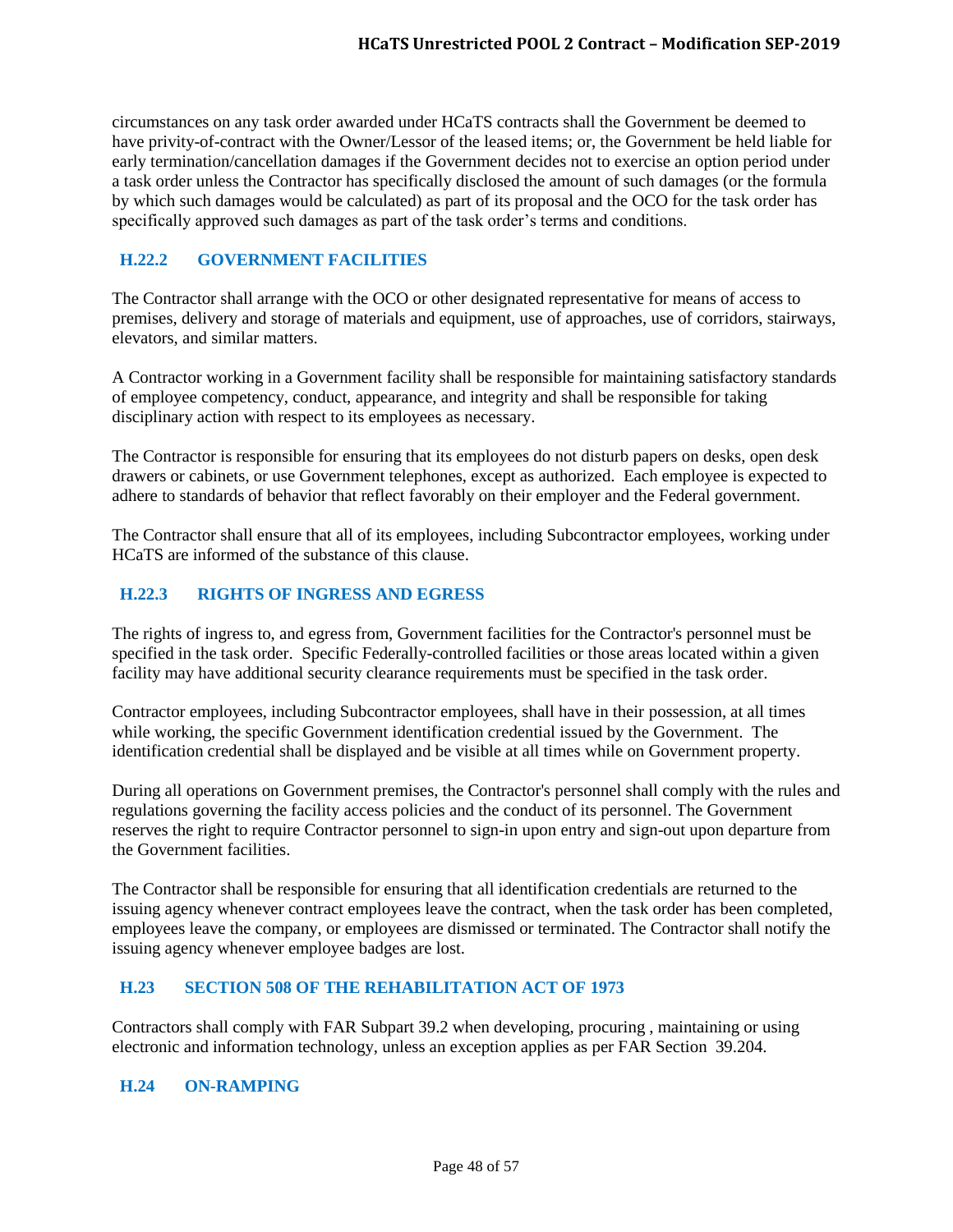The total number of HCaTS Contractors may fluctuate due to various reasons, including but not limited to, industry mergers and acquisitions, and changes in contractors' socioeconomic status.. To maintain an adequate number of Contractors to compete for task orders in each Pool, HCaTS PMO may determine that it is in the Government's best interest to initiate an on-ramping.

The decision for on-ramping is within the sole discretion of the Government, based on the Government's needs. At the time of an on-ramping, an on-ramping notice and/or solicitation will be posted in Federal Business Opportunities (www.FBO.gov).

The HCaTS PMO will determine whether it would be in the Government's best interest to add additional Contractors to any of the HCaTS Pools at any time, subject to the following conditions:

- 1. A notice/solicitation is published in Federal Business Opportunities in accordance with FAR Part 5, and under then- applicable Federal procurement law
- 2. Any Offeror that meets the eligibility requirements set forth in the solicitation may submit a proposal
- 3. The solicitation identifies the total number of new contracts and the award decision is based upon substantially the same evaluation criteria as the original solicitation or as modified
- 4. The terms and conditions of any resulting awards are identical to the existing version of the respective HCaTS Pool contract
- 5. The ordering period will be co-terminous with the existing ordering period of other HCaTS Pool contracts

# <span id="page-48-0"></span>**H.25 DORMANT STATUS**

Dormant Status is a condition that applies to HCaTS and is not a debarment, suspension or ineligibility status as defined in FAR Subpart 9.4. Grounds for being placed in Dormant Status include, but are not limited to, failure to meet the deliverables and compliance requirements specified under Section F.5 (Performance Standards).

HCaTS shall be reserved for high performing Contractors. Accordingly, if the HCaTS CO determines that any requirement of HCaTS is not being met, a Contractor may be placed in Dormant Status for one or both HCaTS Pools. In Dormant Status, the Contractor shall not be eligible to participate or compete in any subsequent task order solicitations; however, the Contractor shall continue performance on previously awarded and active task orders, including the exercise of options and modifications at the task order level.

Dormant status will be imposed after a careful consideration of the situation and collaboration with the Contractor to resolve the issue. To place a Contractor in Dormant Status, HCaTS CO must notify the contractor, in writing, regarding poor performance or non- compliance issues. The Contractor will be given a reasonable time, at the discretion of HCaTS CO, to provide a remediation plan to correct the deficiencies/issues. If HCaTS CO is not satisfied with the response, or the remediation plan is not effective, HCaTS CO may issue a final decision, in writing, placing the Contractor in Dormant Status. Additionally, the final decision will include necessary measures for the Contractor to take to be removed from Dormant Status.

The HCaTS CO's final decision may be appealed to the HCaTS Ombudsman under Alternative Disputes Resolution (ADR), or Agency Board of Contract Appeals or United States Court of Federal Claims (See FAR Section 33.201 and GSAR Subpart 533.2).

#### **(END OF SECTION H) PART II: CONTRACT CLAUSES SECTION I: CONTRACT CLAUSES**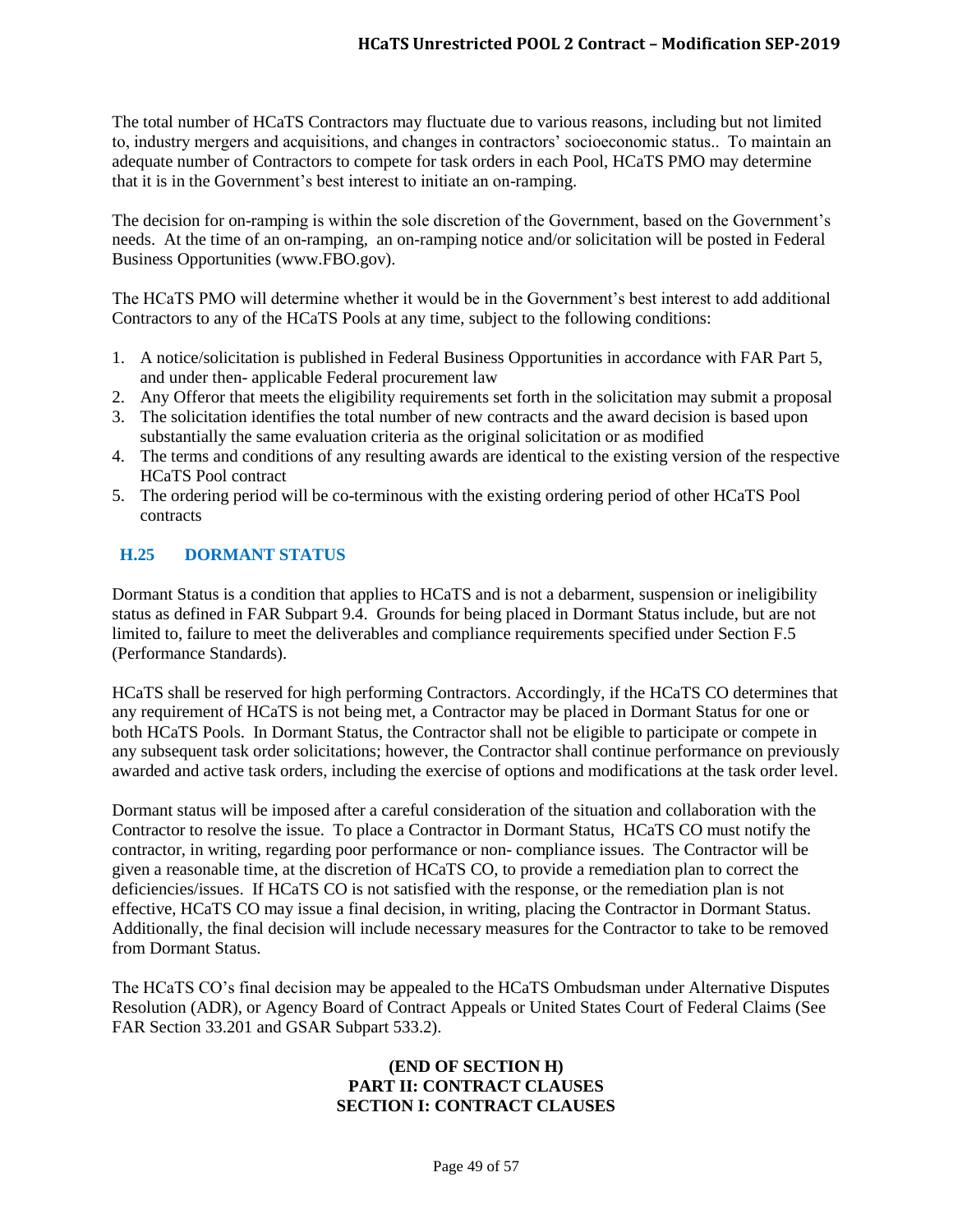# <span id="page-49-0"></span>**I.1 TASK ORDER PROVISIONS AND CLAUSES**

In accordance with FAR Section 52.301, due to the various combinations of contract provisions and clauses that may be optional under an individual task order based on the contract type, statement of work, dollar value and other specific customer agency requirements, the Human Capital and Training Solutions (HCaTS) cannot predetermine all the contract provisions and clauses for future individual task orders. However, all applicable and required provisions and clauses set forth in FAR Section 52.301 automatically flow down to all HCaTS task orders, based on their specific contract type, statement of work, competition requirements, commercial or non-commercial determination, and dollar value as of the date the task order solicitation is issued.

All applicable and required provisions and clauses that automatically flow down to task orders shall remain unchanged as of Federal Acquisition Circular (FAC) No. 2005-84, effective date September 3, 2015, throughout the entire ordering period under HCaTS. If a future applicable or required provision(s) and/or clause(s) are to the benefit of future task orders solicited under HCaTS, the future applicable or required provision/clause may be updated by FAC No. and effective date by a bilateral modification to HCaTS.

## <span id="page-49-1"></span>**I.2 HCATS CLAUSES**

The following clauses apply to HCaTS and task orders placed under HCaTS, as applicable. The clauses and dates remain unchanged throughout the term of HCaTS unless changed by a bilateral modification to HCaTS.

#### <span id="page-49-2"></span>**I.2.1 FAR 52.252-2 CLAUSES INCORPORATED BY REFERENCE**

HCaTS incorporates one or more clauses by reference, with the same force and effect as if they were given in full text. Also, the full text of a clause may be accessed electronically at this address: [https://www.acquisition.gov/.](https://www.acquisition.gov/)

| <b>FAR</b> | <b>TITLE</b>                                                                                                   | <b>DATE</b>     |
|------------|----------------------------------------------------------------------------------------------------------------|-----------------|
| 52.202-1   | Definitions                                                                                                    | <b>NOV 2013</b> |
| 52.203-3   | Gratuities                                                                                                     | <b>APR 1984</b> |
| 52.203-5   | <b>Covenant Against Contingent Fees</b>                                                                        | <b>MAY 2014</b> |
| 52.203-6   | Restrictions on Subcontractor Sales to the Government                                                          | <b>SEP 2006</b> |
| 52.203-7   | Anti-Kickback Procedures                                                                                       | <b>MAY 2014</b> |
| 52.203-8   | Cancellation, Rescission, and Recovery of Funds for Illegal or Improper<br>Activity                            | <b>MAY 2014</b> |
| 52.203-10  | Price or Fee Adjustment for Illegal or Improper Activity                                                       | <b>MAY 2014</b> |
| 52.203-12  | Limitation on Payments to Influence Certain Federal Transactions                                               | <b>OCT 2010</b> |
| 52.203-13  | Contractor Code of Business Ethics and Conduct                                                                 | <b>OCT 2015</b> |
| 52.203-14  | Display of Hotline Poster(s)                                                                                   | <b>OCT 2015</b> |
| 52.203-16  | Preventing Personal Conflicts of Interest                                                                      | <b>DEC 2011</b> |
| 52.203-17  | Contractor Employee Whistleblower Rights and Requirement To Inform<br><b>Employees of Whistleblower Rights</b> | APR 2014        |
| 52.204-2   | <b>Security Requirements</b>                                                                                   | AUG 1996        |
| 52.204-4   | Printed or Copied Double-Sided on Postconsumer Fiber Content Paper                                             | <b>MAY 2011</b> |
| 52.204-9   | Personal Identity Verification of Contractor Personnel                                                         | <b>JAN 2011</b> |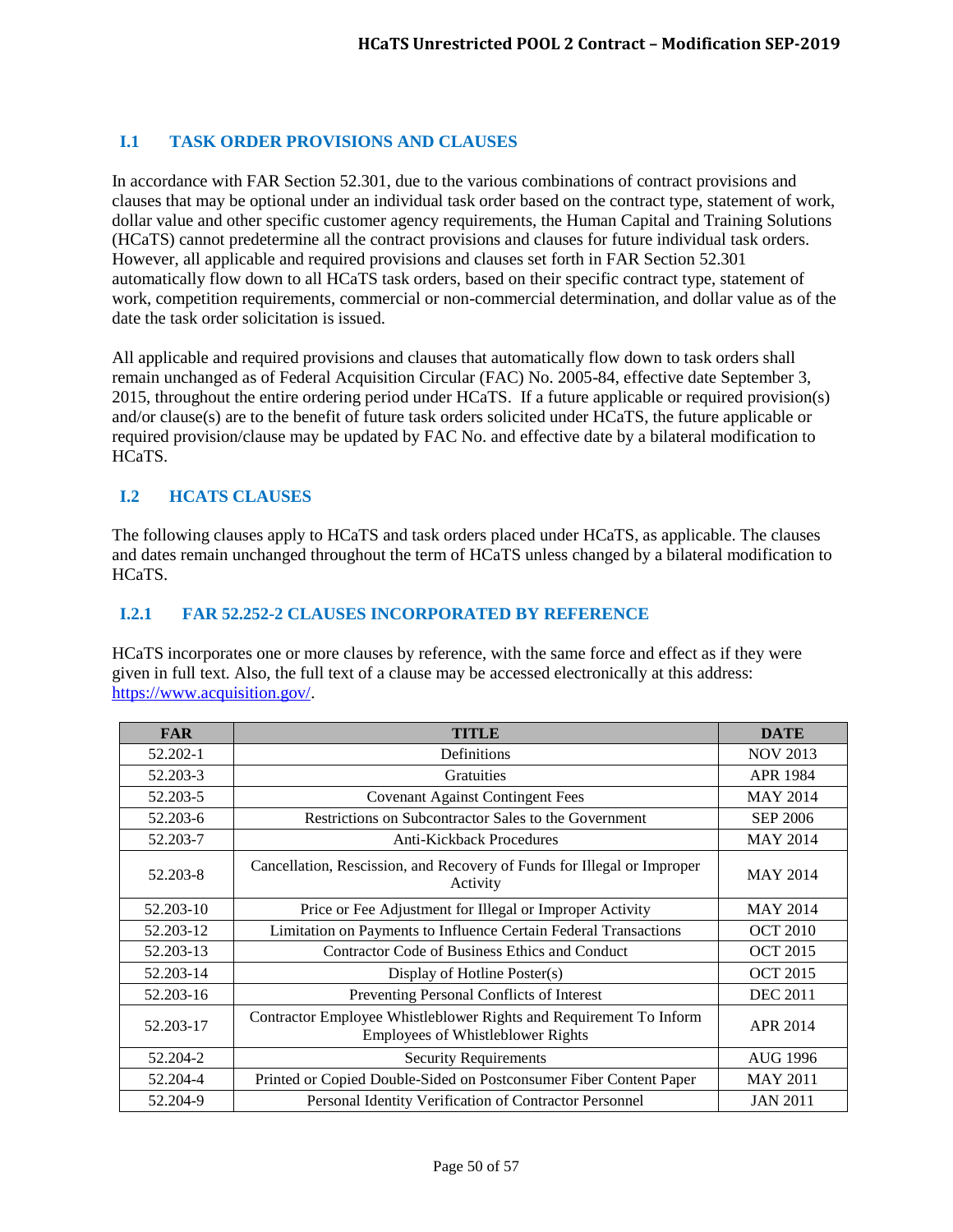| 52.204-10 | Reporting Executive Compensation and First-Tier Subcontract Awards                                                                  | <b>OCT 2016</b> |
|-----------|-------------------------------------------------------------------------------------------------------------------------------------|-----------------|
| 52.204-13 | System for Award Management Maintenance                                                                                             | <b>OCT 2016</b> |
| 52.204-15 | Service Contract Reporting Requirements for Indefinite-Delivery Contracts                                                           | <b>OCT 2016</b> |
| 52.209-6  | Protecting the Government's Interest When Subcontracting with Contractors<br>Debarred, Suspended, or Proposed for Debarment         | <b>OCT 2015</b> |
| 52.209-9  | Updates of Publicly Available Information Regarding Responsibility Matters                                                          | <b>JUL 2013</b> |
| 52.209-10 | Prohibition on Contracting with Inverted Domestic Corporations                                                                      | <b>NOV 2015</b> |
| 52.210-1  | Market Research                                                                                                                     | APR 2011        |
| 52.215-2  | Audit and Records-Negotiation                                                                                                       | <b>OCT 2010</b> |
| 52.215-8  | Order of Precedence-Uniform Contract Format                                                                                         | <b>OCT 1997</b> |
| 52.215-14 | <b>Integrity of Unit Prices</b>                                                                                                     | <b>OCT 2010</b> |
| 52.215-15 | Pension Adjustments and Asset Reversions                                                                                            | <b>OCT 2010</b> |
| 52.215-18 | Reversion or Adjustment of Plans for Postretirement Benefits (PRB) Other<br>Than Pensions                                           | <b>JUL 2005</b> |
| 52.215-19 | Notification of Ownership Changes                                                                                                   | <b>OCT 1997</b> |
| 52.215-21 | Requirements for Certified Cost or Pricing Data and Data Other Than<br>Certified Cost or Pricing Data-Modifications                 | <b>OCT 2010</b> |
| 52.215-21 | Requirements for Certified Cost or Pricing Data and Data Other Than<br>Certified Cost or Pricing Data-Modifications (Alternate III) | <b>OCT 1997</b> |
| 52.215-21 | Requirements for Certified Cost or Pricing Data and Data Other Than<br>Certified Cost or Pricing Data-Modifications (Alternate IV)  | <b>OCT 2010</b> |
| 52.219-8  | <b>Utilization of Small Business Concerns</b>                                                                                       | <b>NOV 2016</b> |
| 52.219-9  | Small Business Subcontracting Plan (Alternate II)                                                                                   | <b>JAN 2017</b> |
| 52.219-16 | Liquidated Damages-Subcontracting Plan                                                                                              | <b>JAN 1999</b> |
| 52.219-28 | Post-Award Small Business Program Re-representation                                                                                 | <b>JUL 2013</b> |
| 52.222-3  | <b>Convict Labor</b>                                                                                                                | <b>JUN 2003</b> |
| 52.222-21 | Prohibition of Segregated Facilities                                                                                                | APR 2015        |
| 52.222-26 | <b>Equal Opportunity</b>                                                                                                            | <b>SEP 2016</b> |
| 52.222-35 | <b>Equal Opportunity for Veterans</b>                                                                                               | <b>OCT 2015</b> |
| 52.222-36 | Equal Opportunity for Workers with Disabilities                                                                                     | <b>JUL 2014</b> |
| 52.222-37 | <b>Employment Reports on Veterans</b>                                                                                               | <b>FEB 2016</b> |
| 52.222-40 | Notification of Employee Rights Under the National Labor Relations Act                                                              | <b>DEC 2010</b> |
| 52.222-50 | Combating Trafficking in Persons                                                                                                    | <b>MAR 2015</b> |
| 52.222-54 | <b>Employment Eligibility Verification</b>                                                                                          | <b>OCT 2015</b> |
| 52.223-5  | Pollution Prevention and Right-to-Know Information                                                                                  | <b>MAY 2011</b> |
| 52.223-6  | Drug-Free Workplace                                                                                                                 | <b>MAY 2001</b> |
| 52.223-18 | Encouraging Contractor Policies to Ban Text Messaging While Driving                                                                 | <b>AUG 2011</b> |
| 52.224-1  | Privacy Act Notification                                                                                                            | APR 1984        |
| 52.224-2  | Privacy Act                                                                                                                         | APR 1984        |
| 52.225-13 | Restrictions on Certain Foreign Purchases                                                                                           | <b>JUN 2008</b> |
| 52.227-1  | Authorization and Consent                                                                                                           | <b>DEC 2007</b> |
| 52.227-2  | Notice and Assistance Regarding Patent and Copyright Infringement                                                                   | <b>DEC 2007</b> |
| 52.227-3  | Patent Indemnity                                                                                                                    | APR 1984        |
| 52.227-14 | Rights in Data-General                                                                                                              | <b>MAY 2014</b> |
| 52.227-17 | Rights in Data-Special Works                                                                                                        | <b>DEC 2007</b> |
| 52.228-5  | Insurance-Work on a Government Installation                                                                                         | <b>JAN 1997</b> |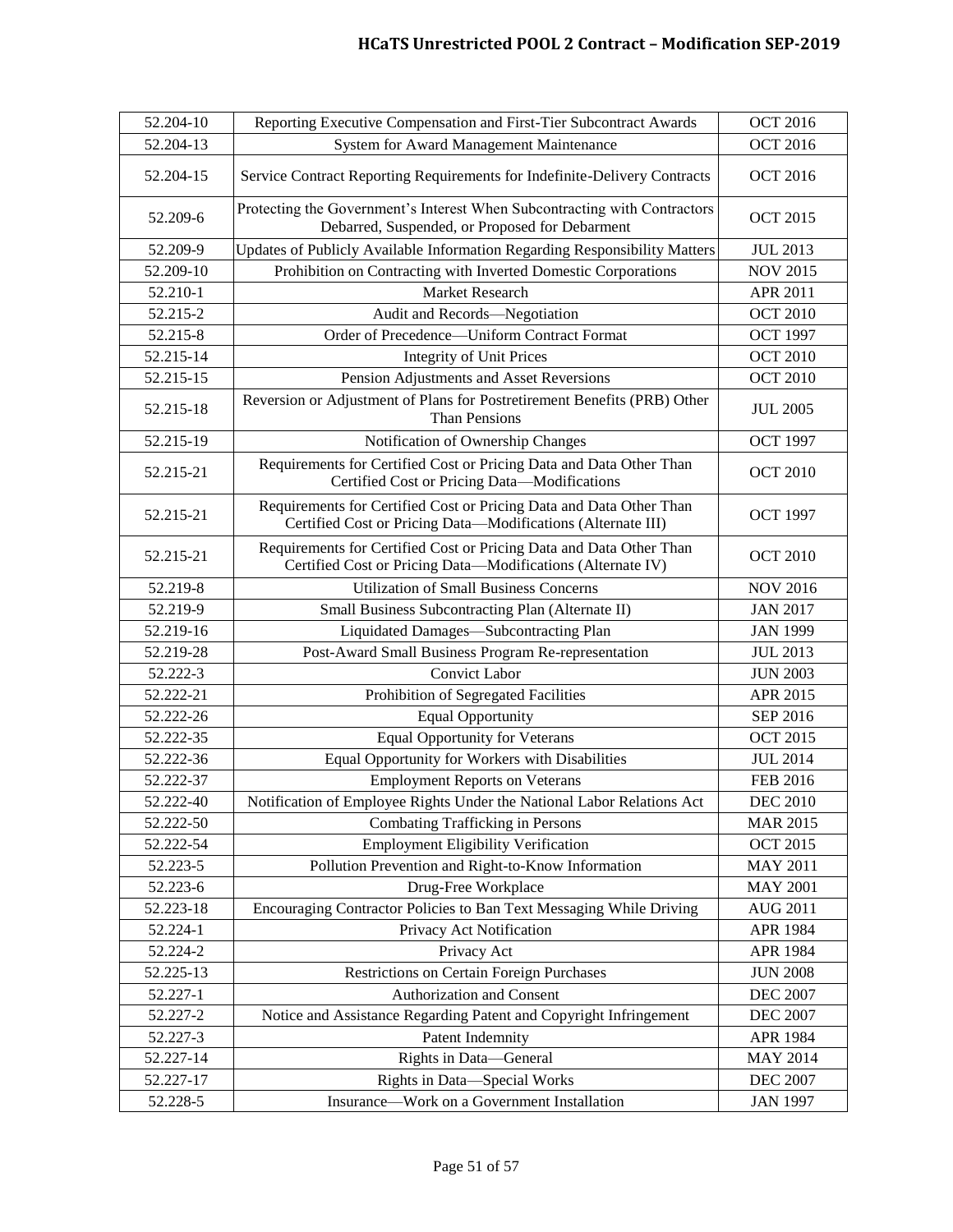| 52.229-3  | Federal, State, and Local Taxes                                             | FEB 2013        |
|-----------|-----------------------------------------------------------------------------|-----------------|
| 52.230-2  | <b>Cost Accounting Standards</b>                                            | <b>OCT 2015</b> |
| 52.230-3  | Disclosure and Consistency of Cost Accounting Practices                     | <b>OCT 2015</b> |
| 52.230-6  | Administration of Cost Accounting Standards                                 | <b>JUN 2010</b> |
| 52.232-1  | Payments                                                                    | <b>APR 1984</b> |
| 52.232-8  | <b>Discounts for Prompt Payment</b>                                         | <b>FEB 2002</b> |
| 52.232-9  | Limitation on Withholding of Payments                                       | <b>APR 1984</b> |
| 52.232-11 | Extras                                                                      | <b>APR 1984</b> |
| 52.232-17 | Interest                                                                    | <b>MAY 2014</b> |
| 52.232-18 | Availability of Funds                                                       | APR 1984        |
| 52.232-23 | Assignment of Claims                                                        | <b>MAY 2014</b> |
| 52.232-25 | <b>Prompt Payment</b>                                                       | <b>JAN 2017</b> |
| 52.232-33 | Payment by Electronic Funds Transfer-System for Award Management            | <b>JUL 2013</b> |
| 52.232-39 | Unenforceability of Unauthorized Obligations                                | <b>JUN 2013</b> |
| 52.232-40 | Providing Accelerated Payments to Small Business Subcontractors             | <b>DEC 2013</b> |
| 52.233-1  | Disputes                                                                    | <b>MAY 2014</b> |
| 52.233-3  | Protest after Award                                                         | <b>AUG 1996</b> |
| 52.233-4  | Applicable Law for Breach of Contract Claim                                 | <b>OCT 2004</b> |
| 52.237-2  | Protection of Government Buildings, Equipment, and Vegetation               | APR 1984        |
| 52.237-3  | <b>Continuity of Services</b>                                               | <b>JAN 1991</b> |
| 52.242-13 | Bankruptcy                                                                  | <b>JUL 1995</b> |
| 52.243-1  | Changes-Fixed-Price (Alternate I)                                           | <b>APR 1984</b> |
| 52.244-5  | Competition in Subcontracting                                               | <b>DEC 1996</b> |
| 52.244-6  | <b>Subcontracts for Commercial Items</b>                                    | <b>JAN 2017</b> |
| 52.245-1  | <b>Government Property</b>                                                  | <b>JAN 2017</b> |
| 52.245-9  | Use and Charges                                                             | <b>APR 2012</b> |
| 52.246-25 | Limitation of Liability-Services                                            | <b>FEB 1997</b> |
| 52.249-1  | Termination for Convenience of the Government (Fixed-Price)<br>(Short Form) | APR 1984        |
| 52.249-2  | Termination for Convenience of the Government (Fixed-Price)                 | APR 2012        |
| 52.249-6  | Termination (Cost-Reimbursement)                                            | <b>MAY 2004</b> |
| 52.249-6  | Termination (Cost-Reimbursement) (Alternate IV)                             | <b>SEP 1996</b> |
| 52.249-8  | Default (Fixed-Price Supply and Service)                                    | <b>APR 1984</b> |
| 52.251-1  | <b>Government Supply Sources</b>                                            | APR 2012        |
| 52.253-1  | <b>Computer Generated Forms</b>                                             | <b>JAN 1991</b> |

# <span id="page-51-0"></span>**I.2.2 GSAR CLAUSES INCORPORATED BY REFERENCE**

| <b>GSAR</b> | <b>TITLE</b>                                                     | <b>DATE</b>     |
|-------------|------------------------------------------------------------------|-----------------|
| 552.203-71  | Restriction on Advertising                                       | <b>SEP 1999</b> |
| 552.204-9   | Personal Identity Verification Requirements                      | <b>OCT 2012</b> |
| 552.215-70  | Examination of Records by GSA                                    | <b>JUL 2016</b> |
| 552.216-74  | Task-Order and Delivery-Order Ombudsman                          | <b>JAN 2017</b> |
| 552.219-72  | Preparation, Submission, and Negotiation of Subcontracting Plans | <b>OCT 2016</b> |
| 552.219-76  | Mentor Requirements and Evaluation                               | <b>MAR 2012</b> |
| 552.228-5   | Government as Additional Insured                                 | <b>JAN 2016</b> |
| 552.232-23  | <b>Assignment of Claims</b>                                      | <b>SEP 1999</b> |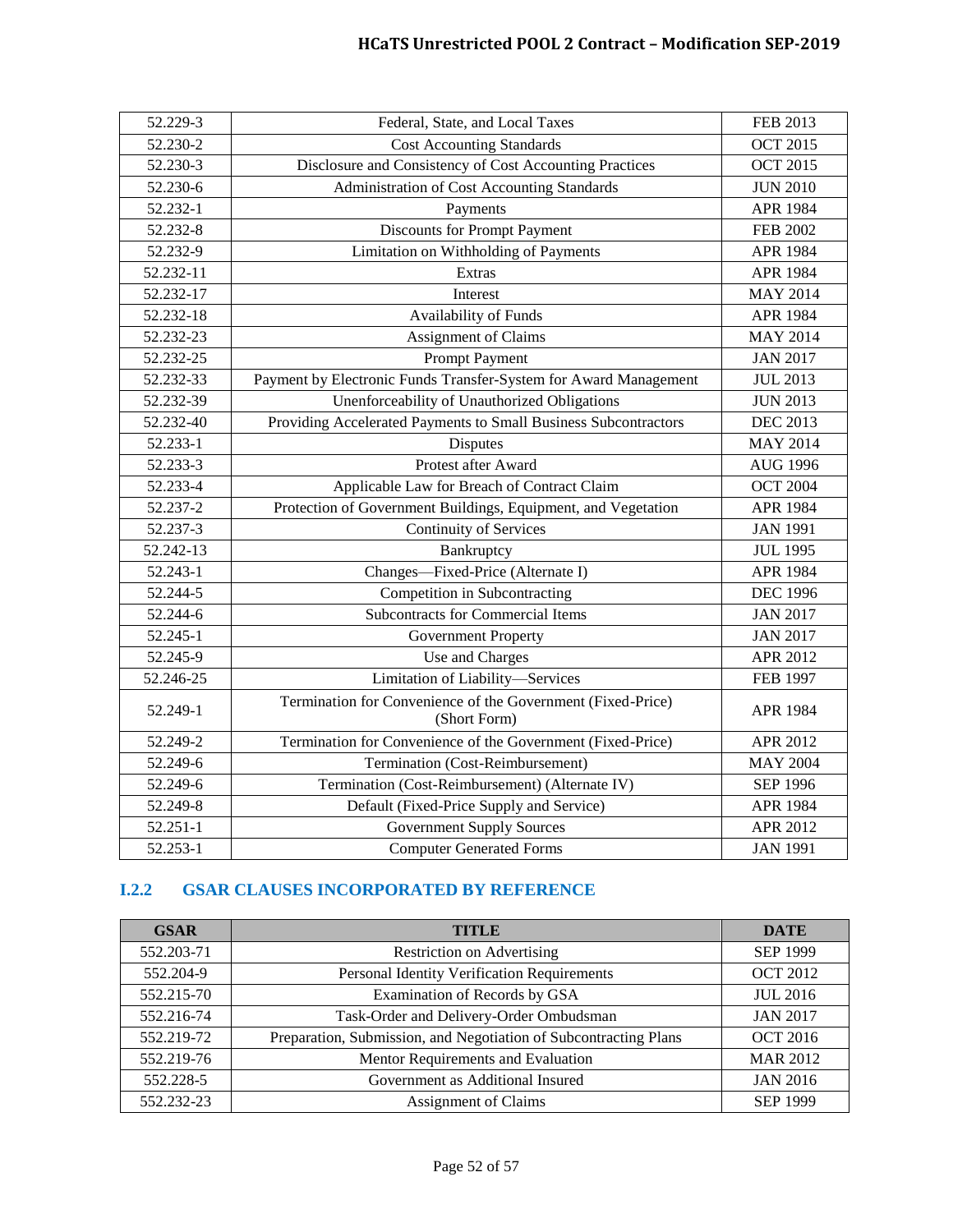| 552.232-1 | Payment by Government Charge Card        | 2009<br>NOV     |
|-----------|------------------------------------------|-----------------|
|           | Restriction on Disclosure of Information | <b>JUN 2009</b> |

### <span id="page-52-0"></span>**I.2.3 FAR AND GSAR CLAUSES IN FULL TEXT**

#### <span id="page-52-1"></span>**I.2.3.1 52.216-18 ORDERING (OCT 1995)**

Any supplies and services to be furnished under this contract shall be ordered by issuance of delivery orders or task orders by the individuals or activities designated in the Schedule. Such orders may be issued from date of notice to proceed through the contract end date.

All delivery orders or task orders are subject to the terms and conditions of this contract. In the event of conflict between a delivery order or task order and this contract, the contract shall control. If mailed, a delivery order or task order is considered "issued" when the Government deposits the order in the mail. Orders may be issued orally, by facsimile, or by electronic commerce methods only if authorized in the Schedule.

(End of Clause)

#### <span id="page-52-2"></span>**I.2.3.2 52.216-19 ORDER LIMITATIONS (OCT 1995)**

Minimum order. When the Government requires supplies or services covered by this contract in an amount of less than the micro-purchase threshold, as amended, the Government is not obligated to purchase, nor is the Contractor obligated to furnish, those supplies or services under the contract. Maximum order. The Contractor is not obligated to honor—

Any order for a single item in excess of: \$2.3 billion for Pool 2;

Any order for a combination of items in excess of: \$2.3 billion for Pool 2; or

A series of orders from the same ordering office within 365 calendar days that together call for quantities exceeding the limitation in paragraph  $(b)(1)$  or  $(2)$  of this section.

If this is a requirements contract (i.e., includes the Requirements clause at subsection 52.216-21 of the Federal Acquisition Regulation (FAR)), the Government is not required to order a part of any one requirement from the Contractor if that requirement exceeds the maximum-order limitations in paragraph (b) of this section.

Notwithstanding paragraphs (b) and (c) of this section, the Contractor shall honor any order exceeding the maximum order limitations in paragraph (b), unless that order (or orders) is returned to the ordering office within five business days after issuance, with written notice stating the Contractor's intent not to ship the item (or items) called for and the reasons. Upon receiving this notice, the Government may acquire the supplies or services from another source.

(End of Clause)

## <span id="page-52-3"></span>**I.2.3.3 52.216-22 INDEFINITE QUANTITY (OCT 1995)**

This is an indefinite-quantity contract for the supplies or services specified, and effective for the period stated, in the Schedule. The quantities of supplies and services specified in the Schedule are estimates only and are not purchased by this contract.

Delivery or performance shall be made only as authorized by orders issued in accordance with the Ordering clause. The Contractor shall furnish to the Government, when and if ordered, the supplies or services specified in the Schedule up to and including the quantity designated in the Schedule as the "maximum." The Government shall order at least the quantity of supplies or services designated in the Schedule as the "minimum."

Except for any limitations on quantities in the Order Limitations clause or in the Schedule, there is no limit on the number of orders that may be issued. The Government may issue orders requiring delivery to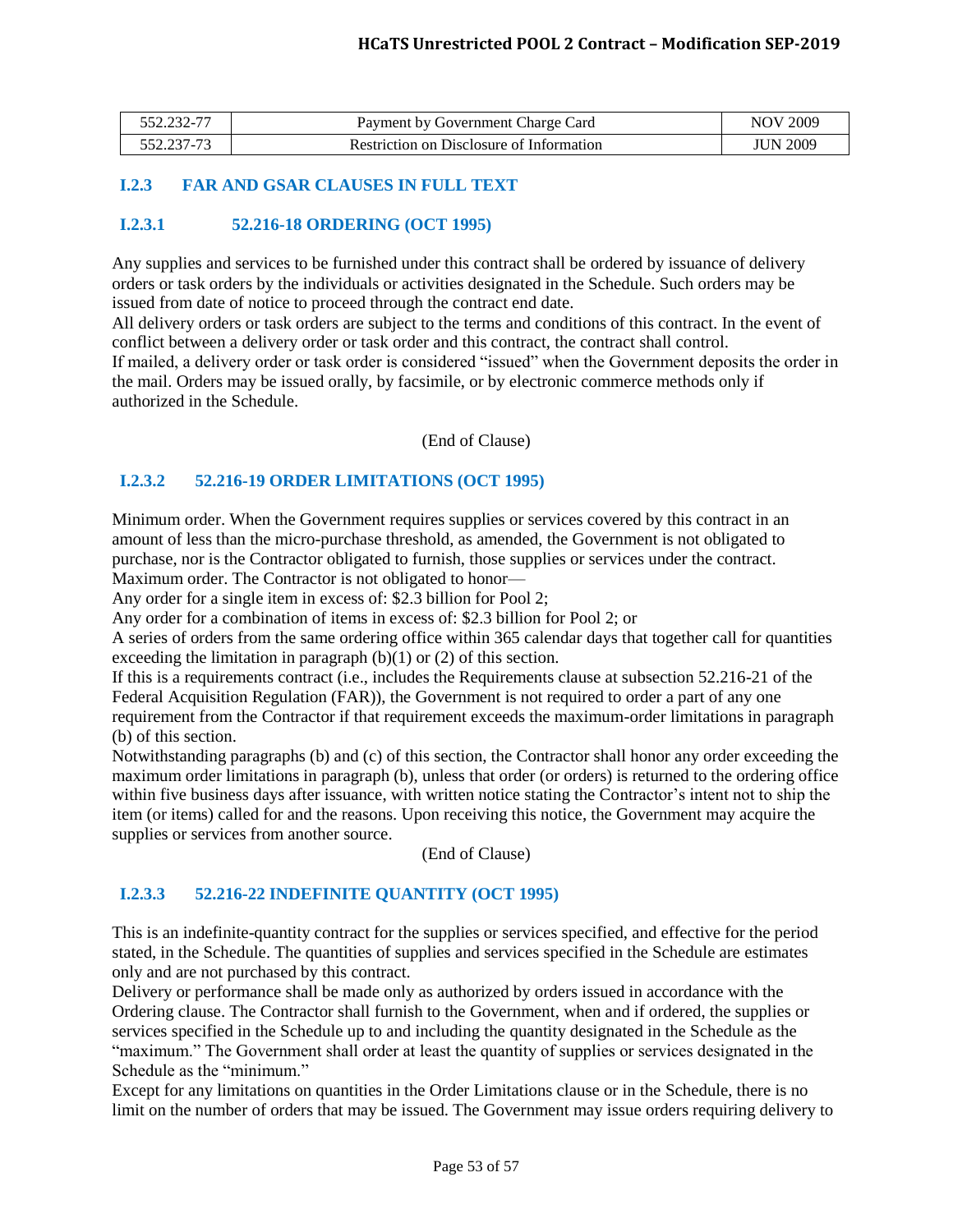multiple destinations or performance at multiple locations.

Any order issued during the effective period of this contract and not completed within that period shall be completed by the Contractor within the time specified in the order. The contract shall govern the Contractor's and Government's rights and obligations with respect to that order to the same extent as if the order were completed during the contract's effective period; provided, that the Contractor shall not be required to make any deliveries under this contract in accordance with Section F.4.

#### (End of clause)

#### <span id="page-53-0"></span>**I.2.3.4 52.217-8 OPTION TO EXTEND SERVICES (NOV 1999)**

The Government may require continued performance of any services within the limits and at the rates specified in the contract. These rates may be adjusted only as a result of revisions to prevailing labor rates provided by the Secretary of Labor. The option provision may be exercised more than once, but the total extension of performance hereunder shall not exceed 6 months. The Contracting Officer may exercise the option by written notice to the Contractor within 90 calendar days from the current ordering period's expiration date.

(End of Clause)

#### <span id="page-53-1"></span>**I.2.3.5 52.217-9 OPTION TO EXTEND THE TERM OF THE CONTRACT (MAR 2000)**

The Government may extend the term of this contract by written notice to the Contractor within 90 calendar days from the base period's expiration date; provided that the Government gives the Contractor a preliminary written notice of its intent to extend at least 120 calendar days before the contract expires. The preliminary notice does not commit the Government to an extension.

If the Government exercises this option, the extended contract shall be considered to include this option clause. The total duration of this contract, including the exercise of any options under this clause, shall not exceed 126 months.

#### (End of Clause)

# <span id="page-53-2"></span>**I.2.3.6 52.204-25 PROHIBITION ON CONTRACTING FOR CERTAIN TELECOMMUNICATIONS AND VIDEO SURVEILLANCE SERVICES OR EQUIPMENT (AUG 2019)**

(a) *Definitions.* As used in this clause—

"Covered foreign country" means The People's Republic of China.

"Covered telecommunications equipment or services" means–

(1) Telecommunications equipment produced by Huawei Technologies Company or ZTE Corporation (or any subsidiary or affiliate of such entities);

(2) For the purpose of public safety, security of Government facilities, physical security surveillance of critical infrastructure, and other national security purposes, video surveillance and telecommunications equipment produced by Hytera Communications Corporation, Hangzhou Hikvision Digital Technology Company, or Dahua Technology Company (or any subsidiary or affiliate of such entities);

(3) Telecommunications or video surveillance services provided by such entities or using such equipment; or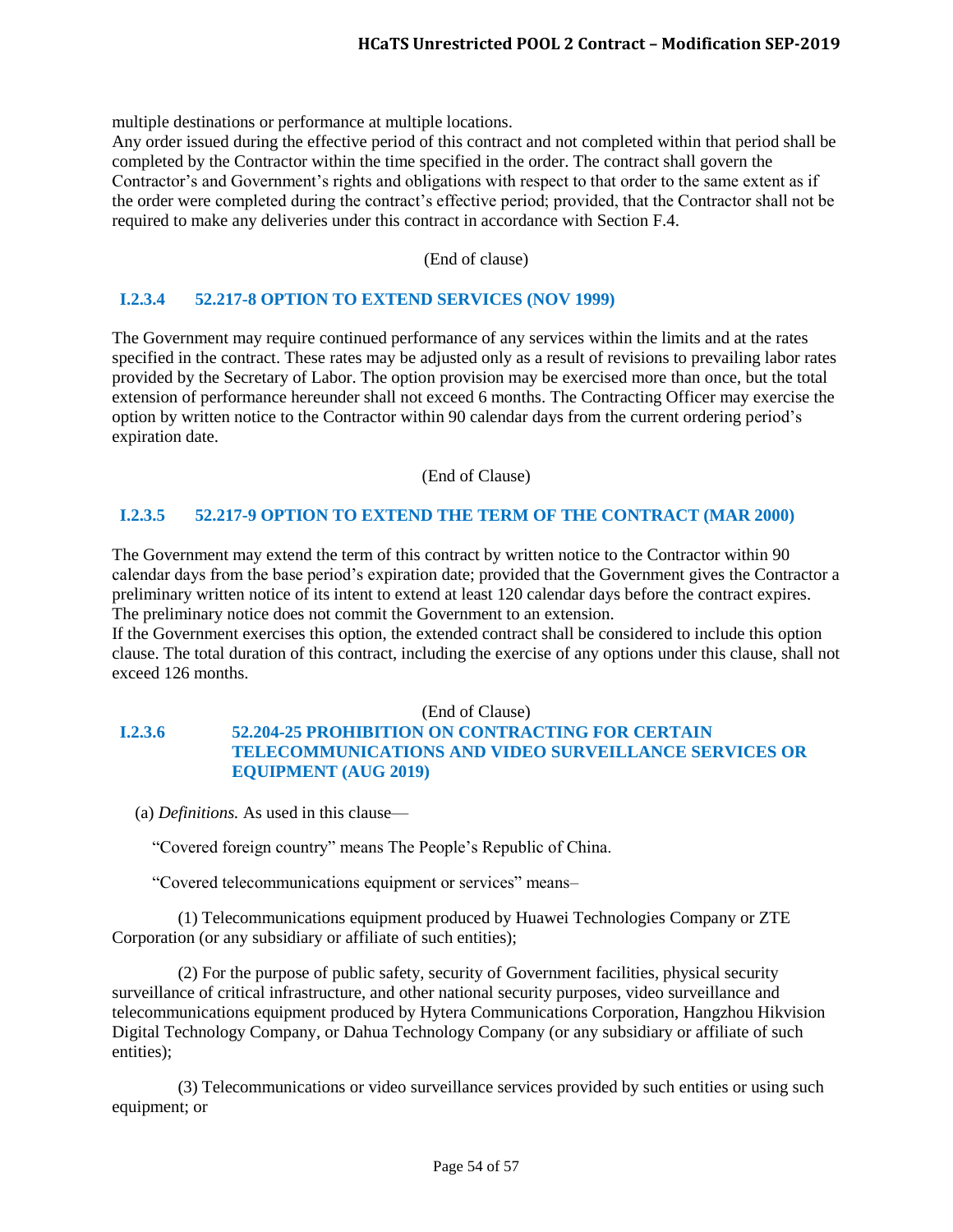(4) Telecommunications or video surveillance equipment or services produced or provided by an entity that the Secretary of Defense, in consultation with the Director of National Intelligence or the Director of the Federal Bureau of Investigation, reasonably believes to be an entity owned or controlled by, or otherwise connected to, the government of a covered foreign country.

"Critical technology" means–

(1) Defense articles or defense services included on the United States Munitions List set forth in the International Traffic in Arms Regulations under subchapter M of chapter I of title 22, Code of Federal Regulations;

(2) Items included on the Commerce Control List set forth in Supplement No. 1 to part 774 of the Export Administration Regulations under subchapter C of chapter VII of title 15, Code of Federal Regulations, and controlled-

(i) Pursuant to multilateral regimes, including for reasons relating to national security, chemical and biological weapons proliferation, nuclear nonproliferation, or missile technology; or

(ii) For reasons relating to regional stability or surreptitious listening;

(3) Specially designed and prepared nuclear equipment, parts and components, materials, software, and technology covered by part 810 of title 10, Code of Federal Regulations (relating to assistance to foreign atomic energy activities);

(4) Nuclear facilities, equipment, and material covered by part 110 of title 10, Code of Federal Regulations (relating to export and import of nuclear equipment and material);

(5) Select agents and toxins covered by part 331 of title 7, Code of Federal Regulations, part 121 of title 9 of such Code, or part 73 of title 42 of such Code; or

(6) Emerging and foundational technologies controlled pursuant to section 1758 of the Export Control Reform Act of 2018 (50 U.S.C. 4817).

"Substantial or essential component" means any component necessary for the proper function or performance of a piece of equipment, system, or service.

(b) *Prohibition.* Section 889(a)(1)(A) of the John S. McCain National Defense Authorization Act for Fiscal Year 2019 (Pub. L. 115-232) prohibits the head of an executive agency on or after August 13, 2019, from procuring or obtaining, or extending or renewing a contract to procure or obtain, any equipment, system, or service that uses covered telecommunications equipment or services as a substantial or essential component of any system, or as critical technology as part of any system. The Contractor is prohibited from providing to the Government any equipment, system, or service that uses covered telecommunications equipment or services as a substantial or essential component of any system, or as critical technology as part of any system, unless an exception at paragraph (c) of this clause applies or the covered telecommunication equipment or services are covered by a waiver described in Federal Acquisition Regulation [4.2104.](https://www.acquisition.gov/content/part-4-administrative-matters#id1989GI040ZO)

(c) *Exceptions.* This clause does not prohibit contractors from providing—

(1) A service that connects to the facilities of a third-party, such as backhaul, roaming, or interconnection arrangements; or

(2) Telecommunications equipment that cannot route or redirect user data traffic or permit visibility into any user data or packets that such equipment transmits or otherwise handles.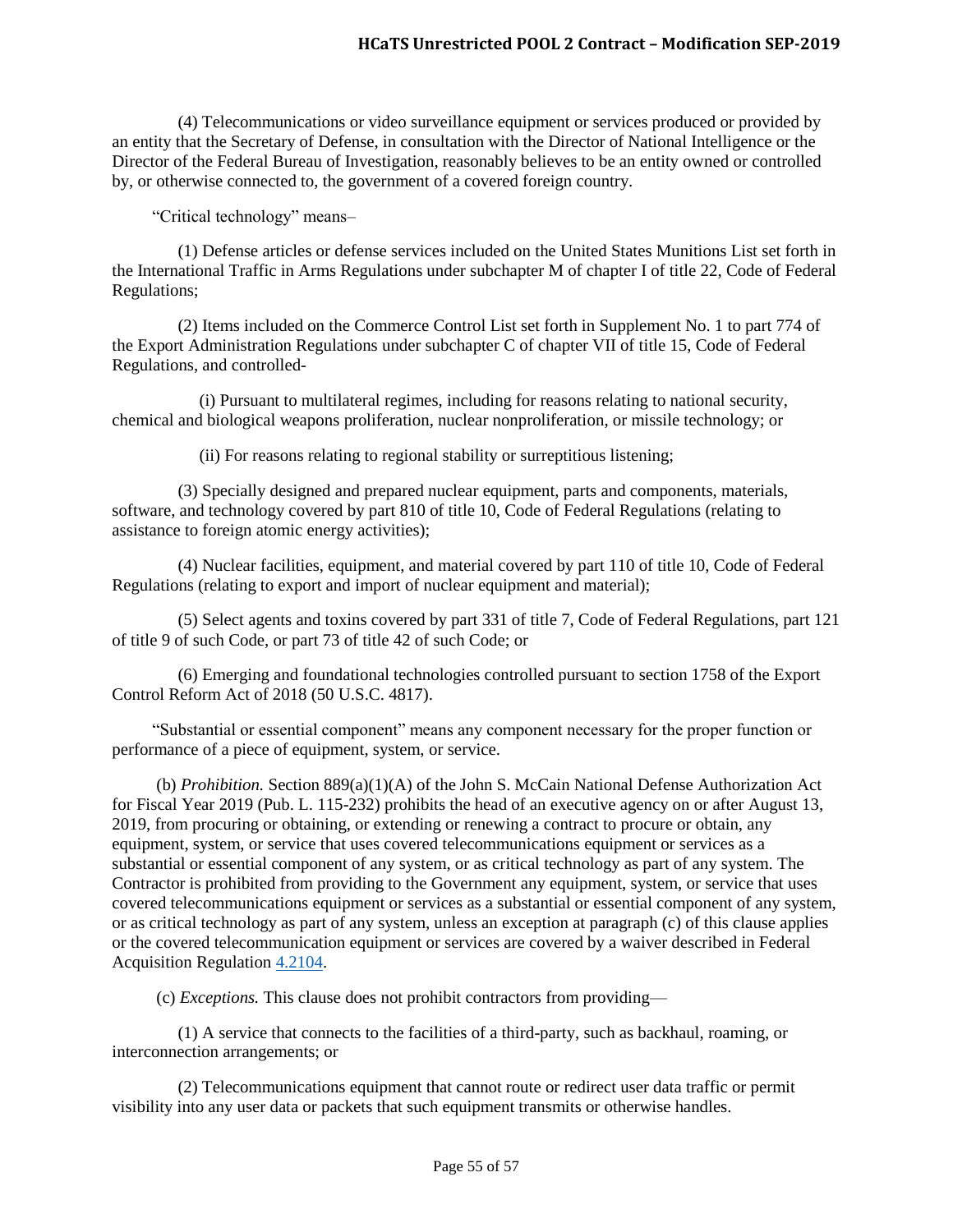#### (d) Reporting requirement.

(1) In the event the Contractor identifies covered telecommunications equipment or services used as a substantial or essential component of any system, or as critical technology as part of any system, during contract performance, or the Contractor is notified of such by a subcontractor at any tier or by any other source, the Contractor shall report the information in paragraph  $(d)(2)$  of this clause to the Contracting Officer, unless elsewhere in this contract are established procedures for reporting the information; in the case of the Department of Defense, the Contractor shall report to the website at [https://dibnet.dod.mil.](https://dibnet.dod.mil/) For indefinite delivery contracts, the Contractor shall report to the Contracting Officer for the indefinite delivery contract and the Contracting Officer(s) for any affected order or, in the case of the Department of Defense, identify both the indefinite delivery contract and any affected orders in the report provided at [https://dibnet.dod.mil.](https://dibnet.dod.mil/)

(2) The Contractor shall report the following information pursuant to paragraph  $(d)(1)$  of this clause

(i) Within one business day from the date of such identification or notification: the contract number; the order number(s), if applicable; supplier name; supplier unique entity identifier (if known); supplier Commercial and Government Entity (CAGE) code (if known); brand; model number (original equipment manufacturer number, manufacturer part number, or wholesaler number); item description; and any readily available information about mitigation actions undertaken or recommended.

(ii) Within 10 business days of submitting the information in paragraph  $(d)(2)(i)$  of this clause: any further available information about mitigation actions undertaken or recommended. In addition, the Contractor shall describe the efforts it undertook to prevent use or submission of covered telecommunications equipment or services, and any additional efforts that will be incorporated to prevent future use or submission of covered telecommunications equipment or services.

(e) *Subcontracts.* The Contractor shall insert the substance of this clause, including this paragraph (e), in all subcontracts and other contractual instruments, including subcontracts for the acquisition of commercial items.

(End of clause)

### <span id="page-55-0"></span>**I.2.3.7 552.204-70 REPRESENTATION REGARDING CERTAIN TELECOMMUNICATIONS AND VIDEO SURVEILLANCE SERVICES OR EQUIPMENT (AUG 2019)**

(a) Definitions. As used in this clause-

"Covered telecommunications equipment or services", "Critical technology", and "Substantial or essential component" have the meanings provided in FAR 52.204-25, Prohibition on Contracting for Certain Telecommunications and Video Surveillance Services or Equipment.

(b) Prohibition. Section  $889(a)(1)(A)$  of the John S. McCain National Defense Authorization Act for Fiscal Year 2019 (Pub. L. 115-232) prohibits the head of an executive agency on or after August 13, 2019, from procuring or obtaining, or extending or renewing a contract to procure or obtain, any equipment, system, or service that uses covered telecommunications equipment or services as a substantial or essential component of any system, or as critical technology as part of any system. Contractors are not prohibited from providing-

(1) A service that connects to the facilities of a third-party, such as backhaul, roaming, or interconnection arrangements; or